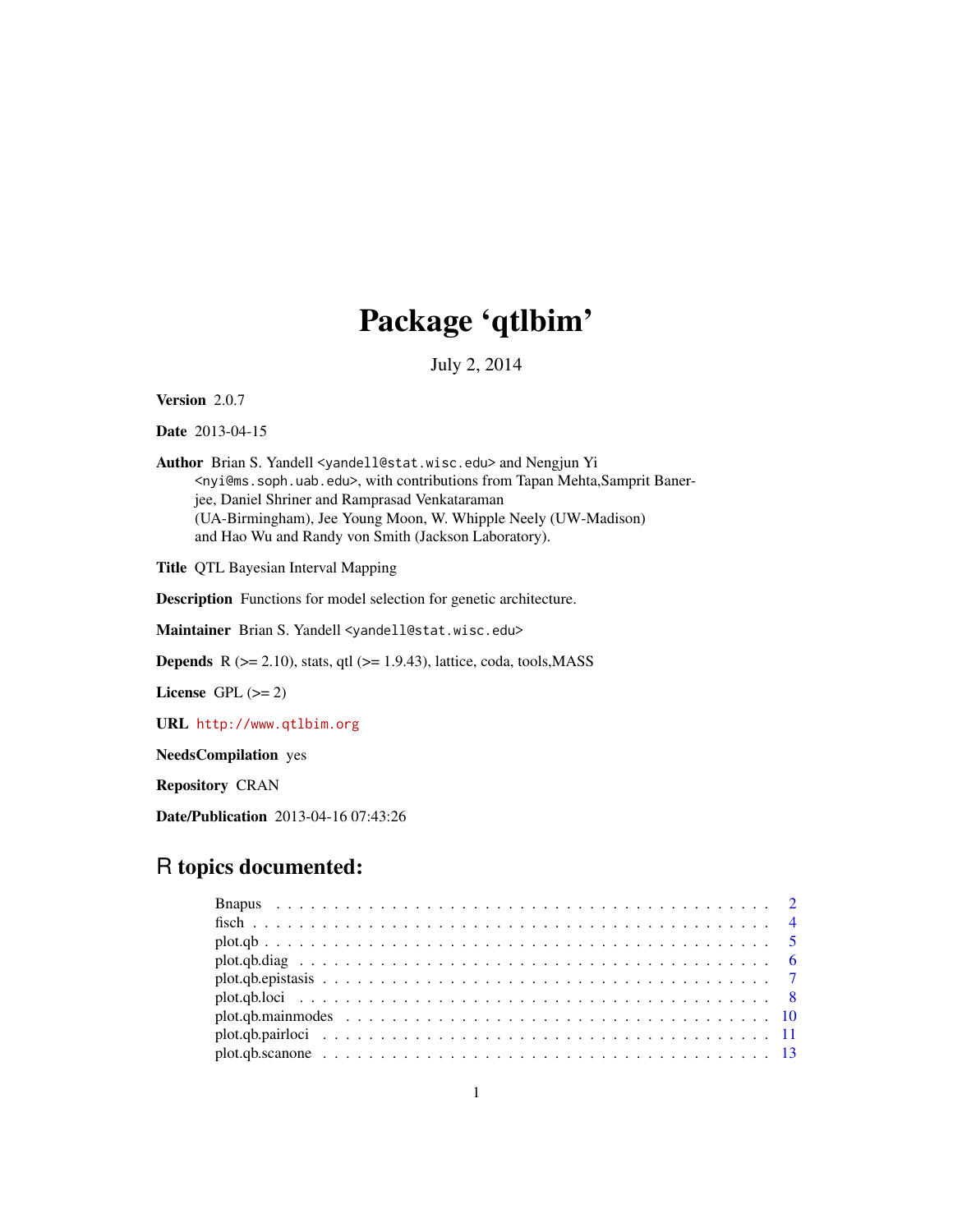<span id="page-1-0"></span>

|                                                                                                                 | 17 |
|-----------------------------------------------------------------------------------------------------------------|----|
|                                                                                                                 | 19 |
|                                                                                                                 | 21 |
|                                                                                                                 | 23 |
|                                                                                                                 | 24 |
|                                                                                                                 | 26 |
|                                                                                                                 | 27 |
|                                                                                                                 | 28 |
|                                                                                                                 | 30 |
|                                                                                                                 | 31 |
|                                                                                                                 | 32 |
|                                                                                                                 | 34 |
|                                                                                                                 | 36 |
|                                                                                                                 | 38 |
|                                                                                                                 | 39 |
|                                                                                                                 | 41 |
|                                                                                                                 | 42 |
|                                                                                                                 | 45 |
|                                                                                                                 | 46 |
|                                                                                                                 | 49 |
|                                                                                                                 | 52 |
|                                                                                                                 | 53 |
|                                                                                                                 | 54 |
|                                                                                                                 | 56 |
|                                                                                                                 | 57 |
|                                                                                                                 | 57 |
| step.fitgtl                                                                                                     | 59 |
| subset.qb                                                                                                       | 61 |
| summary.qb.scanone $\ldots \ldots \ldots \ldots \ldots \ldots \ldots \ldots \ldots \ldots \ldots \ldots \ldots$ | 62 |
|                                                                                                                 | 64 |
|                                                                                                                 | 65 |
|                                                                                                                 |    |

### **Index**

```
Bnapus
```
Cross structure for complete Brassica napus data

### $\begin{minipage}{.4\linewidth} \textbf{Description} \end{minipage} \vspace{-0.5em}$

Contains genotypes and phenotypes for Brassica napus study, including 0-4- and 8-week vernalization, survival, and 19 chromosomes.

### **Usage**

data(Bnapus)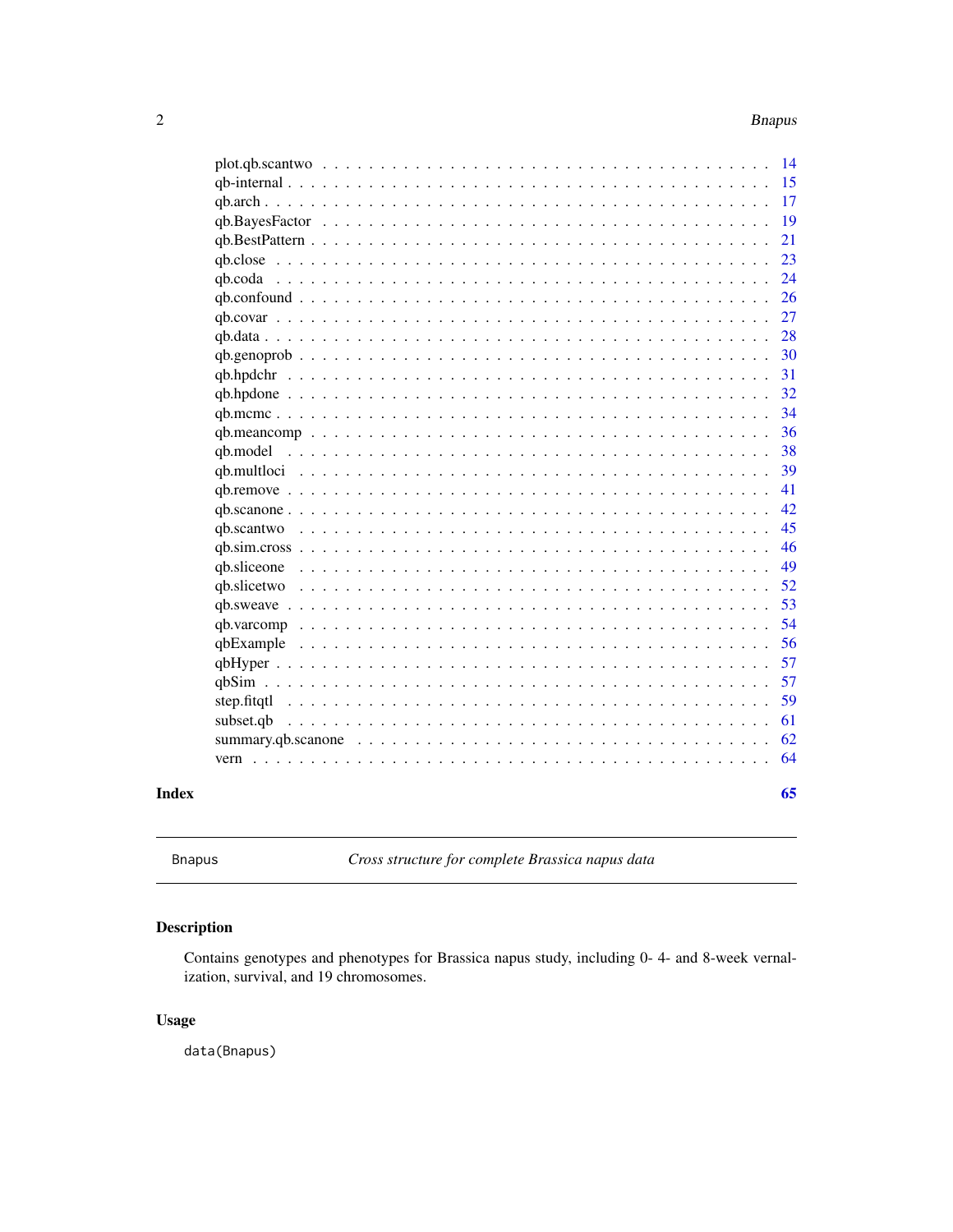#### <span id="page-2-0"></span>Bnapus 3

#### Format

See read.cross in library(qtl) for format.

#### **Details**

Traits included are percent winter survival for 1992-3, 1993-4, 1994-5, 1997-8, and 1999-2000 (surv92, surv93, surv94, surv97, surv99, respectively), and days to flowering after no vernalization (flower0), 4 weeks vernalization (flower4) or 8 weeks vernalization (flower8). Percents are of plants alive in the Fall, taken from the middle of rows (totals unavailable). Days to flowering after transplant are averages over four replicates from a RCB design (values by block unavailable). First column has the trait name. The remaining columns identify individual DH line (302-455).

Marker genotype data for Major x Stellar double haploid (DH) population. Double haploids have the same relation of recombination to distance as backcrosses as there is just one meiosis tracked (in F1). However, DH are homozygous at every locus (usually mapped as RI0 lines). Marker genotypes are coded as  $M =$ Major,  $S =$ Stellar,  $-$  = missing. Data columns are chrom = B. napus chromosome  $(N1, N2, etc.);$  order = along chromosome;  $cM =$  istance from proximal end; marker = marker name (E = AFLP; \*ec, \*tg, \*wg = RFLP; \*xxx = other markers from Arabidopsis: Lem, eru1, eru2, fad3, isoDia, isoIdh, isoPgi, isoLap, pr2, slg6, Aca1, cor15). Remaining columns are for individual DH lines (identifier 302-455).

#### Source

Thomas C. Osborn, Department of Agronomy, UW-Madison (<http://agronomy.wisc.edu>).

#### References

#### <http://www.stat.wisc.edu/~yandell/qtl/data/osborn/Bnapus>

Ferreira ME, Satagopan J, Yandell BS, Williams PH, Osborn TC (1995) Mapping loci controlling vernalization requirement and flowering time in Brassica napus. Theor Appl Genet 90: 727-732. [original source and analysis]

JM Satagopan, BS Yandell, MA Newton and TC Osborn (1996) Markov chain Monte Carlo approach to detect polygene loci for complex traits. Genetics 144: 805-816. [http://www.genetics.](http://www.genetics.org/cgi/content/abstract/144/2/805) [org/cgi/content/abstract/144/2/805](http://www.genetics.org/cgi/content/abstract/144/2/805) [first MCMC for experimental crosses; analysis of B. napus N2=LG9; see [vern](#page-63-1) data]

Kole C, Thorman CE, Karlsson BH, Palta JP, Gaffney P, Yandell BS, Osborn TC (2001) Comparative mapping of loci controlling winter survival and related traits in oilseed Brassica rapa and B. napus. Molecular Breeding 1: 329-339. [refined map and reanalysis]

#### See Also

[read.cross](#page-0-0),[plot.qb](#page-4-1)

#### Examples

data(Bnapus) summary(Bnapus)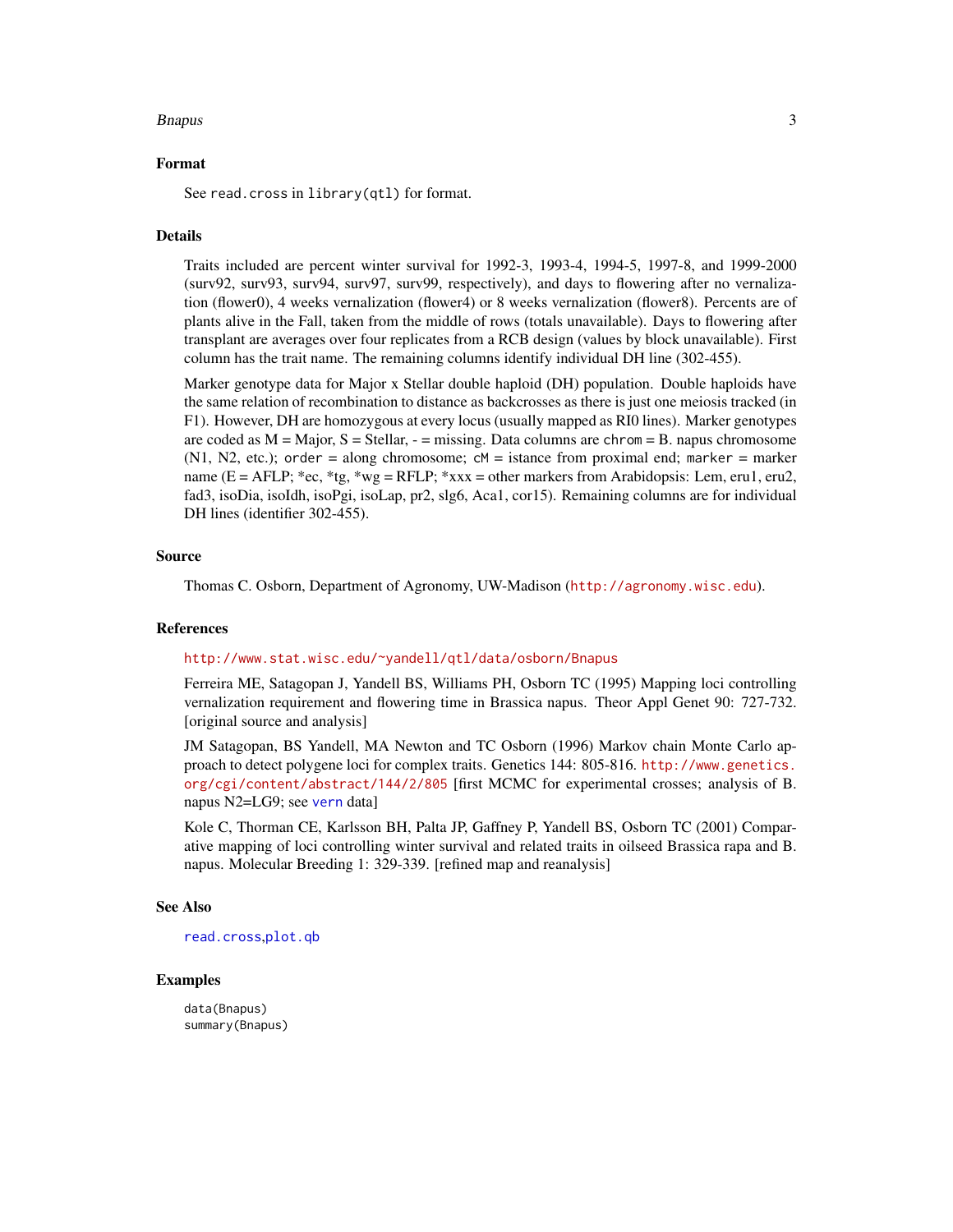<span id="page-3-0"></span>

### Description

Contains genotypes and phenotypes for data simulated using model in Stephens and Fisch (1998) but with 90 percent heritability.

### Usage

data(fisch)

### Format

fisch is f2 (see [read.cross](#page-0-0) for format).

### Author(s)

Brian S. Yandell, <mailto:yandell@stat.wisc.edu>

### Source

Patrick J. Gaffney (<mailto:paga@lubrizol.com>), Lubrizol Corp.

#### References

<http://www.qtlbim.org>

### See Also

[read.cross](#page-0-0), [plot.qb](#page-4-1), [qb.mcmc](#page-33-1)

### Examples

data(fisch) summary(fisch)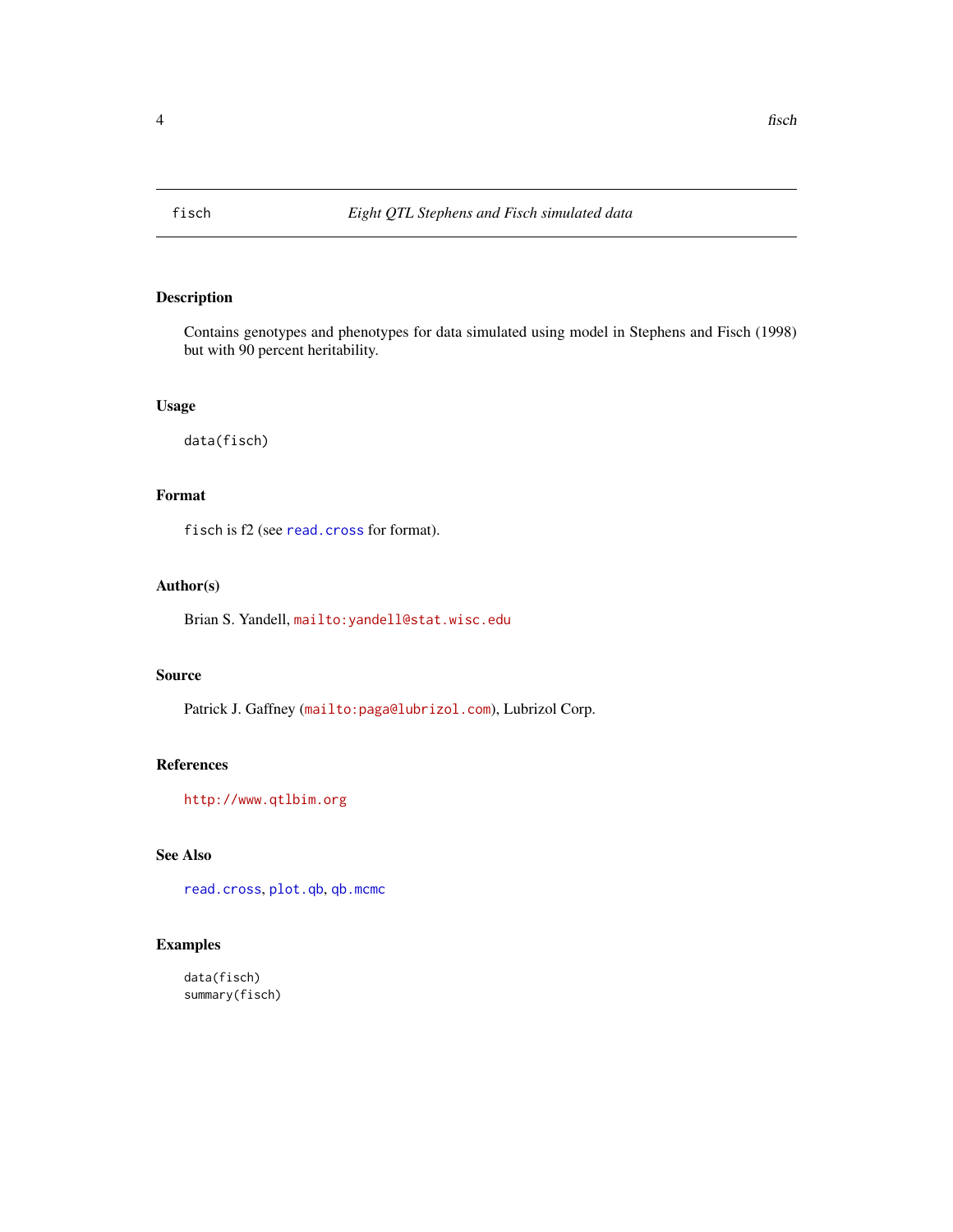<span id="page-4-1"></span><span id="page-4-0"></span>

### Description

Diagnostic plots highlight putative QTL loci and effects as well as providing graphical model assessment tools.

#### Usage

```
## S3 method for class 'qb'
plot(x, ask = dev.interactive(), verbose = TRUE, ...)## S3 method for class 'qb'
print(x, \ldots)## S3 method for class 'qb'
summary(object, cutoff = 1, ...)
```
### Arguments

| X       | An object of class qb.                                 |
|---------|--------------------------------------------------------|
| object  | An object of class qb.                                 |
| verbose | Verbose summaries if TRUE.                             |
| ask     | Ask before each plot if TRUE.                          |
| cutoff  | Cutoff passed to qb. Bayes Factor.                     |
|         | graphical parameters can be given as arguments to plot |

### Details

This generic [plot](#page-0-0) routine takes an object of class qb created by qb. mcmc and produces plots via calls to several other plot routines. The generic [summary](#page-0-0) produces a summary, while the generic [print](#page-0-0) passes through to summary.

### Author(s)

Brian S. Yandell, yandell@stat.wisc.edu

### References

<http://www.qtlbim.org>

#### See Also

[plot](#page-0-0), [print](#page-0-0), [summary](#page-0-0), [qb.mcmc](#page-33-1), [qb.coda](#page-23-1), [qb.loci](#page-7-1), [qb.BayesFactor](#page-18-1), [qb.hpdone](#page-31-1), [qb.epistasis](#page-6-1), [qb.diag](#page-5-1)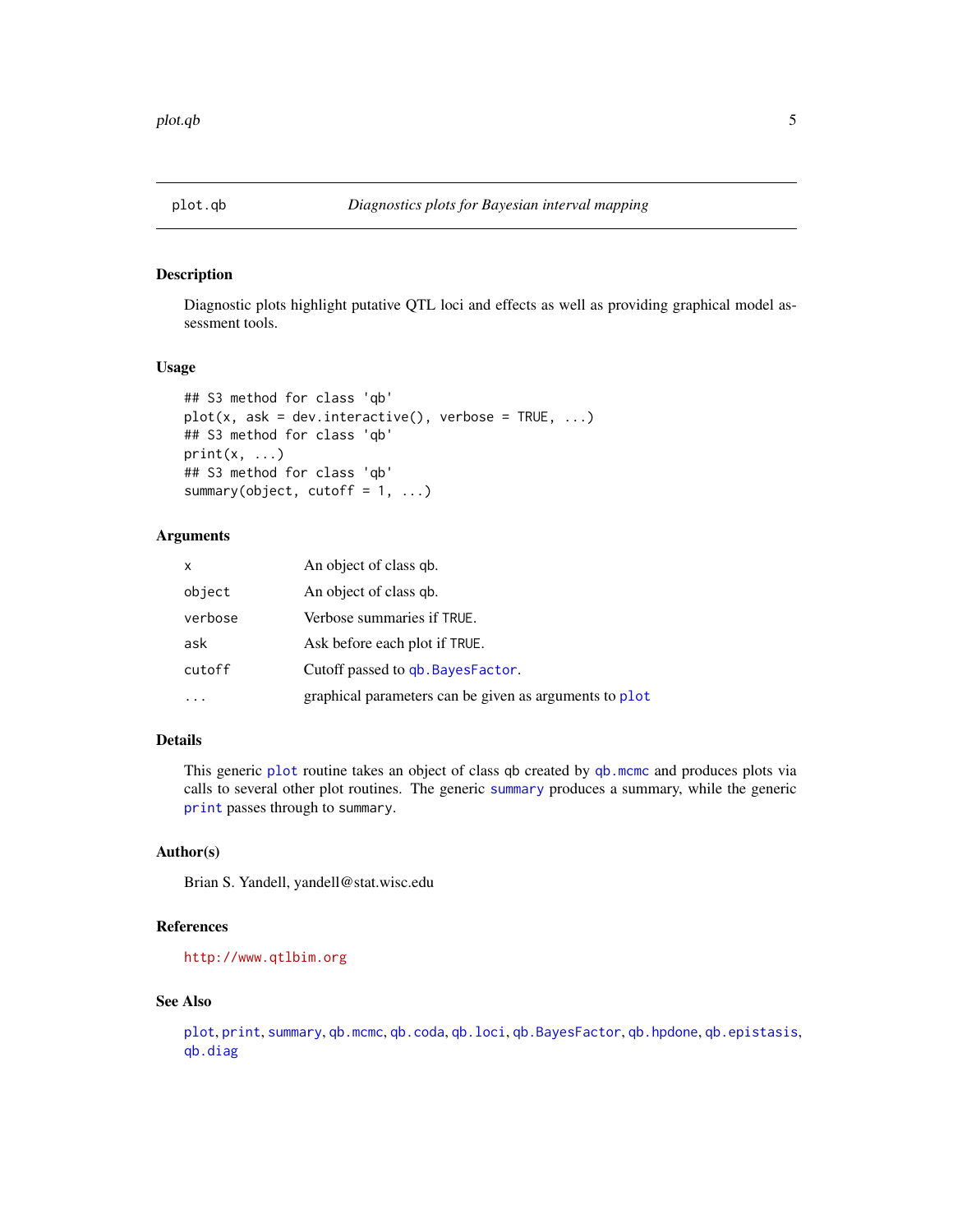#### Examples

data(qbExample)

```
plot(qbExample)
summary(qbExample)
```
plot.qb.diag *Marginal and model-conditional summaries of Bayesian interval mapping diagnostics*

### <span id="page-5-1"></span>Description

A density histogram is drawn for model-averaged summary diagnostics such as LOD, variance, or heritability.

#### Usage

```
qb.diag(qbObject, items= c("mean","envvar","var","herit"), ...)
## S3 method for class 'qb.diag'
plot(x, \ldots)## S3 method for class 'qb.diag'
print(x, ... )
## S3 method for class 'qb.diag'
summary(object, digits = 5, ... )
```
### Arguments

| qbObject | Object of class qb.                                                |
|----------|--------------------------------------------------------------------|
| object   | Object of class qb. diag.                                          |
| x        | Object of class qb. diag.                                          |
| items    | Diagnostics to be summarized; must be name of a column in element. |
| digits   | Number of significant digits.                                      |
| .        | Parameters to methods. Not used for qb. diag.                      |

### Details

Model-averaged density is smooth kernel estimate similar to ordinary histogram. A [boxplot](#page-0-0) (without outliers) is overlaid for comparison with conditional boxplots. Conditional boxplots by number of QTL may show indication of model bias for small number of QTL. This and [qb.BayesFactor](#page-18-1) can help suggest the minimal model. Diagnostic items that make sense to plot are "LOD", "envvar" (environmental variance), "herit" (heritability), "mean" (grand mean), "addvar" (variance of add), "domvar" (variance of add). Marginal and conditional medians are printed.

#### Author(s)

Brian S. Yandell, yandell@stat.wisc.edu

<span id="page-5-0"></span>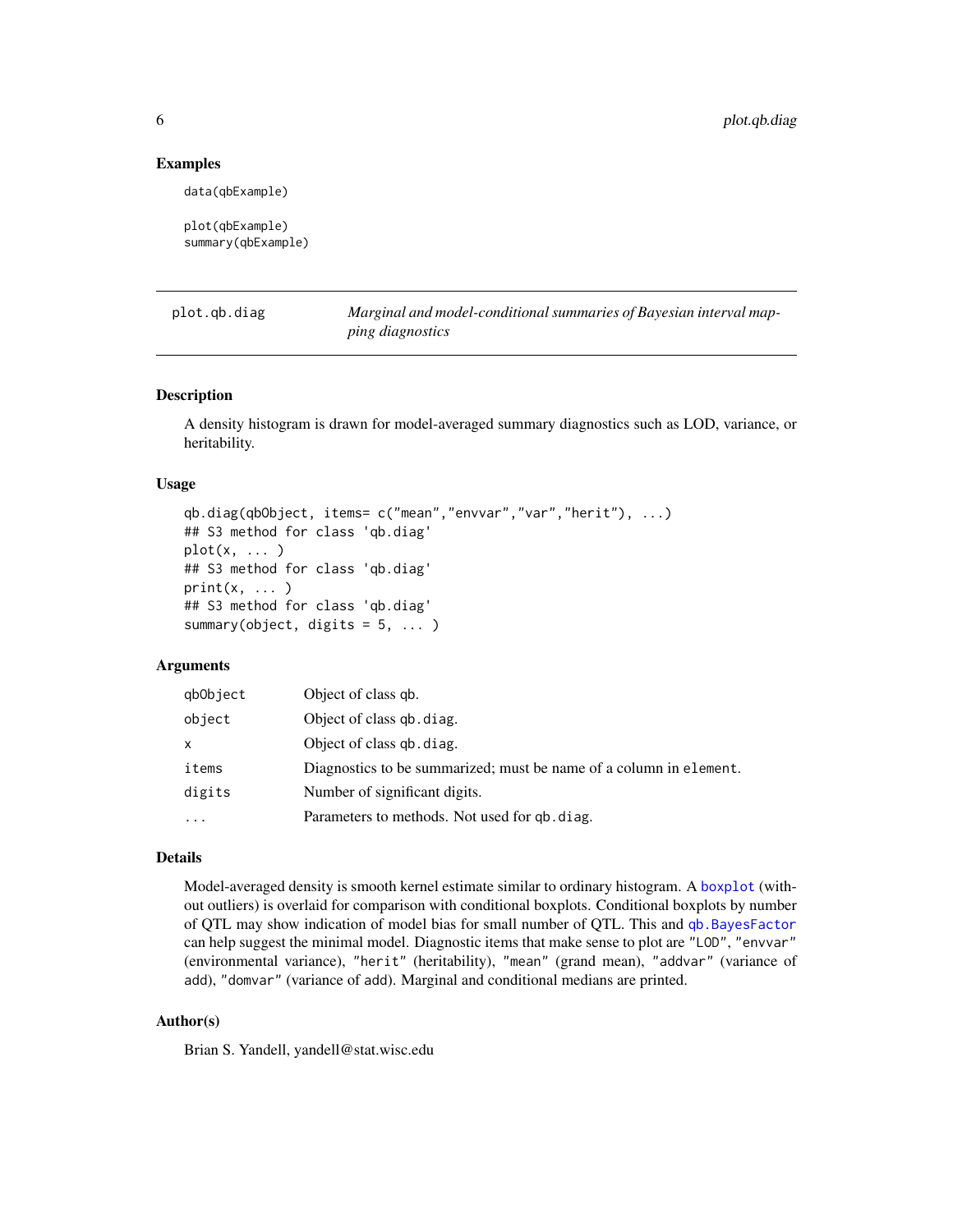### <span id="page-6-0"></span>plot.qb.epistasis 7

#### References

<http://www.qtlbim.org>

### See Also

[plot.qb](#page-4-1), [density](#page-0-0), [boxplot](#page-0-0), [qb.BayesFactor](#page-18-1)

### Examples

```
data(qbExample)
```

```
temp <- qb.diag(qbExample)
summary(temp)
plot(temp)
```
plot.qb.epistasis *Density Plots for Models Showing Epistasis and GxE Interactions.*

#### <span id="page-6-1"></span>Description

Produces density plots of models showing epsistasis (qb.epistasis) or GxE interactions (qb.intcov). The vertical axis shows magnitude of effect, horizontal axis shows chromosomes in epistatic pairs or covariate by chromosome. Paralell plots are produced for each of the entries in the effects parameter.

#### Usage

```
qb.epistasis(qbObject, effects = c("aa", "ad", "da", "dd"),
  cutoff = 1, maxpair = 5, pairs, \ldots)
qb.intcov(qbObject, covar, effects = c("add","dom"),
  cutoff = 1, nmax = 5, cov.chr, ...## S3 method for class 'qb.epistasis'
plot(x, effects, cex = 0.5, main, ...)## S3 method for class 'qb.epistasis'
print(x, \ldots)## S3 method for class 'qb.epistasis'
summary(object, ... )
```

| qbObject | An object of class qb.                              |
|----------|-----------------------------------------------------|
| object   | Object of class qb. epistasis.                      |
| x        | Object of class qb. epistasis.                      |
| cutoff   | The cutoff parameter for number of epistatic pairs. |
| maxpair  | Maximum number of epistatic pairs shown.            |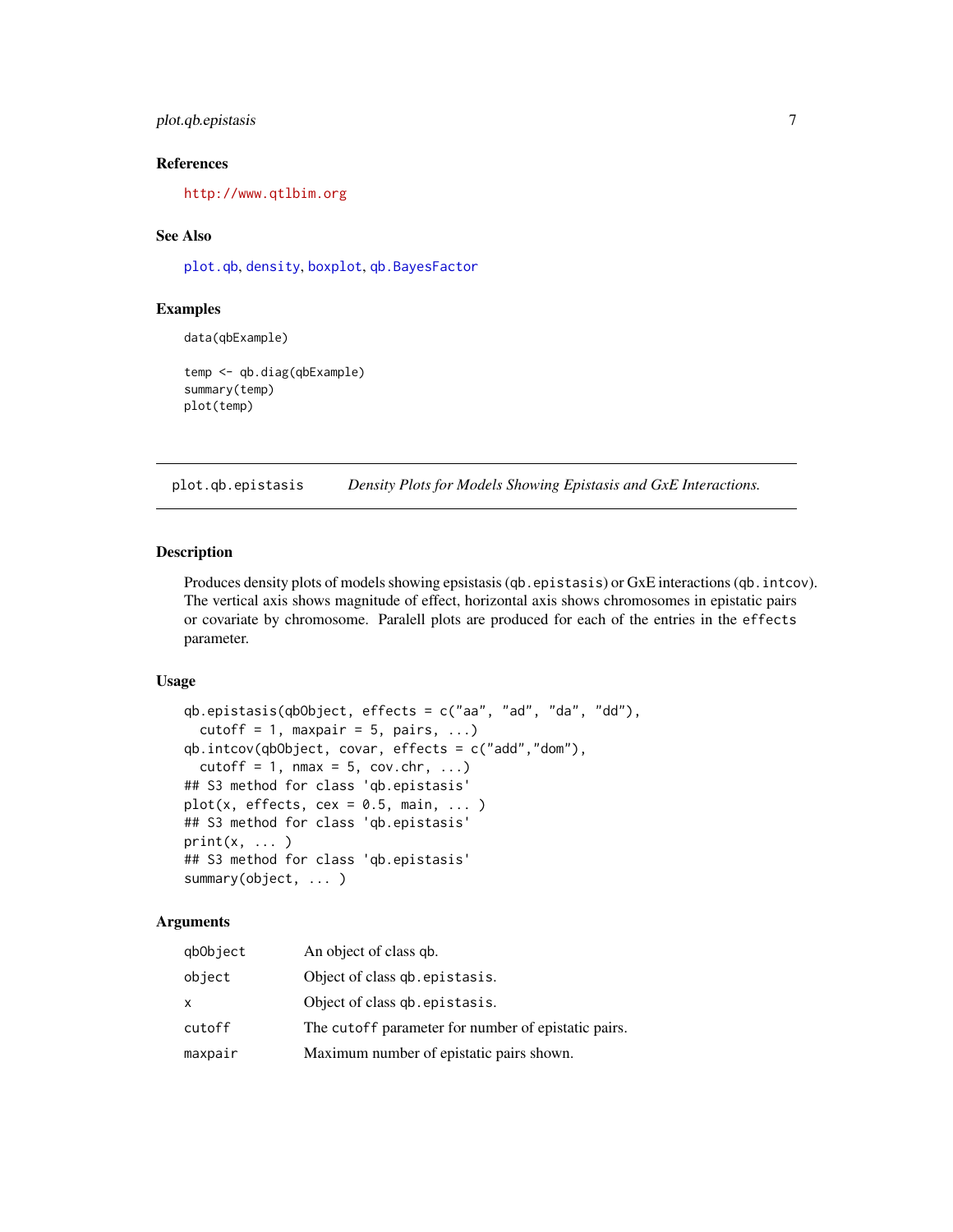<span id="page-7-0"></span>

| pairs    | A character vector of chromosome pairs to examing for epistatic pairs. Chro-<br>mosome names are separated by a dot.                              |
|----------|---------------------------------------------------------------------------------------------------------------------------------------------------|
| covar    | Covariate(s) to include; default is seq(nfixcov) where nfixcov is taken from<br>gb.data.                                                          |
| nmax     | Maximum number of covariate chromosomes shown.                                                                                                    |
| cov.chr  | A character vector of covariate by chromosome pairs to examing for GxE ef-<br>fects. Covariate names and chromosome names are separated by a dot. |
| effects  | Character string of model effects.                                                                                                                |
| cex      | Horizontal expansion factor for characters in the plot. See par.                                                                                  |
| main     | Main titles for plots; default is effects.                                                                                                        |
| $\ddots$ | Arguments passed to generic plot.                                                                                                                 |
|          |                                                                                                                                                   |

### Value

Returns a table of counts of epistatic pairs with counts above the cutoff value.

### Author(s)

Brian S. Yandell, yandell@stat.wisc.edu

### References

<http://www.qtlbim.org>

### Examples

data(qbExample)

```
temp <- qb.epistasis(qbExample)
summary(temp)
plot(temp)
temp <- qb.intcov(qbExample)
summary(temp)
plot(temp)
```
plot.qb.loci *Jittered plot of Bayesian QTL loci samples by chromosome*

### <span id="page-7-1"></span>Description

Each point is one locus from the Bayesian QTL estimates, plotted vertically by chromosome, jittered to give a sense of density. Separate colored vertical bands by loci element.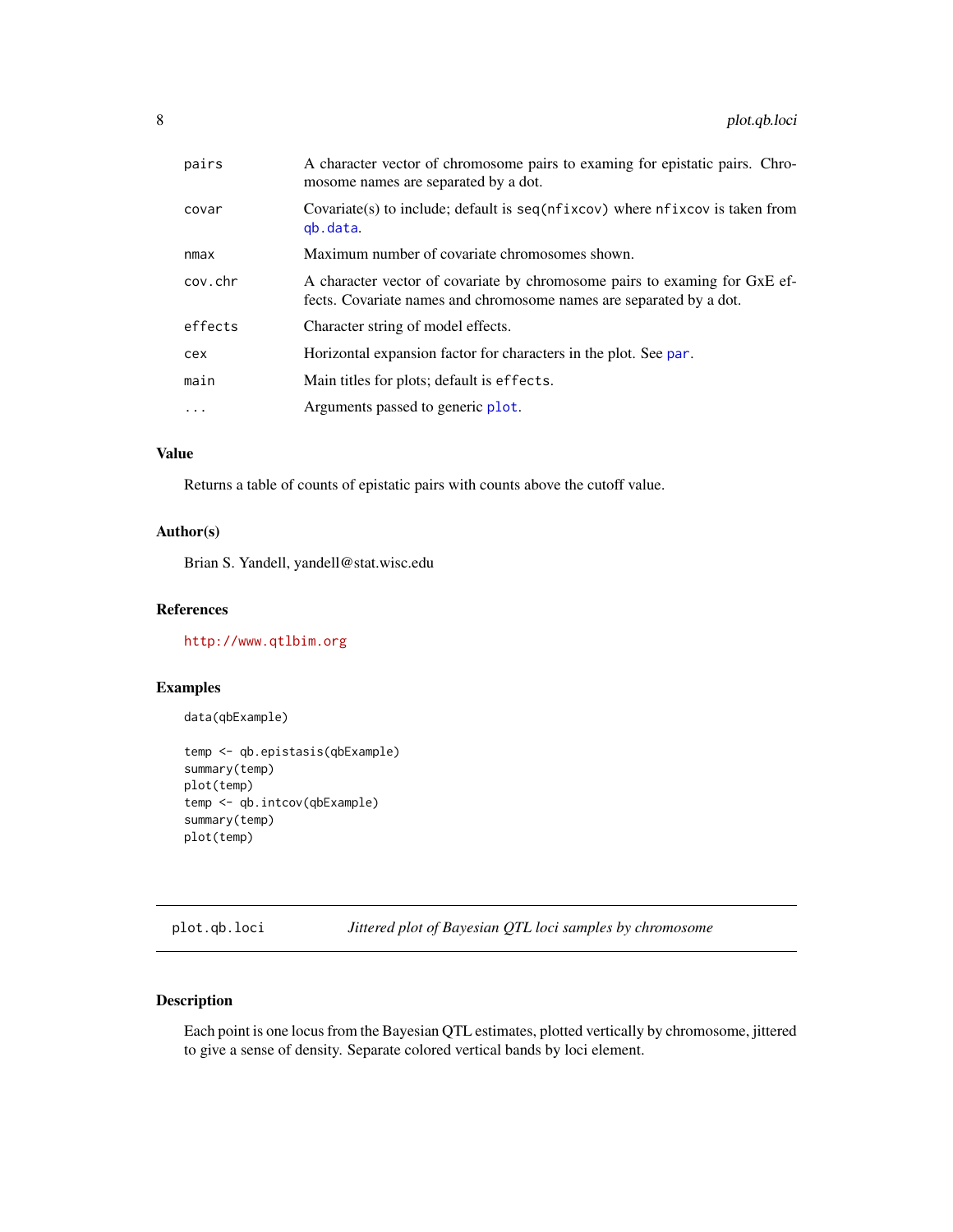### <span id="page-8-0"></span>plot.qb.loci 9

#### Usage

```
qb.loci(qbObject, loci = c("main", "epistasis", "GxE"), covar, ...)
## S3 method for class 'qb.loci'
plot(x, loci, labels = FALSE, amount = 0.35, cex, col, ...)## S3 method for class 'qb.loci'
print(x, \ldots)## S3 method for class 'qb.loci'
summary(object, digit = 1, ...)
```
### Arguments

| qbObject | Object of class qb.                                                                                     |
|----------|---------------------------------------------------------------------------------------------------------|
| loci     | Character string identifying MCMC sample elements; may include "main",<br>"epistasis", "GxE" and "all". |
| covar    | Fixed covariate(s) for "GxE" loci; default is all fixed covariates involved in GxE<br>interactions.     |
| $\times$ | Object of class qb. loci.                                                                               |
| object   | Object of class qb. loci.                                                                               |
| labels   | Include marker labels if TRUE.                                                                          |
| amount   | Amount of jitter (between 0 and .45)                                                                    |
| cex      | Character expansion (may be invisible if too small–default based on number of<br>MCMC samples).         |
| col      | Character string with colors named by loci; also includes color for marker<br>lines.                    |
| digit    | Number of digits for roundoff of loci quantiles.                                                        |
|          | Graphical parameters can be given as arguments to plot. Not used in qb. loci.                           |

#### Details

Focuses attention on chromosome lengths and concentration of QTL loci estimates. Horizontal lines at markers. Separate bands by loci for each chromosome. Adjust amount and cex to modify look of plot. Most useful when looking at multiple chromosomes.

### Author(s)

Brian S. Yandell, yandell@stat.wisc.edu

### References

<http://www.qtlbim.org>

### See Also

[jitter](#page-0-0),[subset.qb](#page-60-1)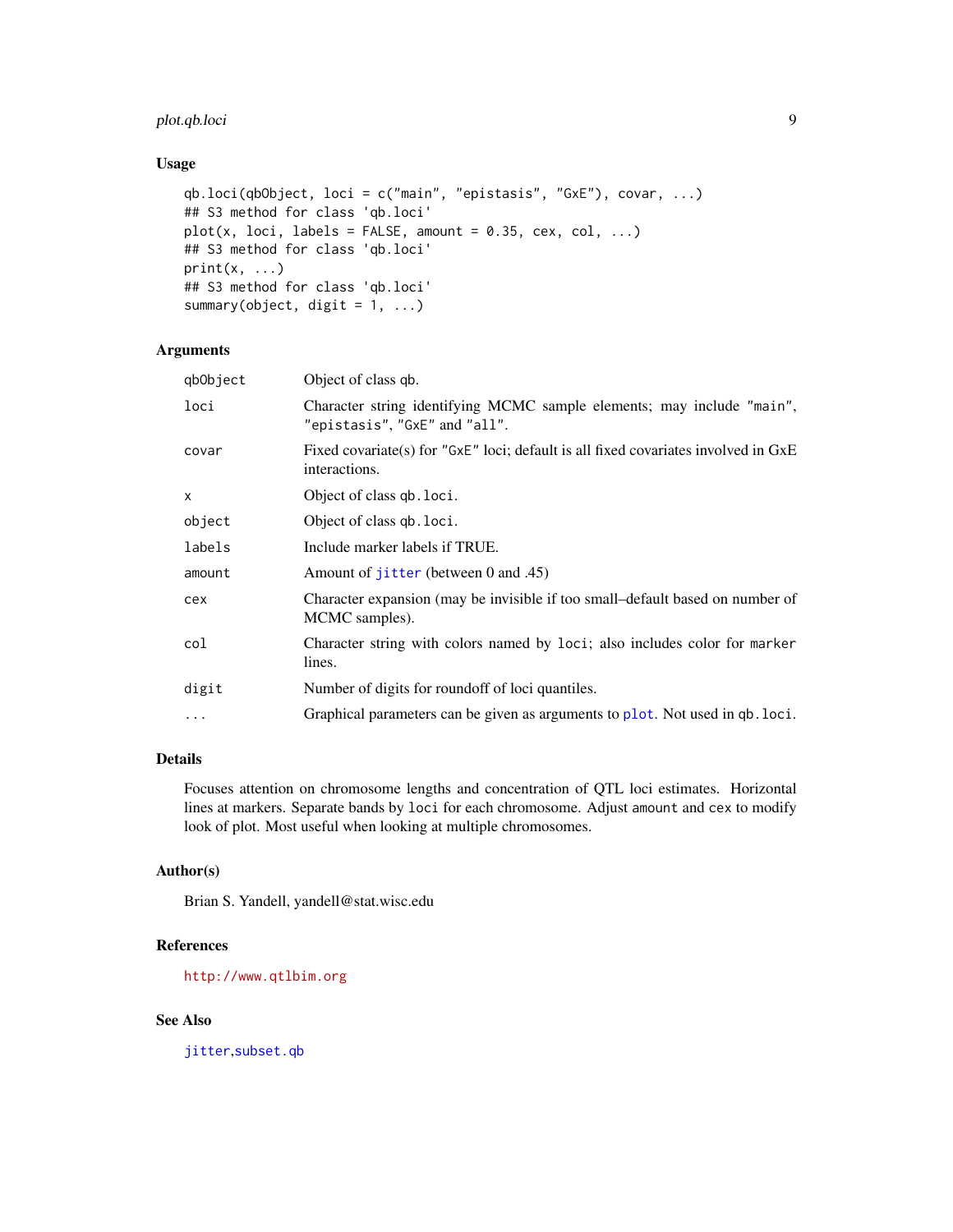### Examples

```
data(qbExample)
```

```
temp <- qb.loci(qbExample)
plot(temp)
summary(temp)
temp <- qb.loci(qbExample, "all")
plot(temp)
summary(temp)
```
plot.qb.mainmodes *Summaries of QTL modes by chromosome.*

### <span id="page-9-1"></span>Description

Determine number of QTL per chromosome and estimate peaks and valleys.

### Usage

```
qb.split.chr(qbObject, split, ...)
qb.epimodes(qbObject, cutoff = 1, nqtl, n.iter, pairloci, \dots)
qb.mainmodes(qbObject, cutoff = 25, nqtl, n.iter, mainloci, ...)
## S3 method for class 'qb.mainmodes'
summary(object, digits = 4, ...)
```

| qbObject   | Object of class qb.                                                                                                                                                     |
|------------|-------------------------------------------------------------------------------------------------------------------------------------------------------------------------|
| split      | List of split locations; names of list must correspond to chromosome names in<br>qb0bject. Default set by call to $q$ b. mainmodes with addition arguments in $\dots$ . |
| object     | Object of class qb. mainmodes.                                                                                                                                          |
| cutoff     | Cutoff for neglible number of QTL.                                                                                                                                      |
| ngtl       | Vector of number of QTL per chromosome.                                                                                                                                 |
| n.iter     | Number of iterations (for internal use only).                                                                                                                           |
| mainloci   | Object containing mainloci data (for internal use only).                                                                                                                |
| pairloci   | Object containing pair loci data (for internal use only).                                                                                                               |
| digits     | Number of significant digits.                                                                                                                                           |
| $\ddots$ . | Parameters to gb. mainmodes or to methods.                                                                                                                              |

<span id="page-9-0"></span>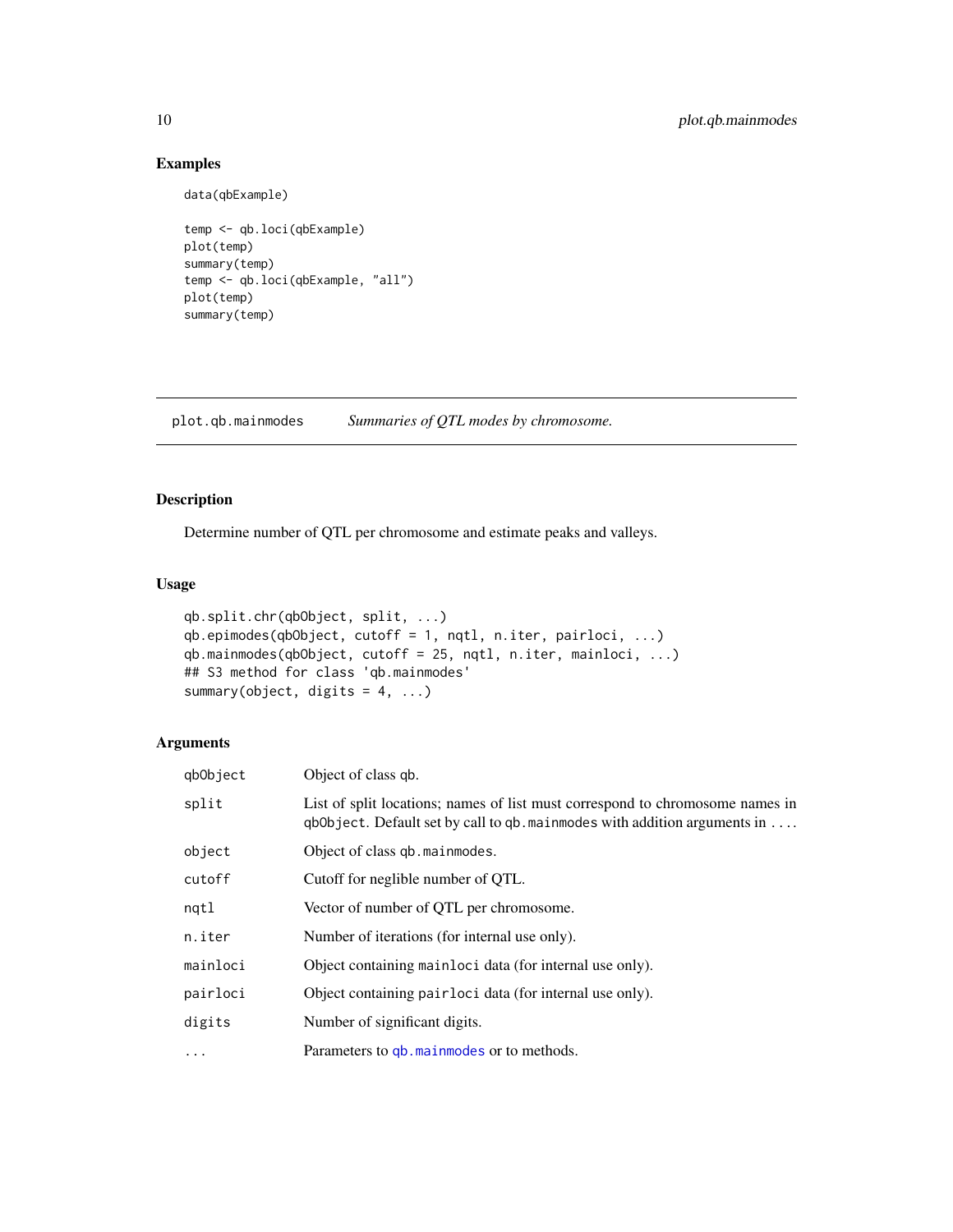#### <span id="page-10-0"></span>plot.qb.pairloci 11

#### Details

Cut off histogram of number of QTL per chromosome such that cumulative percent above number is less than cutoff. Once nqtl is determined or provided in call, divide MCMC samples using linear discriminant analysis ([lda](#page-0-0)) and find peak locations per class. Use these peak locations to find locations of valleys between peaks. These valleys are used to divide MCMC samples into separate QTL for analysis. Currently this is used by [summary.qb.scanone](#page-61-1) and [qb.multloci](#page-38-1).

qb.split.chr sets up a split for chromosomes for at valleys between inferred multiple QTL as an attribute of a returned qbObject. This is done by default when qbObject is created, and is stored as an attribute available as qb.get(qbObject, "split.chr").

#### Author(s)

Brian S. Yandell, yandell@stat.wisc.edu

#### References

<http://www.qtlbim.org>

#### See Also

[qb.multloci](#page-38-1), [summary.qb.scanone](#page-61-1)

#### Examples

data(qbExample)

temp <- qb.mainmodes(qbExample) summary(temp)

plot.qb.pairloci *Summaries of epistatic pairs of loci.*

#### **Description**

Summaries and detailed scatterplot showing all MCMC samples for epistatic pairs for selected chromosomes.

#### Usage

```
qb.pairloci(qbObject, chr, ...)
## S3 method for class 'qb.pairloci'
plot(x, main, cex = 0.75, ...)## S3 method for class 'qb.pairloci'
print(x, \ldots)## S3 method for class 'qb.pairloci'
summary(object, ... )
```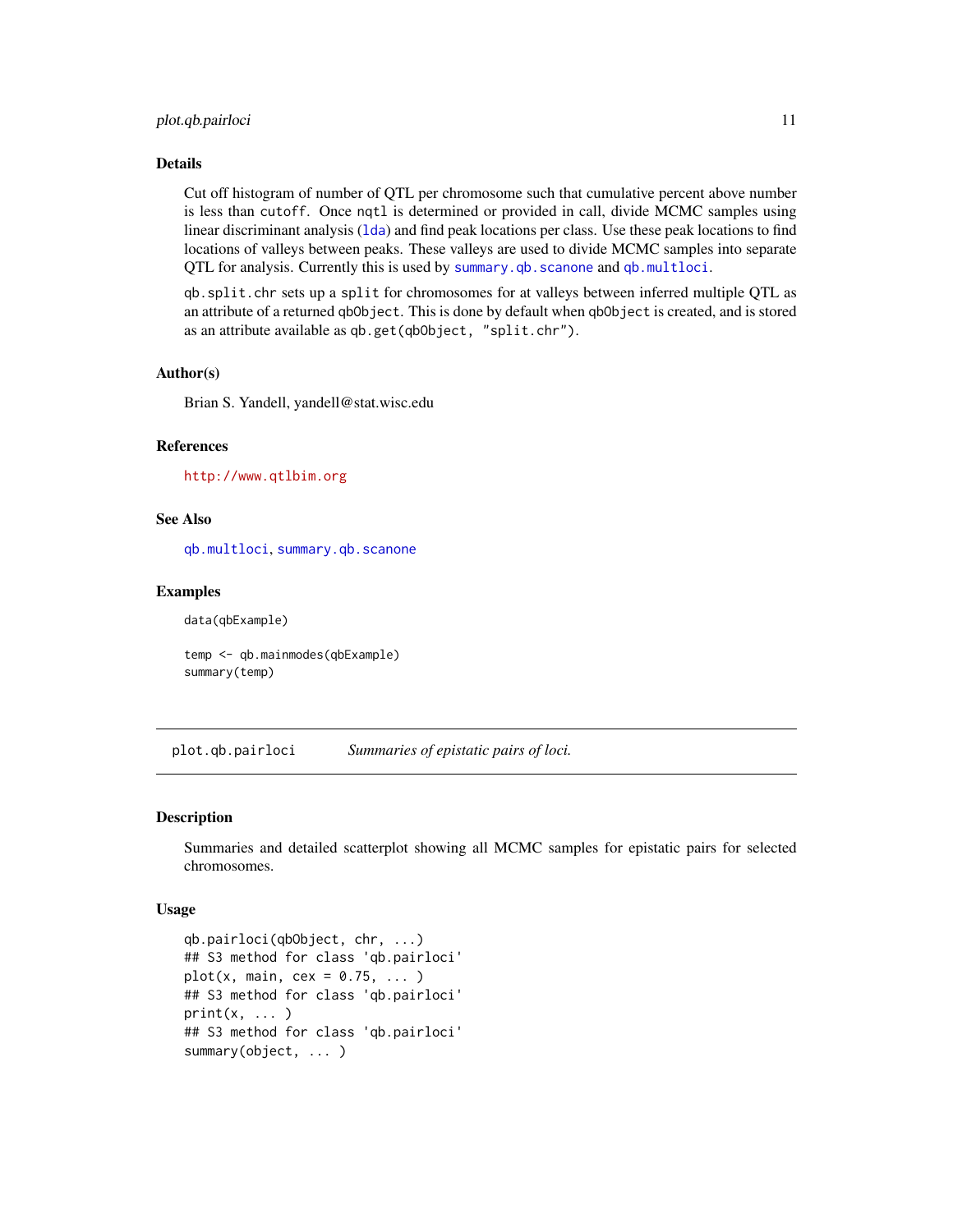### Arguments

| qb0bject | Object of class qb.                     |
|----------|-----------------------------------------|
| object   | Object of class qb.pairloci.            |
| x        | Object of class qb.pairloci.            |
| chr      | Identifiers for one or two chromosomes. |
| main     | Main title for plot.                    |
| cex      | Character expansion of plot symbols.    |
|          | Parameters to methods.                  |

### Details

Find pairs of loci in MCMC samples. Produce scatter plot with generic plot or show numerical summary. The plot provides position detail complementary to [qb.multloci](#page-38-1) and [qb.scantwo](#page-44-1).

### Author(s)

Brian S. Yandell, yandell@stat.wisc.edu

### References

<http://www.qtlbim.org>

### See Also

[plot.qb](#page-4-1), [qb.scantwo](#page-44-1), [qb.multloci](#page-38-1)

### Examples

```
data(qbExample)
```

```
tmpar < -par(mfrow = c(2,2))temp <- qb.pairloci(qbExample, c(1,2))
summary(temp)
plot(temp)
temp <- qb.pairloci(qbExample, c(1,3))
summary(temp)
plot(temp)
par(tmpar)
```
<span id="page-11-0"></span>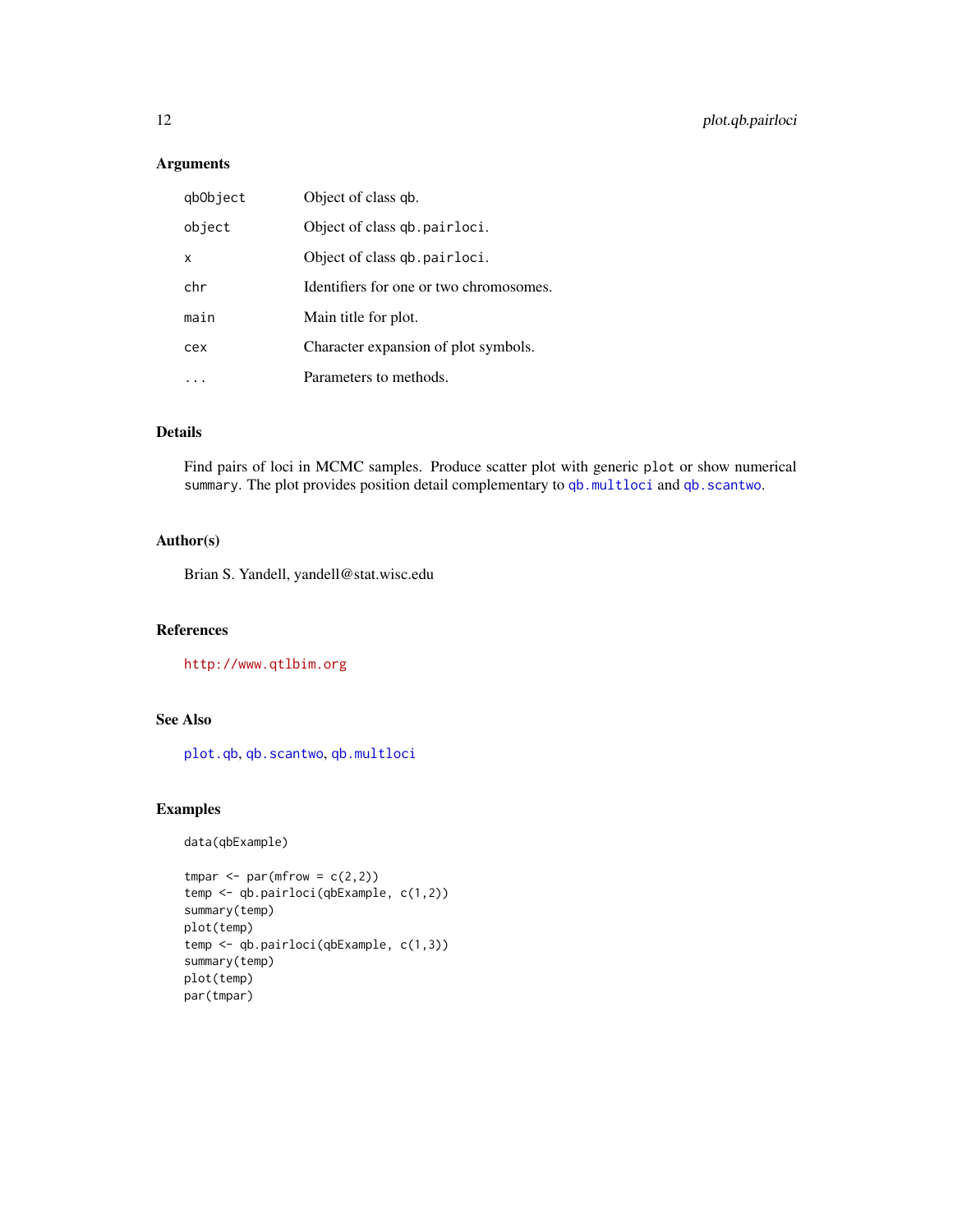<span id="page-12-1"></span><span id="page-12-0"></span>plot.qb.scanone *Plot or print qb.scanone object.*

#### Description

Plot or print marginal diagnostics of effects from a qb.scanone object.

### Usage

```
## S3 method for class 'summary.qb.scanone'
print(x, digits = 3, ...)
## S3 method for class 'qb.scanone'
print(x, digits = 3, ...)
## S3 method for class 'qb.scanone'
plot(x, chr, scan, ylim, scan.name, ...)
```
### Arguments

| $\mathsf{x}$ | An object of class qb. scanone.                                                             |
|--------------|---------------------------------------------------------------------------------------------|
| digits       | Significant digits to round with print.                                                     |
| chr          | Vector of chromosomes to plot. Must be integer.                                             |
| scan         | The model effects to include, the default is all those included in the scanone<br>object x. |
| vlim         | Vector of length 2 with vertical limits.                                                    |
| scan.name    | Name of scan for plot; default is "effects" or comma-separated catenation of<br>scan.       |
| $\cdot$      | Other values passed to the generic plot function.                                           |

### Details

This plot method uses plot. scanone as the engine to plot marginal posterior diagnostics created with qb. scanone. When there are multiple effects in x, these may be organized into one or several stacked plots using scan. The default for most diagnostics except counts is  $scan = c("sum", "main",$ "epis"). Counts and posterior diagnostics are typically plotted in two stacked plots. Individual columns from the x object can be plotted by specifying their names as a vector to option scan.

Arguments col and lty use keywords to names in scan argument. Default main and sub arguments are provided.

### Value

Data frame with colors and line types used in plots.

#### Author(s)

Brian S. Yandell, yandell@stat.wisc.edu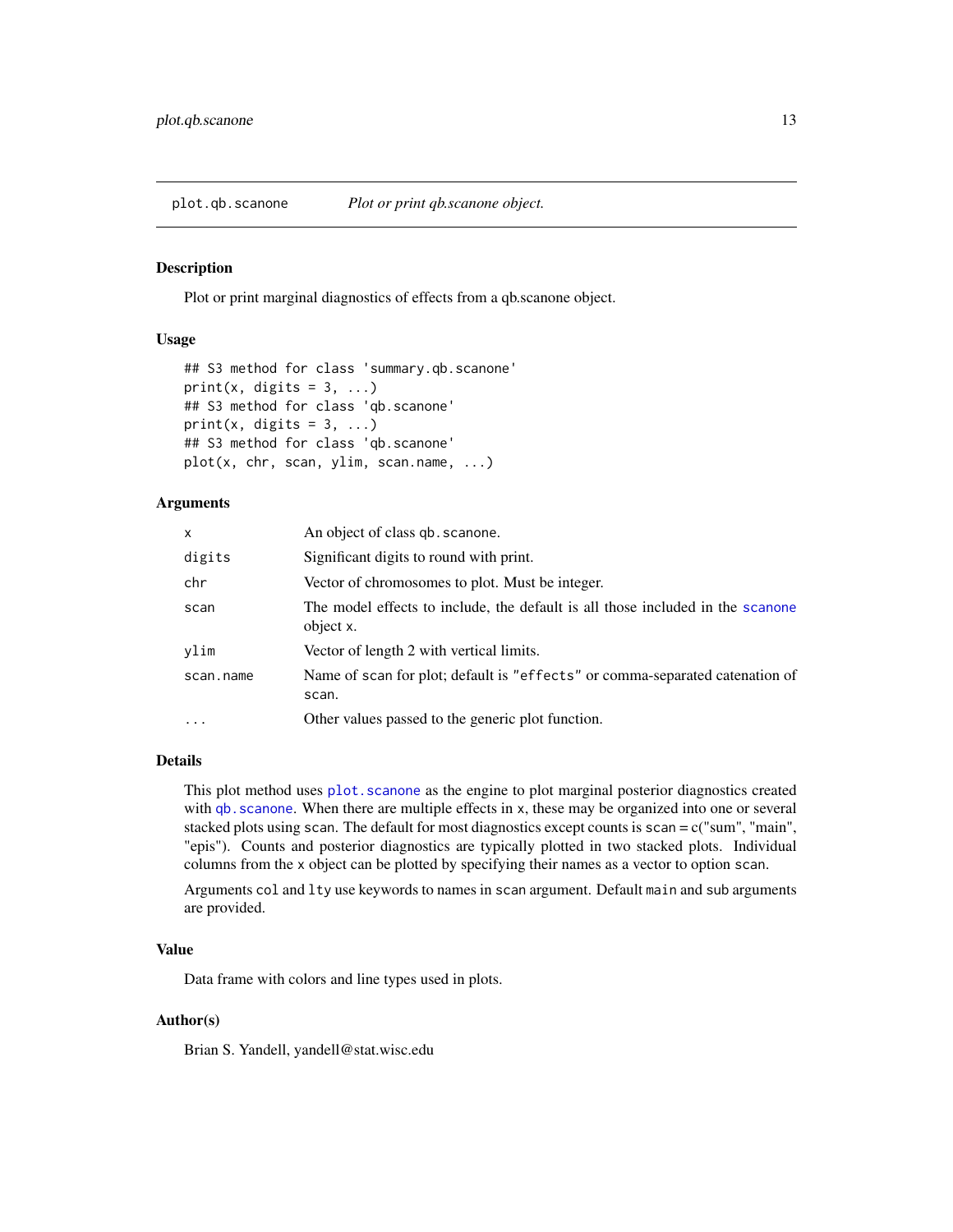### References

<http://www.qtlbim.org>

#### See Also

[qb.scanone](#page-41-1), [summary.qb.scanone](#page-61-1), [plot.scanone](#page-0-0)

### Examples

example(qb.scanone)

plot.qb.scantwo *Two dimensional LOD Plot of Epistasis/joint*

### Description

Plots joint LOD for chromosomes on a two dimensional grid.

#### Usage

```
## S3 method for class 'qb.scantwo'
plot(x, chr, smooth = 3, main, offset,
 nodiag, slice = NULL, show.locus = TRUE,
 weight = c("sqrt","count","none","atten","ratten"), verbose = FALSE,
  split.chr, ...)
```

| $\mathsf{x}$ | An object of class qb. scantwo.                                                                                       |
|--------------|-----------------------------------------------------------------------------------------------------------------------|
| chr          | Vector of chromosomes to plot. Must be integer.                                                                       |
| smooth       | Perform smoothing if $> 0$ using weighted average over smooth adjacent points.                                        |
| main         | Main title.                                                                                                           |
| offset       | Offset to make all values non-negative (see below).                                                                   |
| nodiag       | If TRUE do not include diagonal in plot.                                                                              |
| slice        | Take 1-D slice through 2-D surface is not NULL (see below).                                                           |
| show.locus   | If a slice, show locus estimate if TRUE.                                                                              |
| weight       | Weights to use for nearest neighbor smoothing. sqrt is square root of count per<br>locus. Used only if smooth $> 0$ . |
| verbose      | Give verbose feedback if TRUE.                                                                                        |
| split.chr    | Split summary by multiple QTL per chromosome (see details for plot. qb. scanone).                                     |
| $\cdots$     | Other parameters passed to generic plot function.                                                                     |

<span id="page-13-0"></span>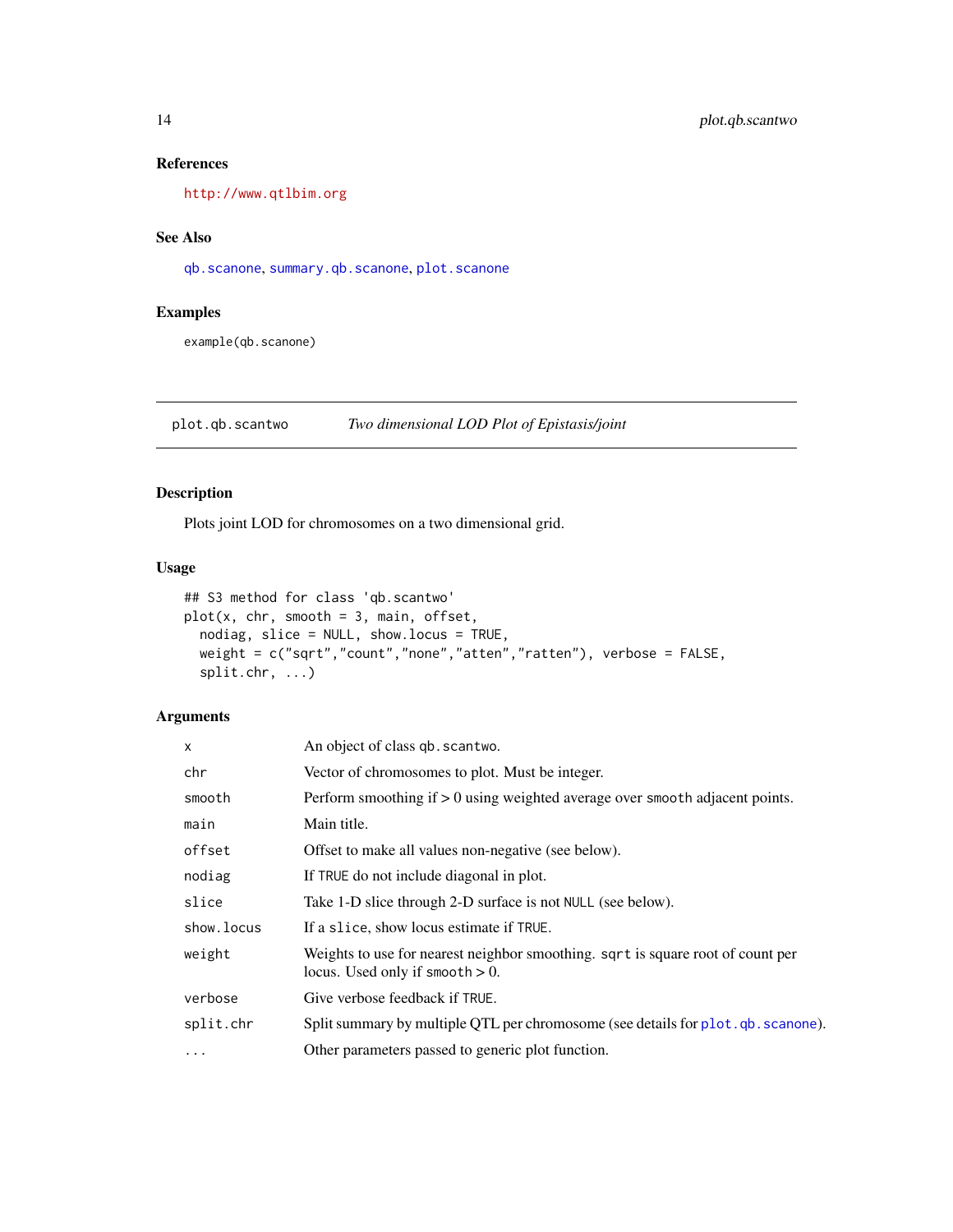#### <span id="page-14-0"></span> $q$ b-internal  $q$ <sup>15</sup>

#### Details

The offset is used only if  $qb$ . scantwo used type = "estimate" to make values for plotting all non-negative. Values are rescaled by offset so that the origin is at 1 and, by default, the min and max are at 0 and 2, respectively, for each half of the plot. We need this at this time because [plot.scantwo](#page-0-0) does not allow negative values.

The [plot.scantwo](#page-0-0) argument nodiag is set to ensure values are all shown and not modified by [plot.scantwo](#page-0-0). Plots with different values for nodiag or lower than the defauls may be nonsensical. For instance, passing lower = "cond-int" produces much white area on the image.

A non-null slice yields a 1-D view of the 2-D surface. The plots for slices use [plot.scantwo](#page-0-0). The elements of the slice vector are:  $chr = Chromosome$  number to slice on; upper = Focus on upper triangle of 2-D if TRUE; start = Start position in chromosome chr (default = 0); end = End position in chromosome chr (default = end of chromosome); weight = Type of weighted mean across chr by number of MCMC samples:  $0 =$  unweigthed;  $1 =$  uniform weighting;  $2 =$  position-specific weighting (default).

### Value

The scantwo object being plotted.

#### Author(s)

Brian S. Yandell, yandell@stat.wisc.edu

### References

<http://www.qtlbim.org>

#### See Also

[qb.scantwo](#page-44-1), [plot.scantwo](#page-0-0)

#### Examples

example(qb.scantwo)

qb-internal *Internal qtlbim routines*

#### <span id="page-14-1"></span>Description

These are internal qtlbim routines that are made visible in the namespace for technical use.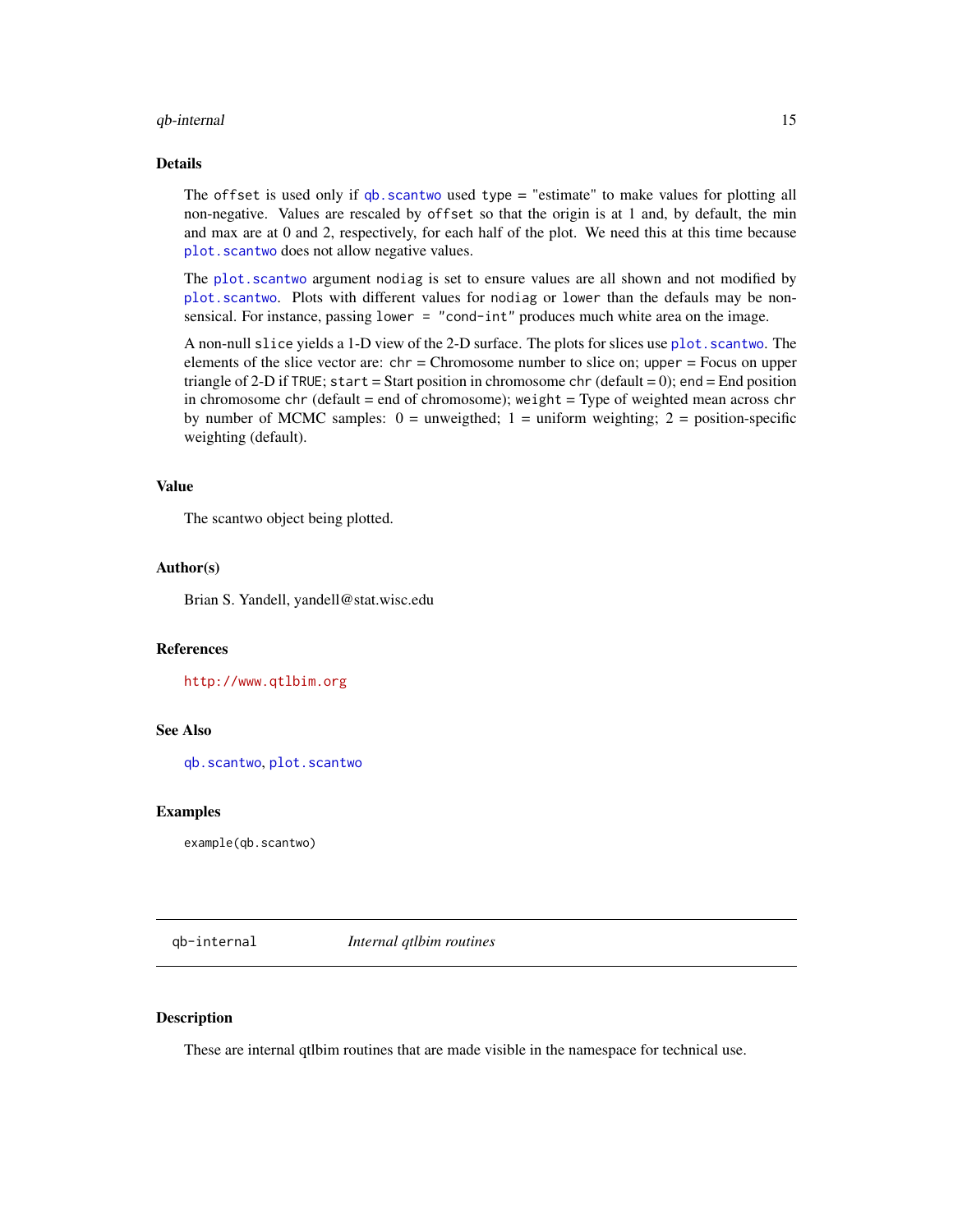### Usage

```
covar.mean(qbObject, adjust.covar, verbose = FALSE, pheno.col)
pull.grid(qbObject, offset, spacing, mask.region, cross, step,
 off.end, stepwidth, drop.duplicates, ...)
pull.loci(cross, step, off.end, stepwidth, region)
qb.cross(qbObject, genoprob = TRUE, ...)
qb.cross.class(qbObject)
qb.demo()
qb.get(qbObject, element, pheno.col, warn = TRUE, ...)
qb.load(cross, qbObject, dir, file)
qb.save(cross, qbObject, dir, Name)
qb.reorder(qbObject, warn = FALSE, pheno.col)
```

| qbObject        | Object of class qb.                                                                                                                                                                                                                                  |
|-----------------|------------------------------------------------------------------------------------------------------------------------------------------------------------------------------------------------------------------------------------------------------|
| adjust.covar    | Adjustments to covariates. Default is NA, which adjusts by covariate mean val-<br>ues. Values are assumed to be in order of fixed covariates.                                                                                                        |
| verbose         | Verbose mode if TRUE.                                                                                                                                                                                                                                |
| cross           | Object of class cross (see read.cross).                                                                                                                                                                                                              |
| offset          | Offset by first marker if TRUE.                                                                                                                                                                                                                      |
| step            | Argument to create.map.                                                                                                                                                                                                                              |
| off.end         | Argument to create.map.                                                                                                                                                                                                                              |
| stepwidth       | Argument to create.map.                                                                                                                                                                                                                              |
| drop.duplicates |                                                                                                                                                                                                                                                      |
|                 | Drop duplicate chr.pos after roundoff if TRUE.                                                                                                                                                                                                       |
| region          | Argument to create.map.                                                                                                                                                                                                                              |
| genoprob        | Compute genotype probabilities with qb. genoprob if TRUE.                                                                                                                                                                                            |
| spacing         | Add columns for map, eq. spacing and xchr if TRUE. This corresponds to map<br>element of a scantwo object.                                                                                                                                           |
| mask.region     | Subset genome regions if TRUE (see subset.qb).                                                                                                                                                                                                       |
| element         | Character string for element of qb0bject to get. Typically this is a parame-<br>ter to qb. data, qb. model or qb. mcmc, or it is one of the MCMC sample files in<br>"mainloci", "pairloci", "covariates", "gbye").<br>output.dir, from c("iterdiag", |
| pheno.col       | Numeric or character identifier for phenotype. Useful eventually for multiple<br>traits.                                                                                                                                                             |
| warn            | Warn user if qb0bject is legacy format if TRUE.                                                                                                                                                                                                      |
| dir             | Character string name of directory for load if qb0bject does not exist.                                                                                                                                                                              |
| file            | Character string name of file for load if qb0bject does not exist.                                                                                                                                                                                   |
| Name            | Character string name of suffix for save if qb0bject exists.                                                                                                                                                                                         |
| $\cdots$        | Additional arguments.                                                                                                                                                                                                                                |

<span id="page-15-0"></span>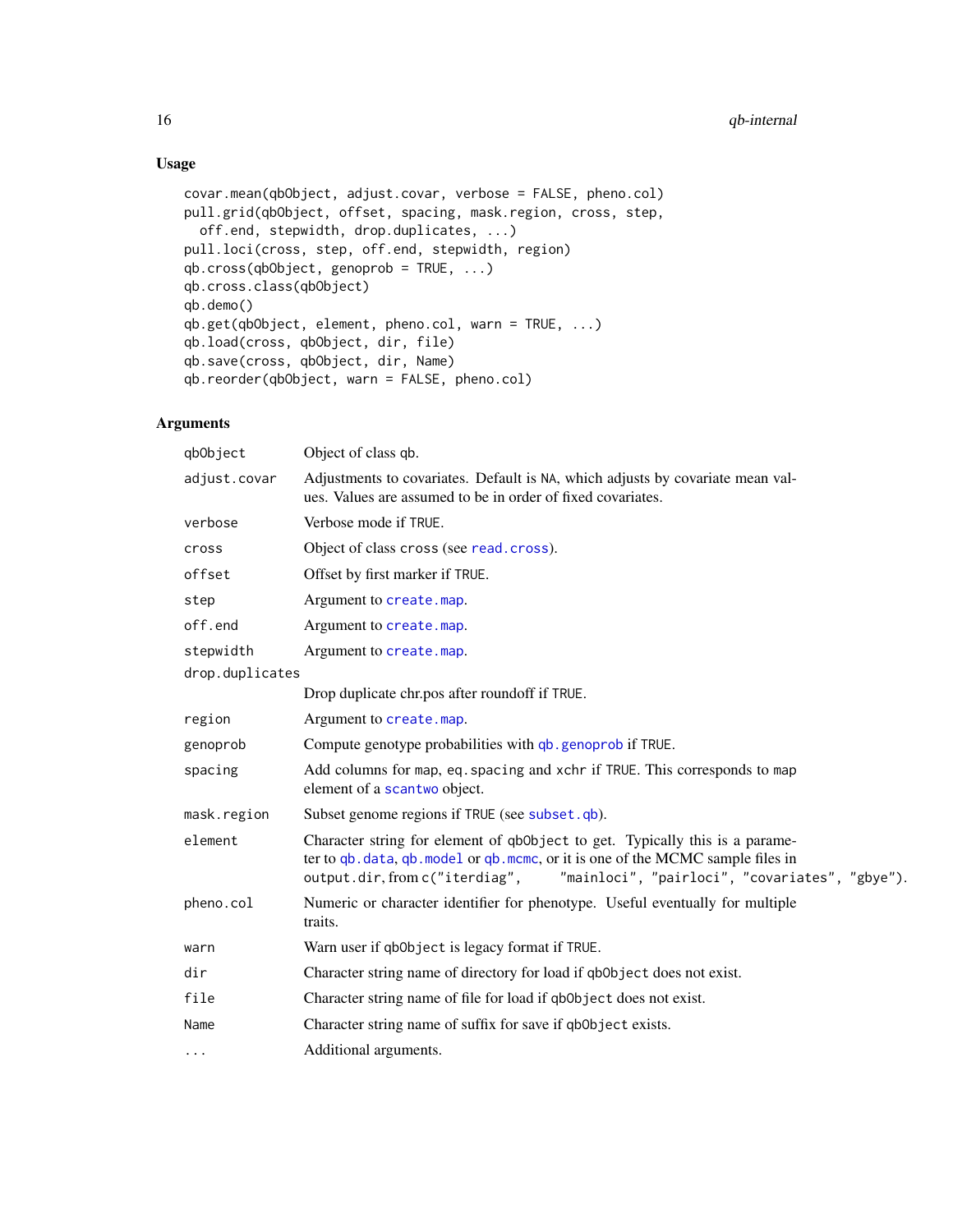#### <span id="page-16-0"></span>qb.arch  $17$

#### Details

These are all internal routines. But some may be useful beyond.

qb.demo is called in demo(qb.tour) and provides an interactive selection of the R/qtlbim demos.

qb.cross extracts the cross object associated with qbObject. qb.get is the internal main routine for extracting information from a qbObject. As stated elsewhere, currently qbObject refers to objects that are critical to it but not part of it: the cross object used to create it and the MCMC samples in files in output.dir.

covar.mean finds covariate means or adjusts them to user-supplied values.

pull.grid pulls the grid of pseudomarkers from the cross object associated with qbObject. The option spacing determines whether this is in a format similar to [scanone](#page-0-0) (FALSE) or [scantwo](#page-0-0) (TRUE). It is used qb.get when accessing external MCMC sample files and by several other routines that require pseudomarker information, notably genotype probabilities.

qb.reorder is called by [qb.mcmc](#page-33-1) to create pointers to reorder the MCMC samples so that chromosome numbers and positions within chromosomes are in increasing order. It creates the subset element of a qb object.

qb.save and qb.load are depricated. They were used to save and retrieve MCMC samples used in examples and vignettes. We now use [save](#page-0-0) and [data](#page-0-0).

### Examples

```
data(qbExample)
```

```
covar.mean(qbExample)
qb.get(qbExample, "output.dir")
summary(qb.cross(qbExample))
temp <- qb.get(qbExample, "iterdiag")
dim(temp)
names(temp)
## Not run:
## The following should have no effect.
qbExample <- qb.reorder(qbExampleb)
## You can call the following rather than demo() to get a tour.
qb.demo()
## End(Not run)
```
<span id="page-16-1"></span>qb.arch *Build genetic architecture with chromosomes, positions and epistatic pairs.*

#### **Description**

These routines work in conjunction with [qb.hpdone](#page-31-1), [qb.scantwo](#page-44-1), [qb.sliceone](#page-48-1) and [step.fitqtl](#page-58-1) to infer the number, pattern and position of QTL from MCMC samples.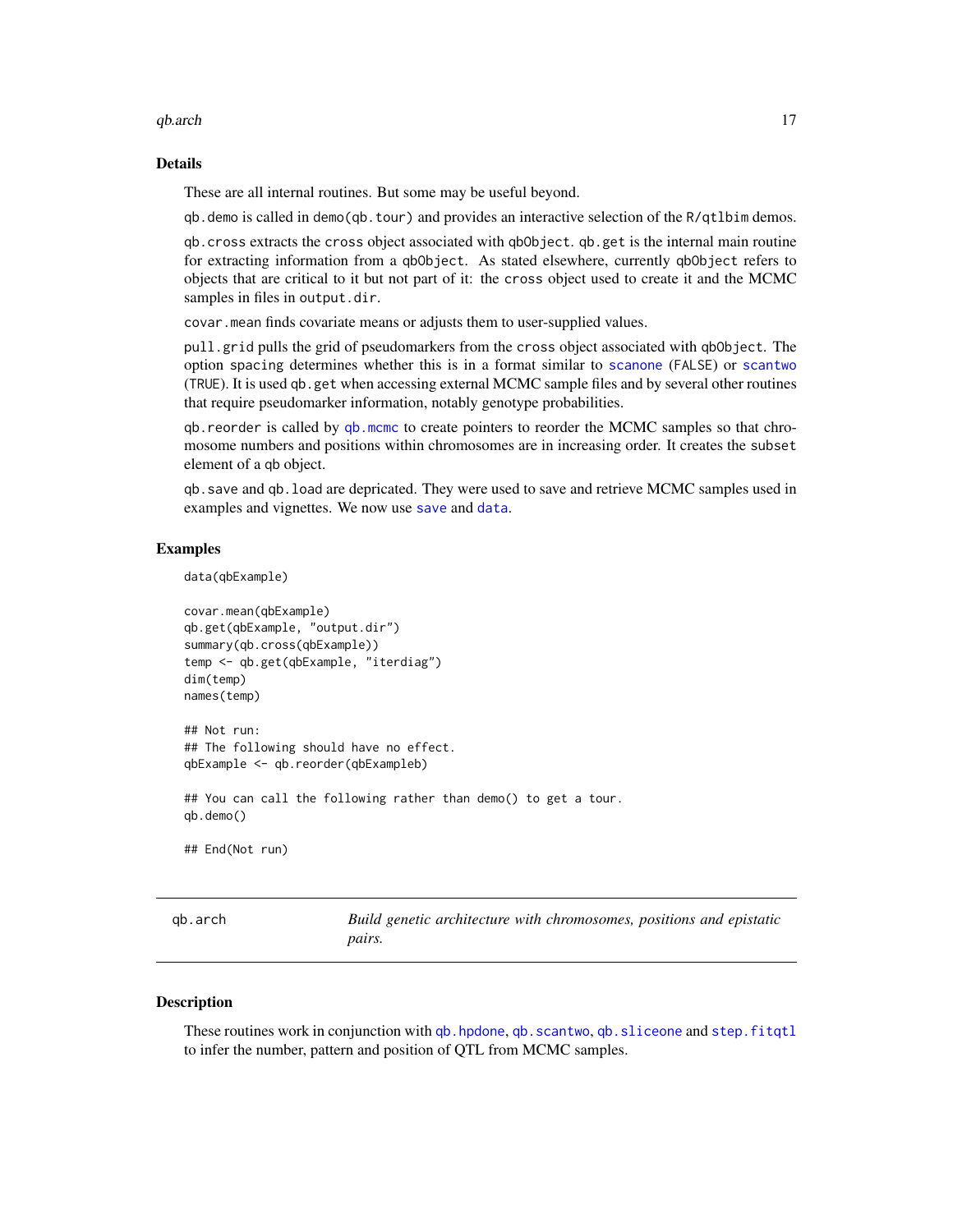### Usage

```
qb.arch(object, ...)
## Default S3 method:
qb.arch(object, chr, pos, tolerance = 10, ...)
## S3 method for class 'step.fitqtl'
qb.arch(object, main, epistasis, ...)
## S3 method for class 'qb.BestPattern'
qb.arch(object, ...)
## S3 method for class 'qb.arch'
summary(object, ...)
## S3 method for class 'qb.arch'
print(x, \ldots)
```
### Arguments

| object       | Object for appropriate method: summary of object of class qb. scantwo for<br>default; object of class step. fitqtl. |
|--------------|---------------------------------------------------------------------------------------------------------------------|
| $\mathsf{x}$ | Object of class qb. arch.                                                                                           |
| chr          | Vector of chromosome numbers.                                                                                       |
| pos          | Vector of positions on chromosomes (much be same length as chr).                                                    |
| tolerance    | Minimum distance for two QTL to be considered distinct.                                                             |
| main         | Vector of chromosome identifiers with only main effects.                                                            |
| epistasis    | Data frame with a 2-element vector of chromosome identifiers for each epistatic<br>pair.                            |
| $\cdot$      | Not used here.                                                                                                      |

### Details

Extract architecture in terms of chromosomes and positions of main QTL and identifiers of epistatic pairs of QTL. The step. fitqtl approach is used to compare an automatic fit to a user-defined set of main chromosomes and epistatic pairs.

### Value

| qtl    | Data frame with main QTL as chr and pos.                                                                                                                                                             |
|--------|------------------------------------------------------------------------------------------------------------------------------------------------------------------------------------------------------|
| by.num | Data frame with epistatic pairs indexed by chromosome number, labeled qtla<br>and qtlb.                                                                                                              |
| by.chr | List with elements chr and pos showing epistatic pairs. These elements are data<br>frames with chromosomes and positions for each epistatic pair: rows are QTL<br>number, columns are qtla and qtlb. |
| by.set | List of connected sets of epistatic chromosomes.                                                                                                                                                     |

### Author(s)

Brian S. Yandell

<span id="page-17-0"></span>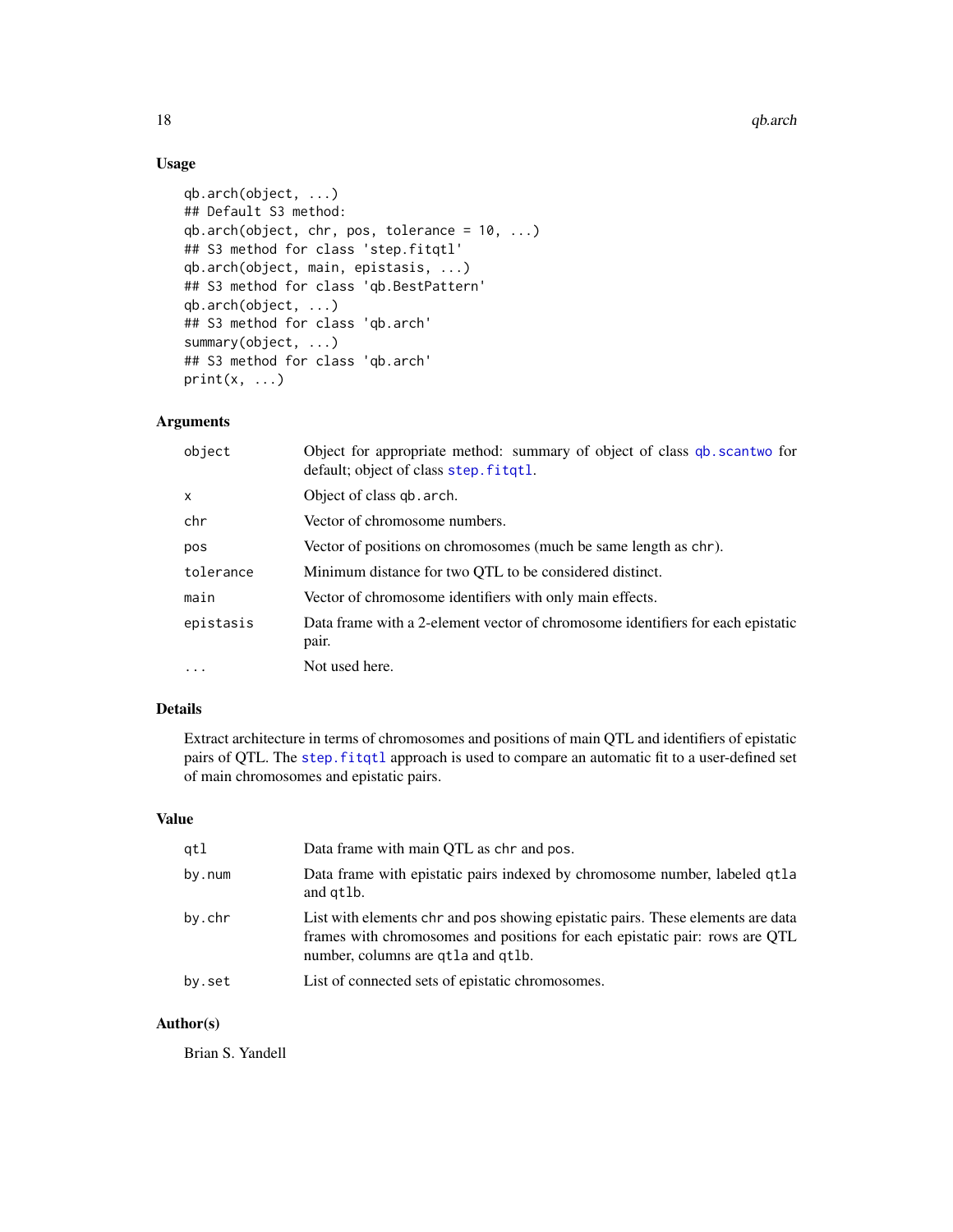### <span id="page-18-0"></span>qb.BayesFactor 19

#### References

http://www.qtlbim.org

#### See Also

[step.fitqtl](#page-58-1), [qb.sweave](#page-52-1), [qb.best](#page-20-1)

### Examples

data(qbExample)

```
## Run qb.scantwo and get summary to use in qb.arch
temp <- summary(qb.scantwo(qbExample, type = "2logBF"),
 threshold = c(upper = 10)## qb.arch default use.
cross.arch <- qb.arch(temp, chr = c(1,1,2,3), pos = c(15,45,12,15))
cross.arch
```
<span id="page-18-1"></span>qb.BayesFactor *Bayesian model selection via Bayes factors.*

#### Description

Model-averaged posteriors and Bayes factors computed for number and pattern of QTL, chromosomes and pairs of chromosomes showing epistasis.

### Usage

```
qb.bf(...)
qb.BayesFactor(qbObject, items = c("nqtl","pattern","chrom","pairs"),
  cutoff.pattern, cutoff.pairs = 1, nmax = 15, epistasis = TRUE, \dots)
## S3 method for class 'qb.BayesFactor'
plot(x, \ldots)## S3 method for class 'qb.BayesFactor'
summary(object, sort = TRUE, digits = 3, ...)
## S3 method for class 'qb.BayesFactor'
print(x, \ldots)
```

| qbObject | An object of class qb.                                                                                                                                                                                                                                                              |
|----------|-------------------------------------------------------------------------------------------------------------------------------------------------------------------------------------------------------------------------------------------------------------------------------------|
| object   | Object of class gb. Bayes Factor.                                                                                                                                                                                                                                                   |
| x        | Object of class gb. Bayes Factor.                                                                                                                                                                                                                                                   |
| items    | Items to include in model selection assessment. These are $nqtl =$ Number of<br>QTLs; pattern = Pattern of QTL across chromosomes as comma-separated<br>chromosome numbers and colon-separated chromosome pairs; chrom = Chro-<br>mosome; $pairs = Epistatic pairs of chromosomes.$ |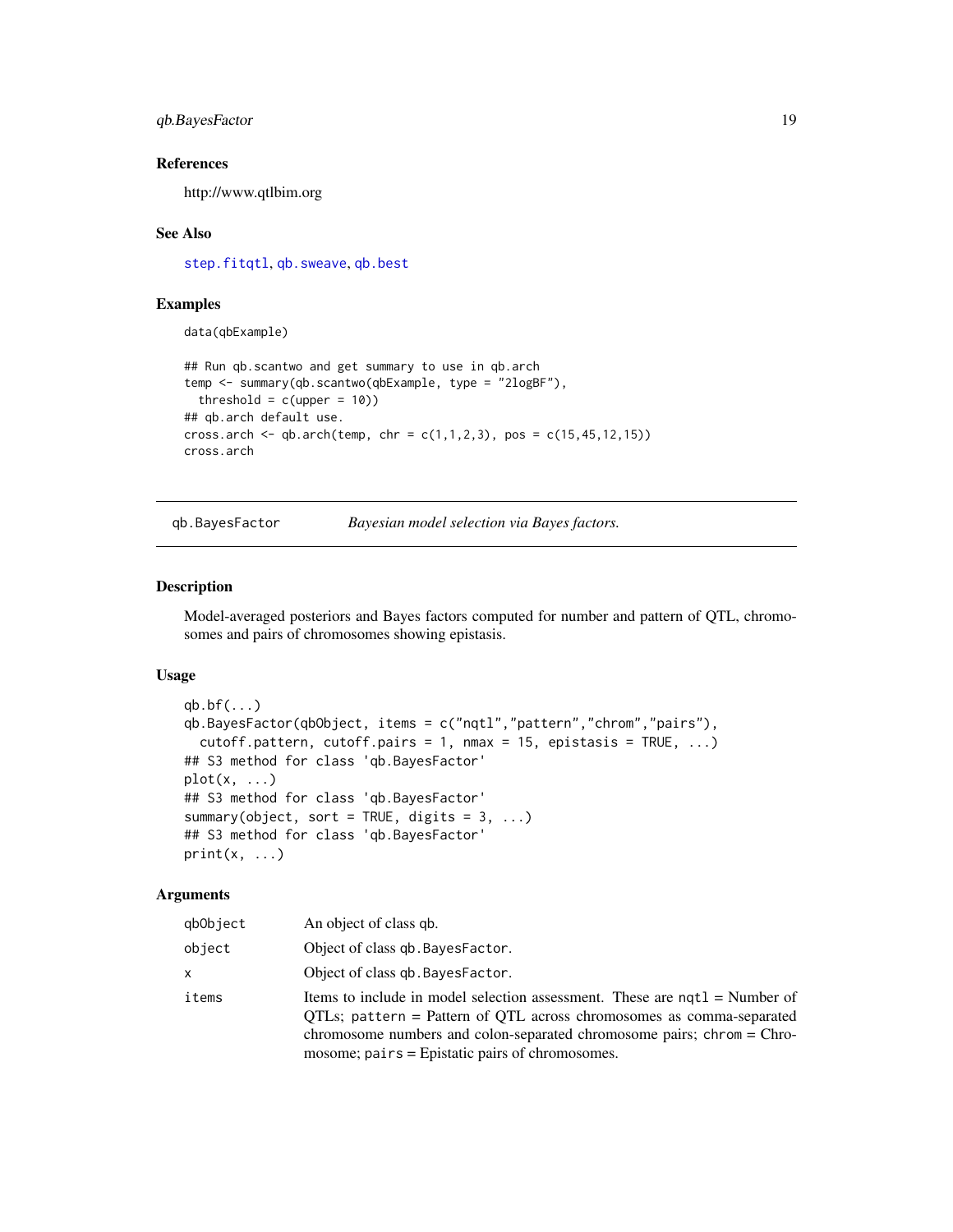<span id="page-19-0"></span>

|              | cutoff.pattern Percent cutoff for pattern inclusion in model selection. Default is 0.25 (0.5) if<br>epistasis is TRUE (FALSE). |
|--------------|--------------------------------------------------------------------------------------------------------------------------------|
| cutoff.pairs | Percent cutoff for epistatic pair inclusion in model selection.                                                                |
| nmax         | Maximum number of model terms included per item (for items "pattern" and<br>"pairs" only).                                     |
| epistasis    | Include epistasis in patterns if TRUE.                                                                                         |
| sort         | Sort by Bayes factor if TRUE.                                                                                                  |
| digits       | Number of significant digits for summary.                                                                                      |
| $\cdots$     | Additional arguments passed to generic plot, summary or print.                                                                 |

### Details

qb.BayesFactor (or qb.bf for short) creates model selection results for selected items. These are based on marginal posteriors and priors, averaged over all other model parameters. The posterior may be influenced by prior, while Bayes factors are empirically less sensitive for QTL model selection. The Bayes factors are computed relative to the smallest term for each item, using the ratios of posterior/prior. Any pair of model terms can be compared as the ratio of their Bayes factors.

### Value

List with items, each containing:

| posterior | Posterior frequency of MCMC samples.                                                   |
|-----------|----------------------------------------------------------------------------------------|
| prior     | Prior frequency.                                                                       |
| hf        | Rank-ordered Bayes factors relative to smallest value.                                 |
| bfse      | Approximate standard error for bf computed using binomial variance of MCMC<br>samples. |

### Author(s)

Brian S. Yandell, yandell@stat.wisc.edu

### References

<http://www.qtlbim.org>

### See Also

[plot.qb](#page-4-1), [qb.mcmc](#page-33-1)

#### Examples

data(qbExample)

```
temp <- qb.BayesFactor(qbExample)
summary(temp)
plot(temp)
```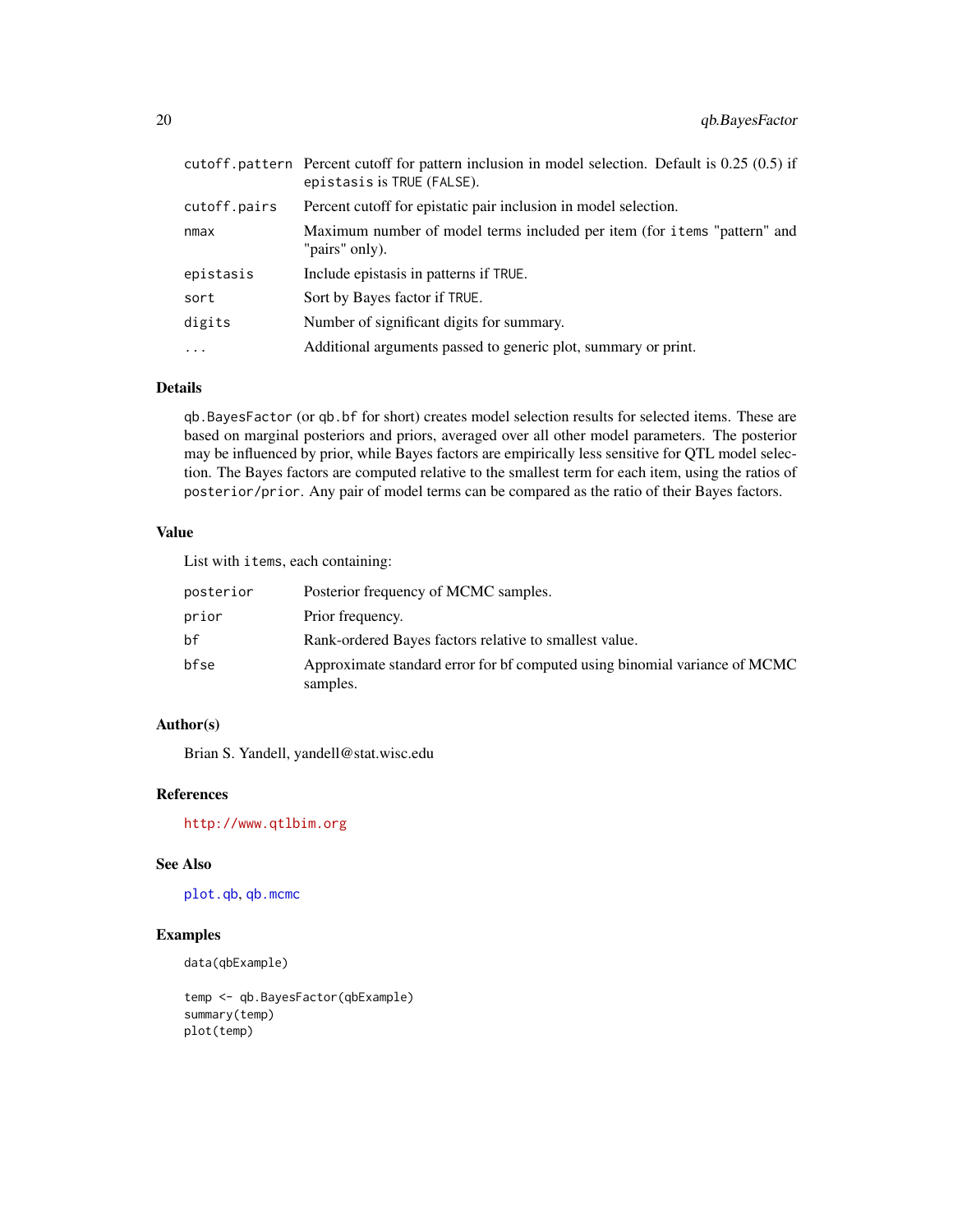<span id="page-20-2"></span><span id="page-20-0"></span>

#### <span id="page-20-1"></span>Description

Multidimensional scaling and hierarchical clustering of most common patterns of genetic architecture.

#### Usage

```
qb.best(...)
qb.BestPattern(qbObject, epistasis = TRUE,
 category = c("pattern", "nqtl"), cutoff, score-type =c("sq.atten","attenuation","variance","recombination","distance"),
  include = c("nested","all","exact"),
  center = c("median", "mean"), level = 5, ...)## S3 method for class 'qb.BestPattern'
plot(x, type = c("mds", "hclust"),main, xlab, method = "complete", cluster = 3, cexmax = 5,
 colmax = 75, cex, col,
  symbol = c("pattern","nqtl","cluster","c@n","c@p","n@p","c@n@p"), ...)
## S3 method for class 'qb.BestPattern'
summary(object, method = "complete",
 cluster = 3, n.best = 1, ...)
```

| qbObject   | Object of class qb.                                                                                                         |  |
|------------|-----------------------------------------------------------------------------------------------------------------------------|--|
| x,object   | Object of class qb. BestPattern.                                                                                            |  |
| epistasis  | Include epistasis in patterns if TRUE.                                                                                      |  |
| category   | Distances indexed by nqtl or pattern.                                                                                       |  |
| cutoff     | Percent cutoff for pattern inclusion in model selection. Default is 0.25 (0.5) if<br>epistasis is TRUE (FALSE).             |  |
| score.type | Type of score to use as distance. See qb. close.                                                                            |  |
| type       | Plot dendrogram for heligt or 2-D multidimentional scaling projection for mds.                                              |  |
| main       | Main plot title as character string.                                                                                        |  |
| xlab       | Character string for horizontal $(x)$ axis.                                                                                 |  |
| method     | Method for hierarchical clustering.                                                                                         |  |
| cluster    | Number of clusters desired.                                                                                                 |  |
| n.best     | Number of better models to display.                                                                                         |  |
| cexmax     | Maximum font size (minimum is set to 1); patterns are displayed in mds plot<br>proportional to their posterior probability. |  |
| colmax     | Maximum number of colors.                                                                                                   |  |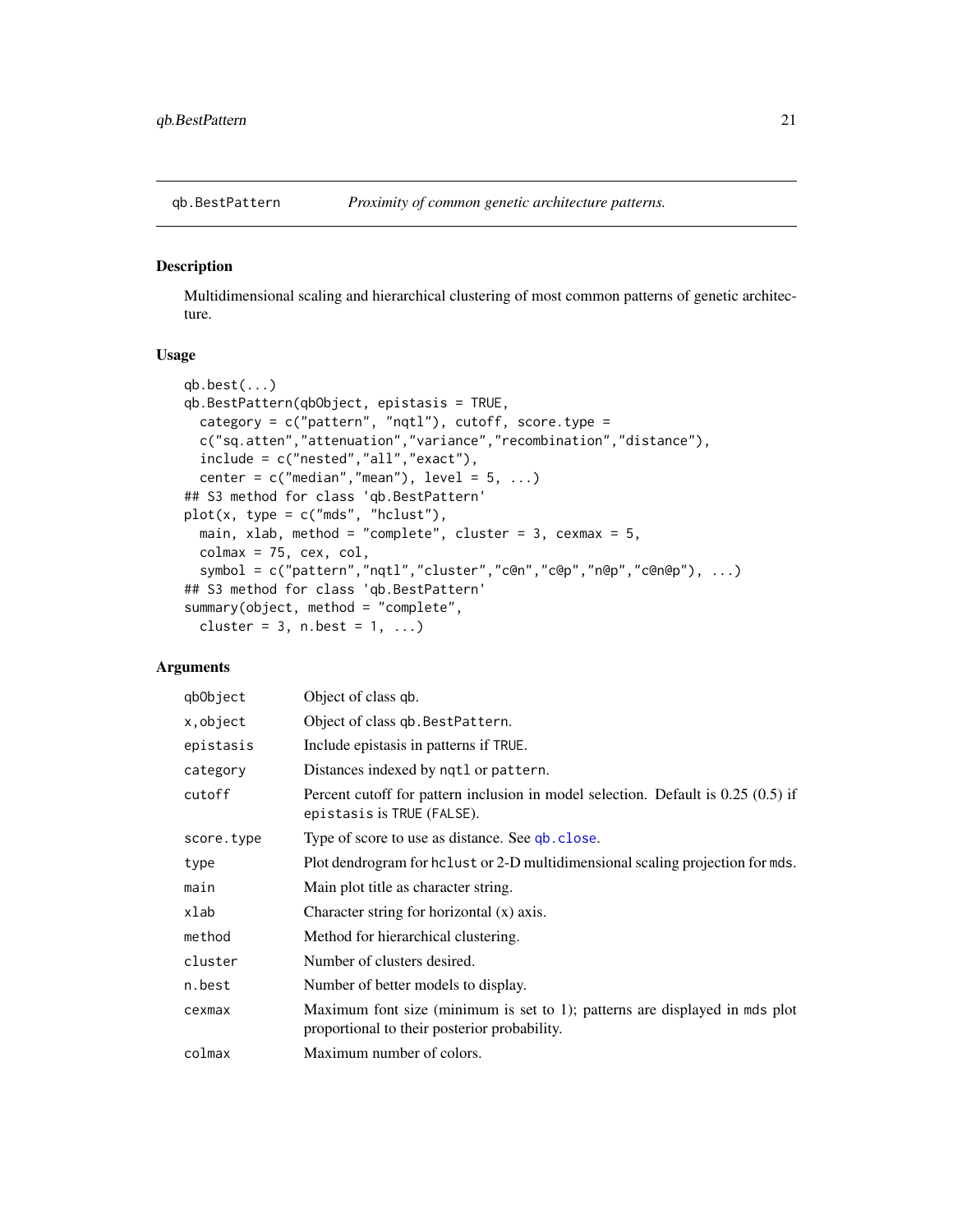<span id="page-21-0"></span>

| cex      | Manual override of font size for mds plot; should be length 1 or the number of<br>patterns exceeding cutoff.                                                                                                                                                                                |
|----------|---------------------------------------------------------------------------------------------------------------------------------------------------------------------------------------------------------------------------------------------------------------------------------------------|
| col      | Colors for plotting.                                                                                                                                                                                                                                                                        |
| symbol   | Plot symbol for mds plot. Shorthand using at sign @ signifies catenation of two<br>or more symbols into one.                                                                                                                                                                                |
| include  | Action for model averaging of chromosome-specific locus and explained vari-<br>ance: use all MCMC samples that match the chromosome; use only MCMC<br>samples for patterns that have the target pattern nested within them; or use only<br>MCMC samples with the exact same target pattern. |
| center   | Method of estimating the center for locus and explained variance.                                                                                                                                                                                                                           |
| level    | Confidence level as percent between 0 and 100 for loci and variance contribu-<br>tions.                                                                                                                                                                                                     |
| $\ddots$ | Parameters to methods.                                                                                                                                                                                                                                                                      |
|          |                                                                                                                                                                                                                                                                                             |

### Details

This uses the closeness measure from [qb.close](#page-22-1) to compute a similarity matrix among patterns whose posterior probabilities exceed cutoff. Distance = 1 - similarity is used for hierarchical clustering or multidimensional scaling.

The best pattern is chosen as the one with highest posterior mean; all other patterns are compared to that pattern in terms of the score.type. This best pattern is a natural target for [qb.close](#page-22-1).

#### Author(s)

Brian S. Yandell, yandell@stat.wisc.edu

#### References

<http://www.qtlbim.org>

#### See Also

[qb.close](#page-22-1)

### Examples

```
data(qbExample)
```

```
temp <- qb.BestPattern(qbExample)
summary(temp, n.best = 3)
plot(temp, type = "hclust")
plot(temp)
plot(temp, symbol = "c@n")
best <- summary(temp)$best
temp <- qb.close(qbExample, best)
summary(temp)
plot(temp)
```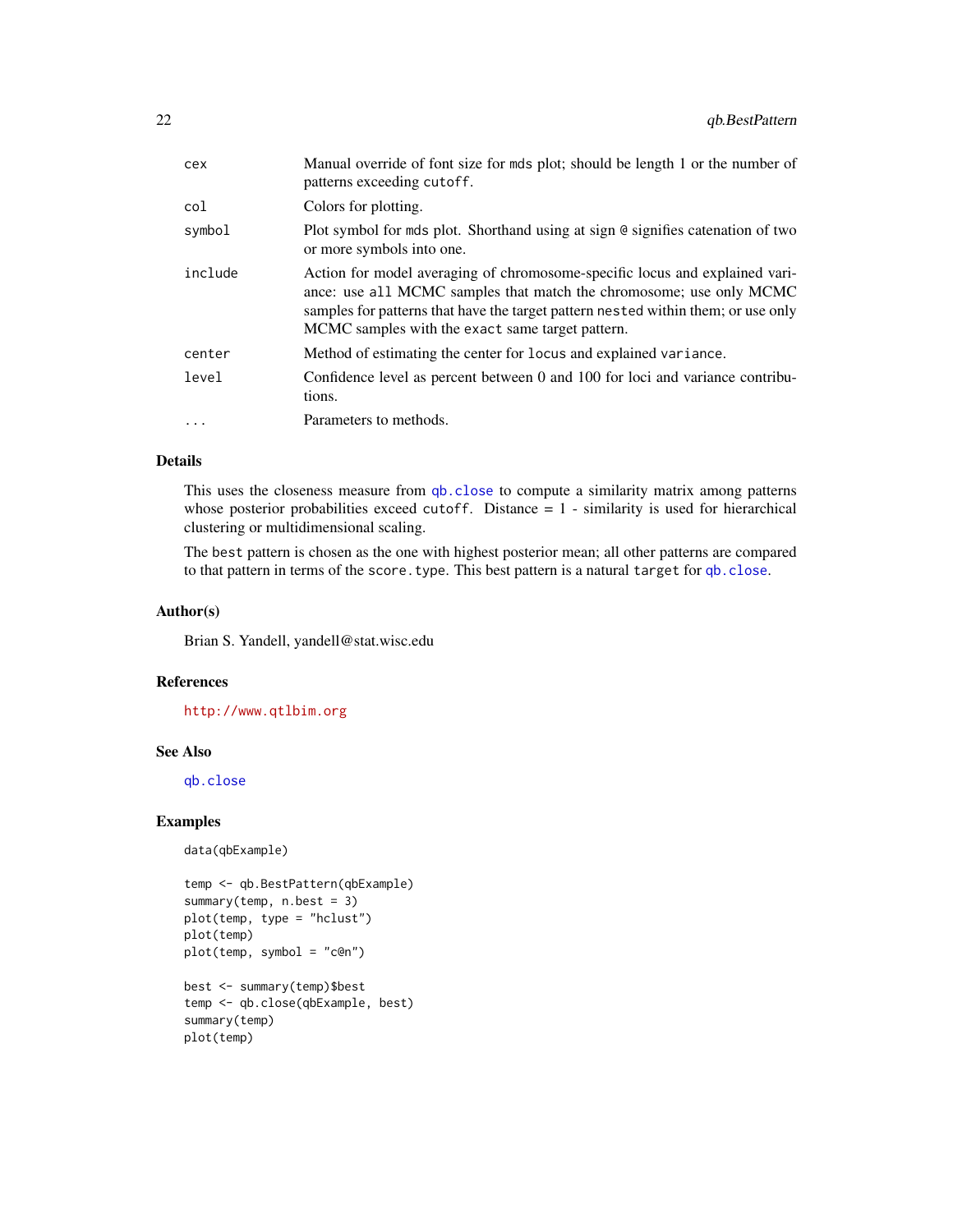<span id="page-22-1"></span><span id="page-22-0"></span>

### Description

Boxplots and summaries of how close MCMC samples of genetic architectures are to target architecture.

#### Usage

```
qb.close(qbObject, target = NULL, epistasis = TRUE, signed = FALSE,
  score.type = c("sq.atten","attenuation","variance","recombination",
  "distance"), ...)
## S3 method for class 'qb.close'
plot(x, category = c("pattern", "nqtl"), xlab,
  cutoff, sort.pattern = c("percent","score"), ...)
## S3 method for class 'qb.close'
summary(object, cutoff, digits = 0,
  show = "score", \dots )
```

| qbObject     | Object of class qb.                                                                                                                                                                                                |
|--------------|--------------------------------------------------------------------------------------------------------------------------------------------------------------------------------------------------------------------|
| x, object    | Object of class qb. close.                                                                                                                                                                                         |
| target       | Target architure as data frame with columns chrom and locus. Extracted from<br>summary if target is a $qb$ . scanone object. If target = NULL, score. type is<br>set to "variance" to be compared with null model. |
| epistasis    | Include epistasis in patterns if TRUE.                                                                                                                                                                             |
| signed       | Sign score. Most useful to examine single chromosome.                                                                                                                                                              |
| score.type   | Type of score to use as distance.                                                                                                                                                                                  |
| category     | Boxplots indexed by nqtl or pattern.                                                                                                                                                                               |
| xlab         | Label for X axis (default taken from x object).                                                                                                                                                                    |
| cutoff       | Percent cutoff for pattern inclusion in model selection. Default is 0.25 (0.5) if<br>epistasis is TRUE (FALSE).                                                                                                    |
| sort.pattern | If type $=$ "pattern", sort by percent posterior or by median of score.                                                                                                                                            |
| digits       | Number of digits displayed for locus.                                                                                                                                                                              |
| show         | Character string with name from object to show.                                                                                                                                                                    |
| $\cdots$     | Parameters to methods.                                                                                                                                                                                             |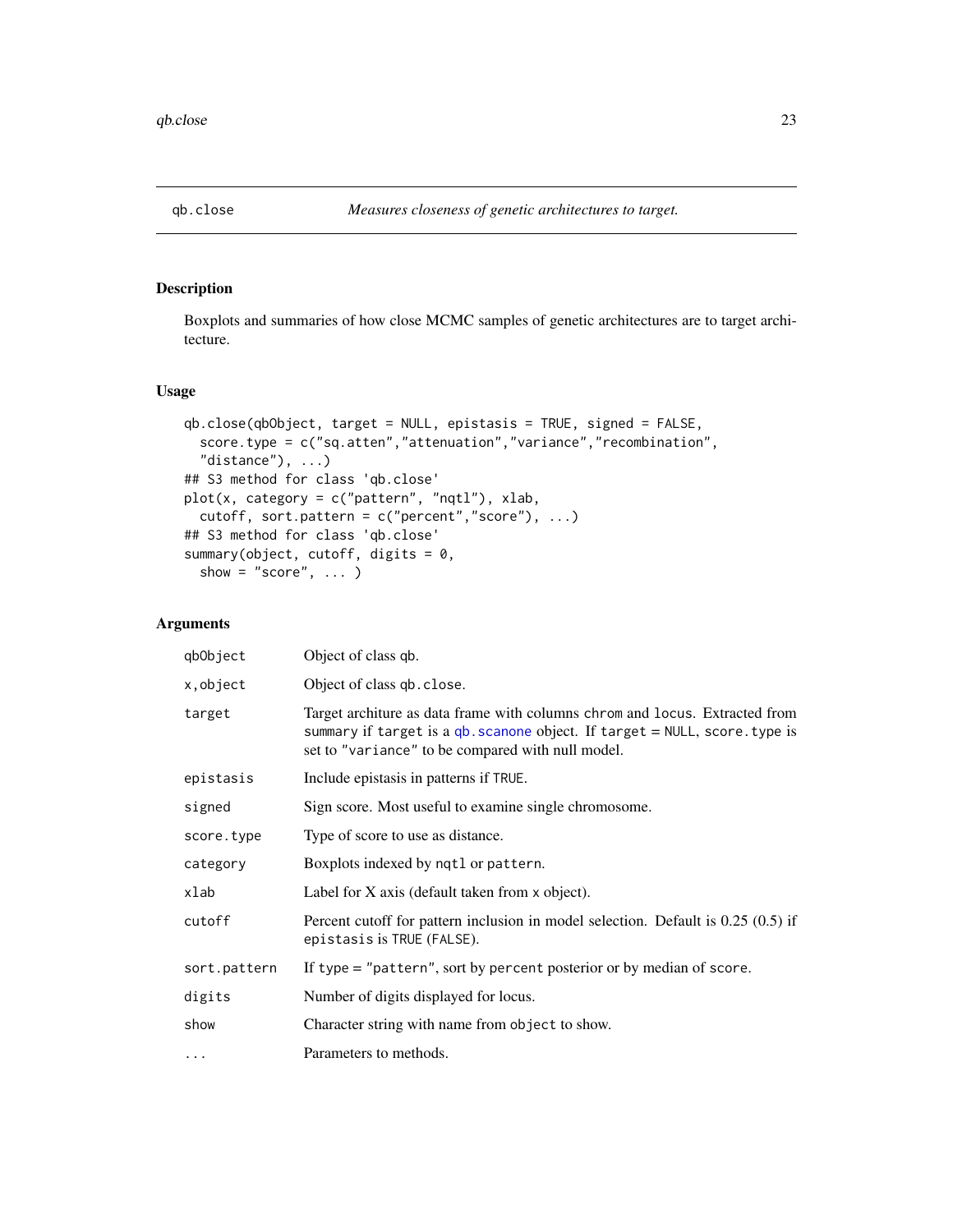### Details

Closeness for each loci is measured as  $1-2r$ , with r the recombination rate. Thus unlinked loci have measure 0. Loci between a MCMC sample architecture and the target architecture on the same chromosome are matched by closest distance in cM between subsets of the the same length (if target has 2 QTL on chr 3 and sample has 3, consider all pairs from sample to find closest pair in 2-D). Measure per sample is sum across all loci. A quick way to generate a target is to use [qb.BestPattern](#page-20-2).

The score.type is "recombination" = r, the recombination rate; "attenuation" =  $1-2r$ ; "sq.atten" = squared attenuation, "distance" in cM, or genetic "variance".

#### Author(s)

Brian S. Yandell, yandell@stat.wisc.edu

#### References

<http://www.qtlbim.org>

### See Also

[qb.BestPattern](#page-20-2), [qb.hpdone](#page-31-1)

#### Examples

data(qbExample)

```
## Here target is known for simulated data.
target \leq data.frame(chrom = c(1,1,2,3),
 locus = c(15, 45, 12, 15)temp <- qb.close(qbExample, target)
summary(temp)
plot(temp)
plot(temp, category = "nqtl")
## Or use target from qb.BestPattern
target <- summary(qb.BestPattern(qbExample))$best
qb.close(qbExample, target)
```
<span id="page-23-1"></span>qb.coda *Coerce to an MCMC object for use with the coda package.*

#### Description

This function creates an object of class meme from an object of class qb produced by the package R/qtlbim.

#### Usage

```
qb.coda(qbObject, element, variables, ...)
```
<span id="page-23-0"></span>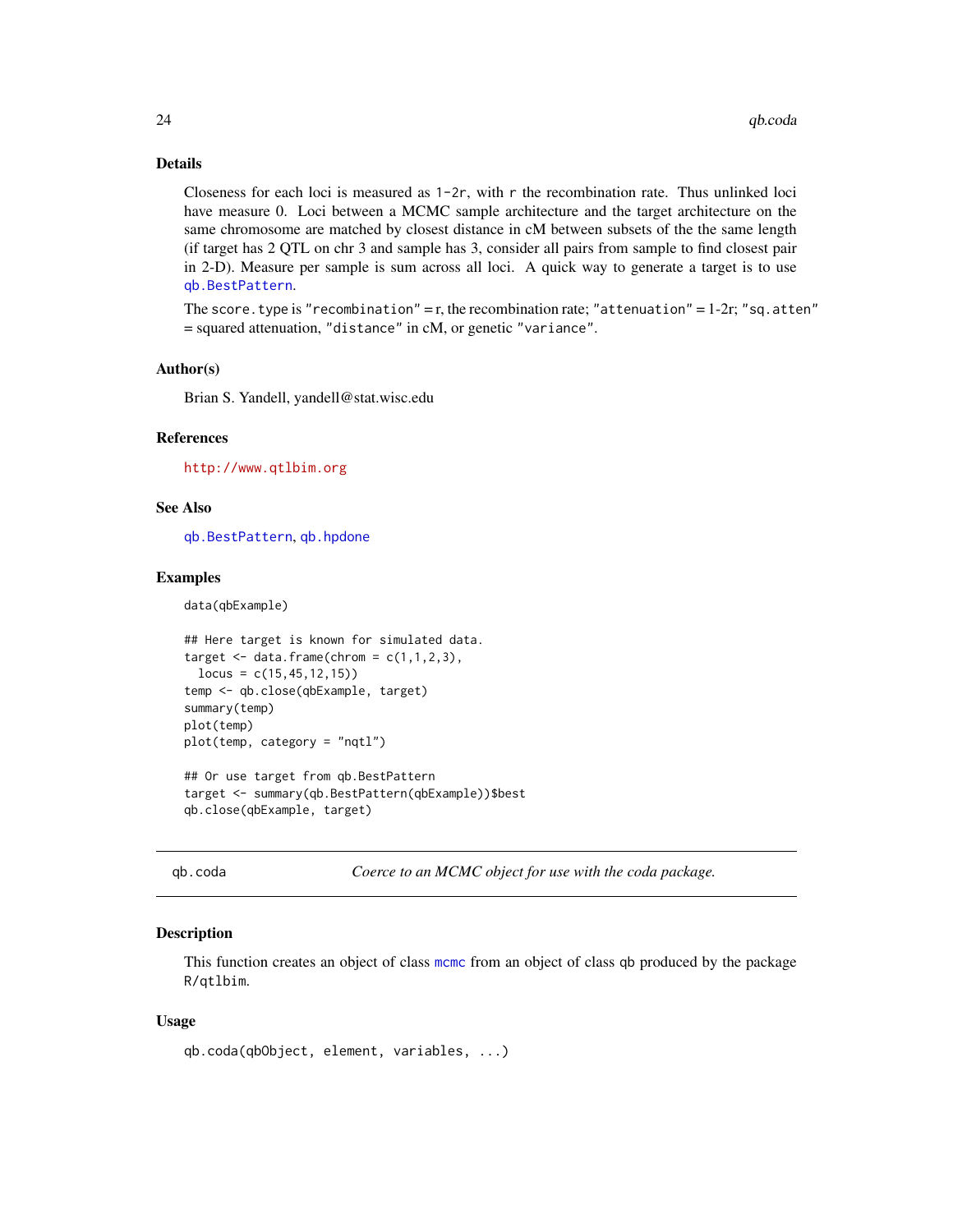#### <span id="page-24-0"></span>qb.coda 25

### Arguments

| gbObject  | An object of class gb returned by calling the function gb. mcmc.                                                                               |
|-----------|------------------------------------------------------------------------------------------------------------------------------------------------|
| element   | A character string which has to one of "iterdiag", "mainloci", "pairloci",<br>"covariates", or "gbye"; default is "iterdiag".                  |
| variables | A vector of integers specifying the columns or column names of element to be<br>considered. Details about the columns can be found in qb, mcmc |
| $\cdot$   | Additional arguments to pass along (mostly ignored).                                                                                           |

### Details

This package requires the package coda.

#### Value

An object of class [mcmc](#page-0-0). This object could be used to analyze the MCMC output using R/coda.

#### Author(s)

Dr. Nengjun Yi, et al., nyi@ms.ssg.uab.edu

### References

<http://www.qtlbim.org>

#### See Also

[mcmc](#page-0-0), [qb.mcmc](#page-33-1), [plot.qb](#page-4-1)

### Examples

```
data(qbExample)
```

```
## Default plots for iteration diagnostics "iterdiag".
temp <- qb.coda(qbExample)
plot(temp)
```

```
## Summaries for some "mainloci" elements.
temp <- qb.coda(qbExample, "mainloci")
plot(temp)
```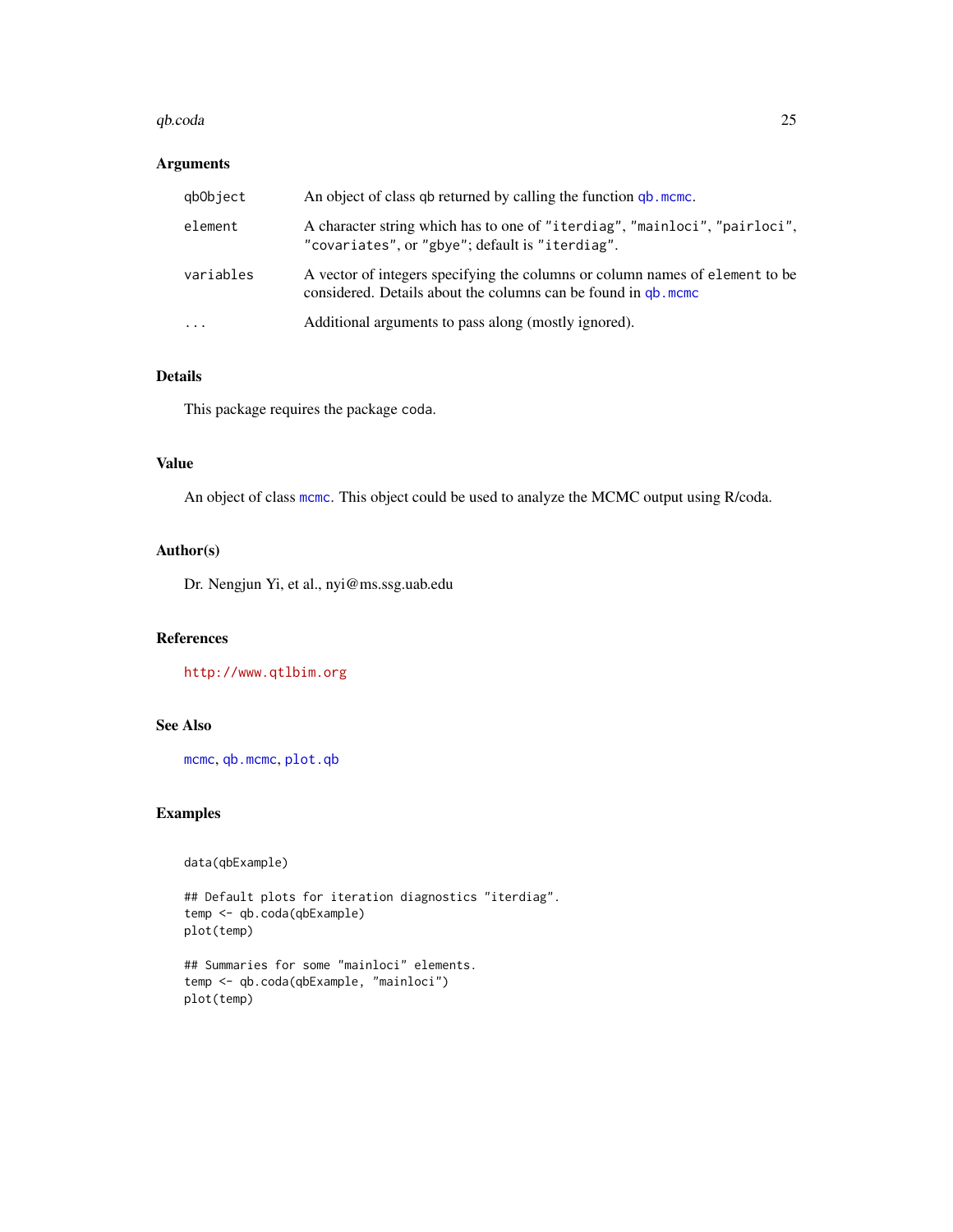<span id="page-25-0"></span>

#### Description

Covariates used in gene mapping may be correlated with covariates. These routines examine the pattern of confounding.

### Usage

```
qb.confound(qbObject, covar = 1)
## S3 method for class 'qb.confound'
plot(x, ylim, main, ...)
## S3 method for class 'qb.confound'
print(x, \ldots)## S3 method for class 'qb.confound'
summary(object, ...)
```
### Arguments

| gb0bject | Object of class qb.                    |
|----------|----------------------------------------|
| x        | Object of class qb. confound.          |
| object   | Object of class qb. confound.          |
| covar    | Index to covariate                     |
| vlim     | Limits for y (vertical) plotting axis. |
| main     | Title for plot.                        |
|          | Additional parameters passed alone.    |

#### Details

This examines possible confounding between a covariate and pseudomarkers across the genome. Confouding, evidenced by large correlation with a marker, would raise suspicions about mapping in a genomic region, unless of course the covariate is a marker in that region. Blue curves are correlation with additive effect; red curves are correlation with dominance effect. Dashed lines at 5 percent significance limits.

#### Value

qb.confound returns a matrix with columns for:

| coradd | Correlation with additive pseudomarker effect.          |
|--------|---------------------------------------------------------|
| cordom | Correlation with dominance pseudomarker effect (if F2). |
| chr    | Chromosome identifier.                                  |

The object inherits from [scanone](#page-0-0) objects.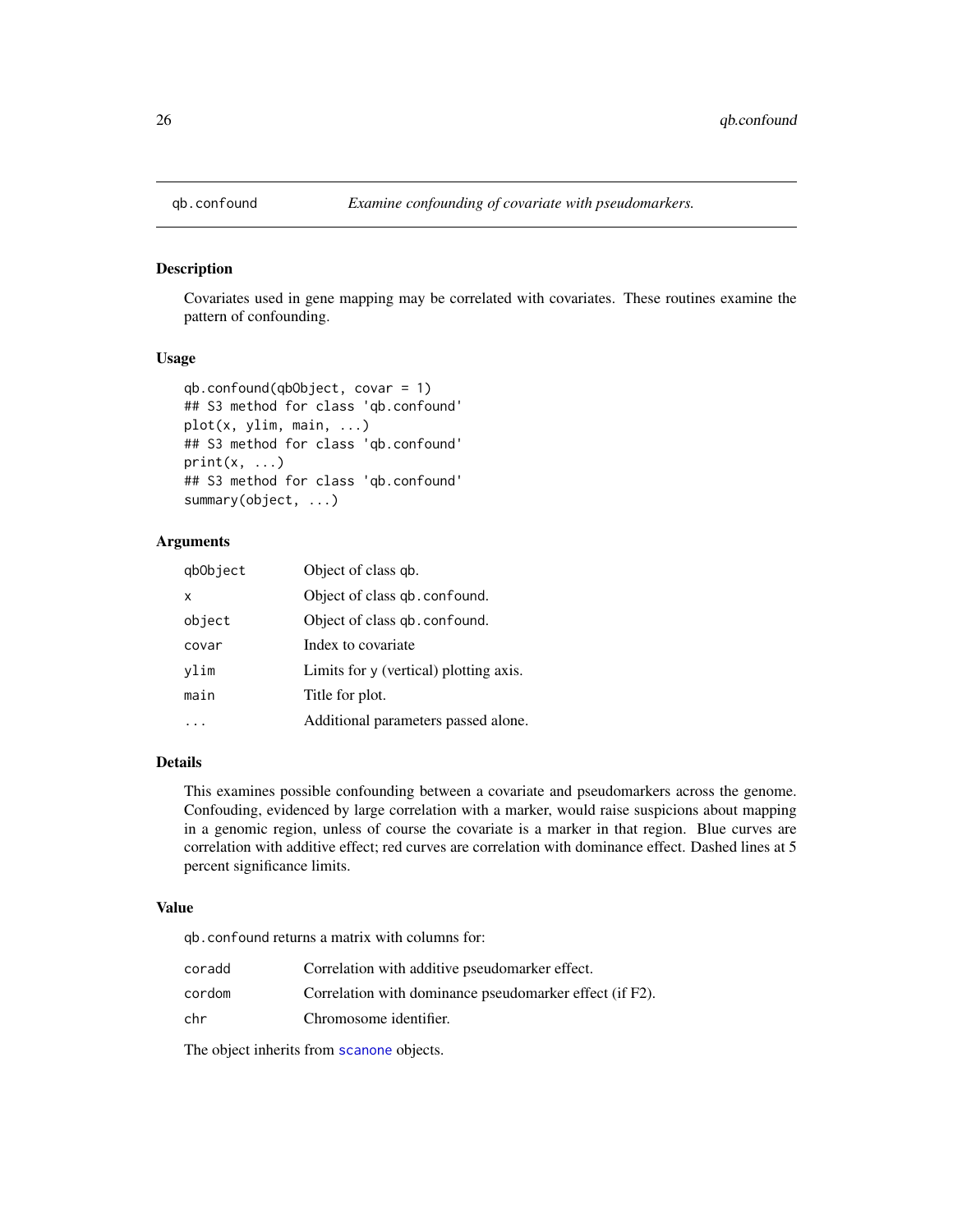<span id="page-26-0"></span>qb.covar 27

### Author(s)

Brian S. Yandell

### References

http://www.qtlbim.org

### See Also

[qb.mcmc](#page-33-1)

### Examples

data(qbExample)

```
temp <- qb.confound(qbExample)
plot(temp)
```
qb.covar *Examine GxE effect of covariates on main genetic effects.*

### Description

Compare main effects with GxE effects to address correlation of estimates.

### Usage

```
qb.covar(qbObject, element = "add", covar = 1, adjust.covar, chr, ...)
## S3 method for class 'qb.covar'
summary(object, percent = 5, digits = 3, ...)
## S3 method for class 'qb.covar'
print(x, \ldots)## S3 method for class 'qb.covar'
plot(x, percent = 5, cex, include.zero = TRUE, ...)
```

| qbObject     | Object of class qb.                                                                                                                           |
|--------------|-----------------------------------------------------------------------------------------------------------------------------------------------|
| object       | Object of class qb. covar.                                                                                                                    |
| $\mathsf{x}$ | Object of class qb. covar.                                                                                                                    |
| element      | Main effect to examine ("add" or "dom").                                                                                                      |
| covar        | Index to covariates used in MCMC samples.                                                                                                     |
| adjust.covar | Adjustments to covariates. Default is NA, which adjusts by covariate mean val-<br>ues. Values are assumed to be in order of fixed covariates. |
| chr          | Subset of chromosomes as integer vector.                                                                                                      |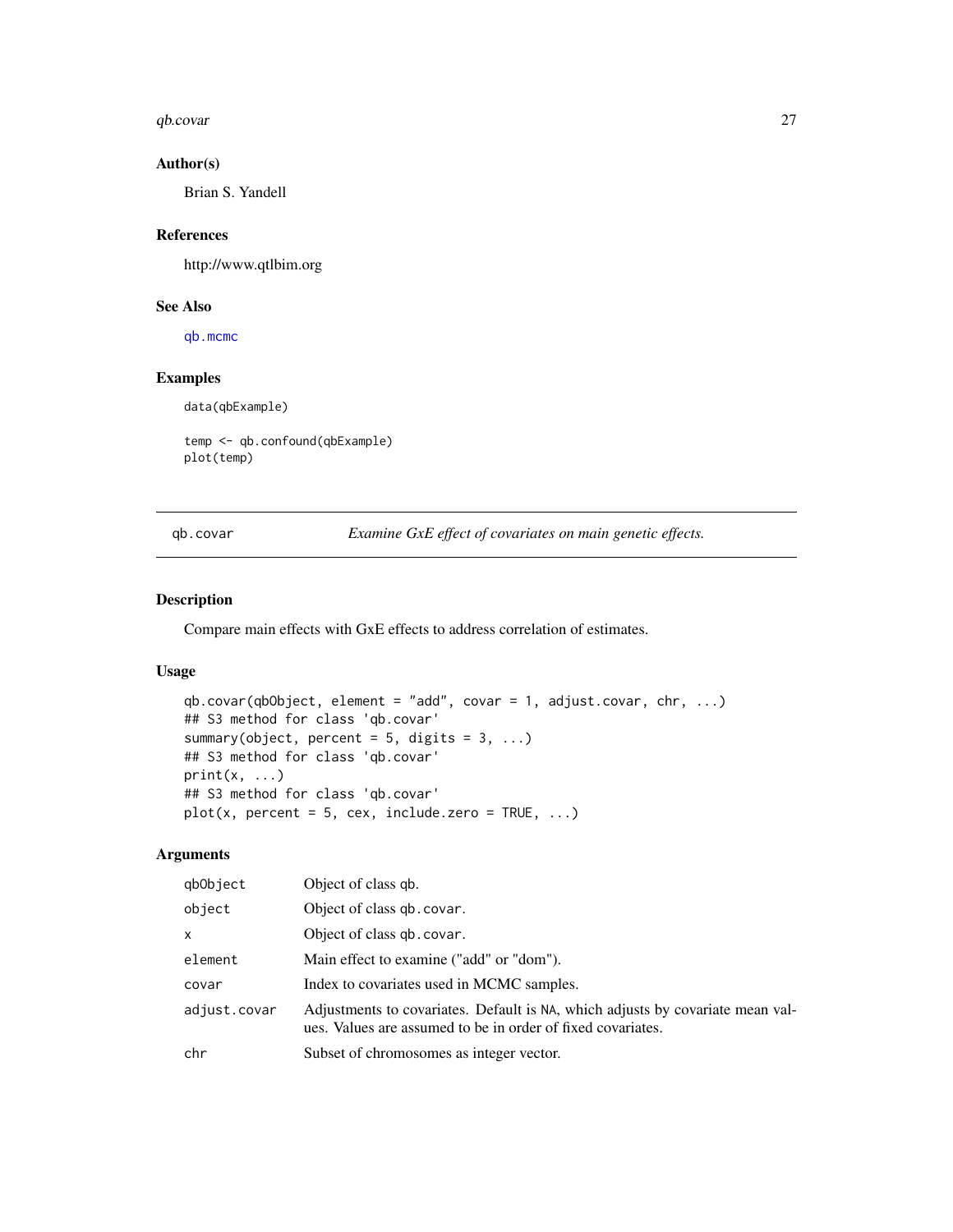<span id="page-27-0"></span>

| percent      | Percentile (0 to 100) for summaries.                                     |
|--------------|--------------------------------------------------------------------------|
| digits       | Number of significant digits to print.                                   |
| cex          | Character expansion for plots (default decreases with MCMC sample size). |
| include.zero | Include zero values in plot when TRUE.                                   |
| $\ddotsc$    | Arguments passed through to inherited routines.                          |

### Details

The diagonal dark green line of points on plots by chromosome indicate adjustment for covariates that have not been centered. Main effects are generally less correlated with GxE when covariates are first centered to have mean zero.

### Value

Objects of class qb.covar have three columns: main effect, GxE effect and chromosome. Summary objects have eight columns, three for main effect and GxE (mean, lower and upper percentile), followed by correlation and p-value. Summaries are done by chromosome.

#### Author(s)

Brian S. Yandell

#### References

http://www.qtlbim.org

#### See Also

[qb.mcmc](#page-33-1)

#### Examples

data(qbExample)

temp <- qb.covar(qbExample) summary(temp) plot(temp)

<span id="page-27-1"></span>qb.data *Prepares data for qb.mcmc*

### Description

This function selects trait(s) and covariates from a cross object to build a model ([qb.model](#page-37-1)) for MCMC ([qb.mcmc](#page-33-1)).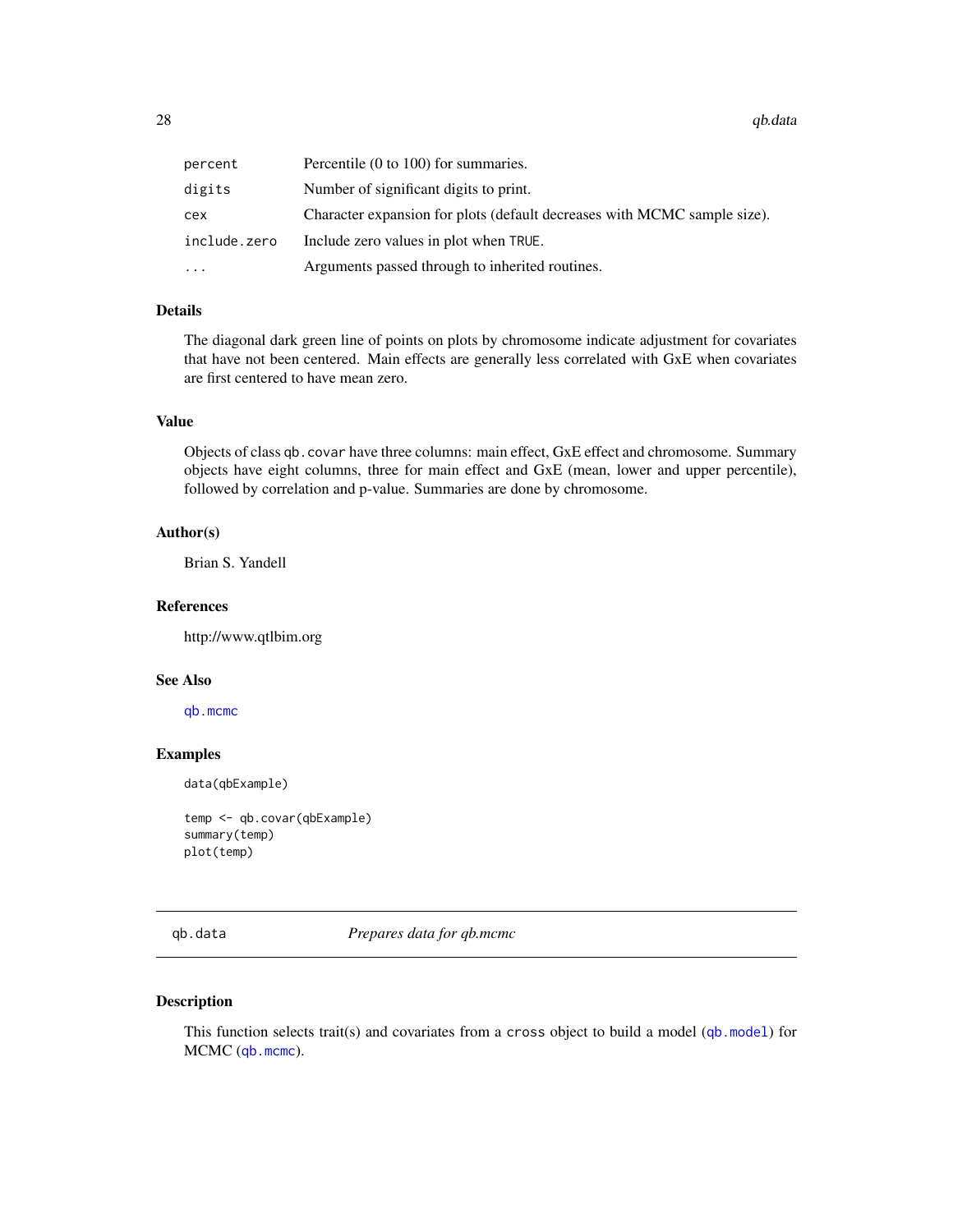#### <span id="page-28-0"></span>qb.data 29

### Usage

```
qb.data(cross, pheno.col = 1, trait = c("normal", "binary", "ordinal"),censor = NULL, fixcov = c(\emptyset), rancov = c(\emptyset), boxcox = FALSE,
  standardize = FALSE, ...)
```
### Arguments

| cross       | An object of class cross. See read. cross for details.                                                                                                                                                       |
|-------------|--------------------------------------------------------------------------------------------------------------------------------------------------------------------------------------------------------------|
| pheno.col   | the column number for the phenotype used by model. Currently, only one phe-<br>notype can be analyzed at a time.                                                                                             |
| trait       | Type of the quatitative trait or dependent variable: "normal" or "binary" or "or-<br>dinal".                                                                                                                 |
| censor      | Matrix of censor values with 2 columns and nind (cross) rows. Details needed<br>here.                                                                                                                        |
| fixcov      | list of fixed covariates. The column number(s) in cross\$pheno which is(are)<br>considered as fixed covariates.                                                                                              |
| rancov      | list of random covariates. The column number(s) in cross\$pheno which is(are)<br>considered as random covariates.                                                                                            |
| boxcox      | Indicates whether to use a Boxcox transformation for the dependent variable or<br>not: TRUE or FALSE. Note: trait has to be "normal" and all phenotypic values<br>have to be positive for using this option. |
| standardize | Indicates whether to standardize the dependent variable or not: TRUE or FALSE.<br>Note: trait has to be "normal" to use this option.                                                                         |
| $\cdots$    | Extra terms not used.                                                                                                                                                                                        |
|             |                                                                                                                                                                                                              |

### Details

This function picks the relevant part of the data from the cross object and prepares data for [qb.model](#page-37-1) and [qb.mcmc](#page-33-1) It can also standardize or transform continuous data if specified.

### Value

| yvalue    | vector of the values of the dependent variable.                             |
|-----------|-----------------------------------------------------------------------------|
| ncategory | number of category type if it is non-normal data.                           |
| envi      | environment effect: TRUE or FALSE.                                          |
| nfixcov   | number of fixed covariates.                                                 |
| nrancov   | number of random covariates.                                                |
| fixcoef   | values of the fixed covariate(s) for all individuals.                       |
| rancoef   | values of the random covariate(s) for all individuals.                      |
| nran      | number of categories defining the random covariate.                         |
| lamda     | value of lamda, the transformation parameter for the boxcox transformation. |

### Note

This function returns a list and hence should have a differenct name from that of the cross object.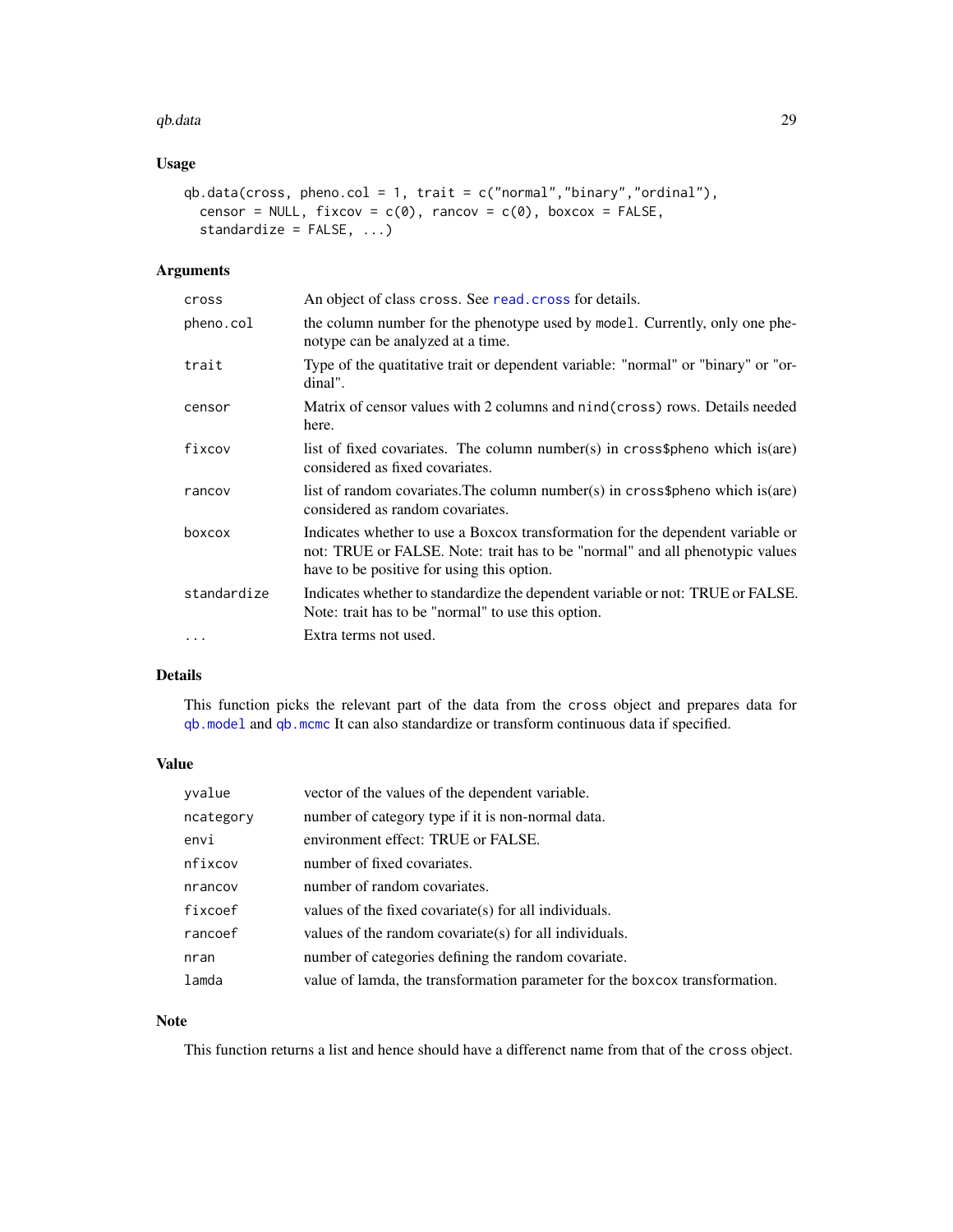### <span id="page-29-0"></span>Author(s)

Dr. Nengjun Yi, et al., nyi@ms.ssg.uab.edu

### References

<http://www.qtlbim.org>

### See Also

[qb.genoprob](#page-29-1), [qb.model](#page-37-1), [qb.mcmc](#page-33-1)

### Examples

```
qbData \leq qb.data(cross, pheno.col = 3, rancov = 2, fixcov = 1)
```
<span id="page-29-1"></span>qb.genoprob *Grid point and genotype probability computation method*

### Description

This function is used to compute putative QTL positions and genotypic probabilities at these positions. The genotypic probabilities for missing marker genotypes are also computed.

#### Usage

```
qb.genoprob(cross, map.function, step = 2,
  tolerance = 1e-6, stepwidth = "variable", ...)
```

| cross        | An object of class cross. See read, cross for details.                                                                                                                                                                                                                                                    |
|--------------|-----------------------------------------------------------------------------------------------------------------------------------------------------------------------------------------------------------------------------------------------------------------------------------------------------------|
| map.function | Indicates what map function to use when converting genetic distances to recom-<br>bination fractions. See calc.genoprob.                                                                                                                                                                                  |
| step         | Distance (in cM) between positions at which putative QTL positions and their<br>genotype probabilities are calculated. However, specifying step = 0 would<br>assume marker positions as putative QTL locations and genotypic probabilities<br>would be calculated only for markers with missing genotype. |
| tolerance    | Minimum separation of markers enforced by jittermap.                                                                                                                                                                                                                                                      |
| stepwidth    | Type of stepwidth for calc.genoprob; "variable" works best with MCMC<br>sampling.                                                                                                                                                                                                                         |
| $\ddotsc$    | Extra arguments to pass to calc.genoprob.                                                                                                                                                                                                                                                                 |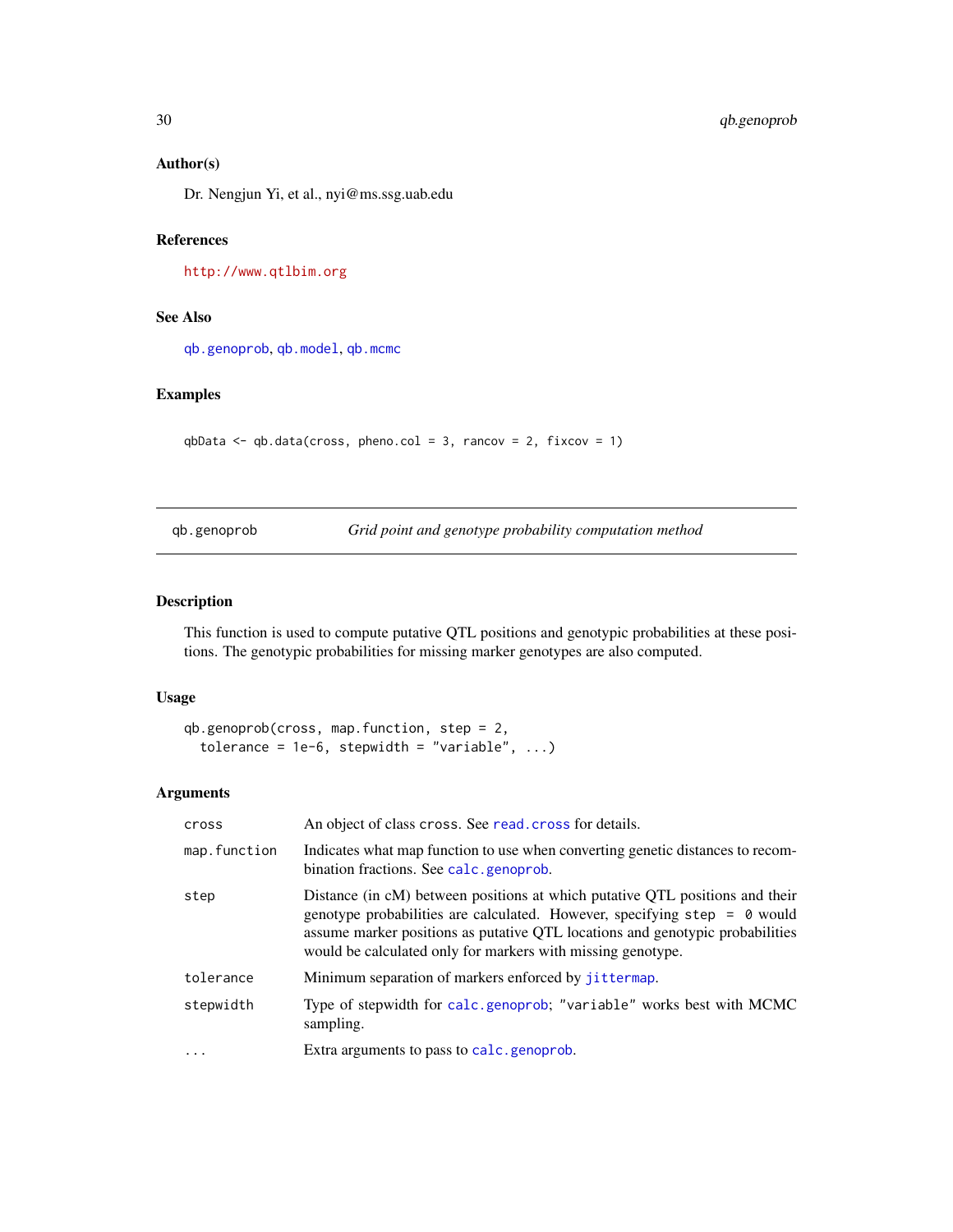#### <span id="page-30-0"></span>qb.hpdchr 31

### Value

qb.genoprob first ensures marker separation is at least tolerance, and then computes genotype probabilities at pseudomarkers spaced approximately step units apart using [calc.genoprob](#page-0-0). See [calc.genoprob](#page-0-0) for value.

#### Author(s)

Dr. Nengjun Yi, et al., nyi@ms.ssg.uab.edu

#### References

<http://www.qtlbim.org>

### See Also

[jittermap](#page-0-0), [calc.genoprob](#page-0-0).

### Examples

## calculate grids and genotypic probabilites cross <- qb.genoprob(cross,map.func="haldane",step=2)

<span id="page-30-1"></span>qb.hpdchr *Find highest probability density (HPD) region by Chromosome.*

#### Description

Find area under posterior by chromosome for genome-wide HPD region.

### Usage

 $qb.hpdchr(qbObject, level = 0.5, height, hpd, chr, smooth = 3)$ 

### Arguments

| gbObject | Object of class qb.                                                                      |
|----------|------------------------------------------------------------------------------------------|
| level    | Value between 0 and 1 of HPD coverage. Ignored if height is supplied.                    |
| height   | Height of posterior corresponding to level. Determined from level and hpd<br>by default. |
| hpd      | Object of class qb, hpdone. Created internally be default.                               |
| chr      | Chromosomes to include; default determined by genome-wide HPD region.                    |
| smooth   | Degree of smoothing.                                                                     |

### Details

Determine 100\*level percent HPD coverage by chromosome for a given height threshold.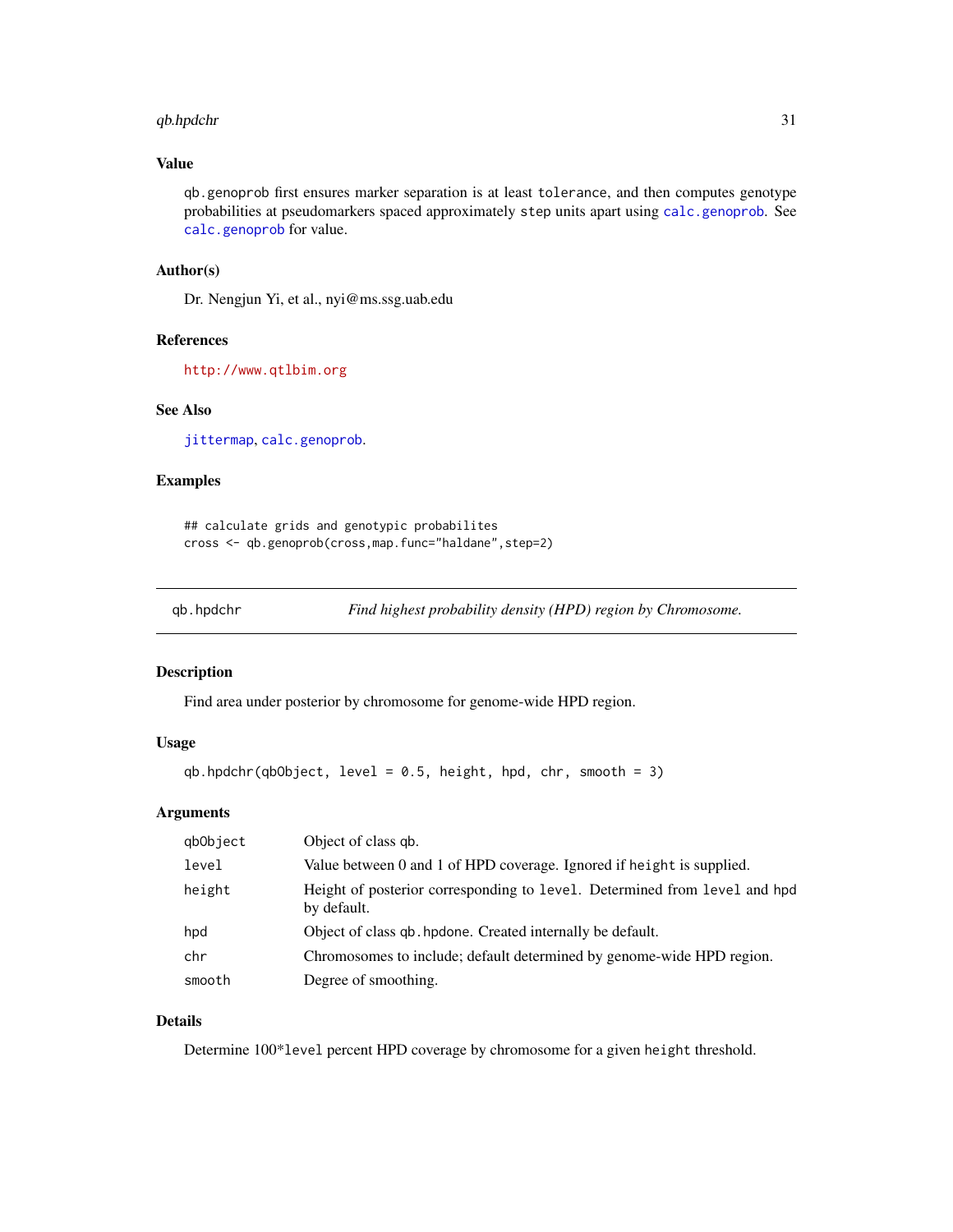### <span id="page-31-0"></span>Value

A List with the following elements:

| hpd.height    | Height of HPD threshold. Name of hpd. height is the level. |
|---------------|------------------------------------------------------------|
| chr.posterior | Posterior probability by chromosome as percent.            |

### Author(s)

Brian S. Yandell

### References

http://www.qtlbim.org

#### See Also

[qb.scanone](#page-41-1)

### Examples

data(qbExample)

qb.hpdchr(qbExample)

<span id="page-31-1"></span>qb.hpdone *Highest probability density (HPD) region.*

### Description

Determine HPD region across genome, including position of posterior mode.

### Usage

```
qb.hpdone(qbObject, level = 0.5, profile = "2logBF",
  effects = "cellmean", scan = "sum", chr, smooth = 3, ...)
## S3 method for class 'qb.hpdone'
summary(object, chr, digits = 3, ...)
## S3 method for class 'qb.hpdone'
print(x, \ldots)## S3 method for class 'qb.hpdone'
plot(x, chr, ...)
```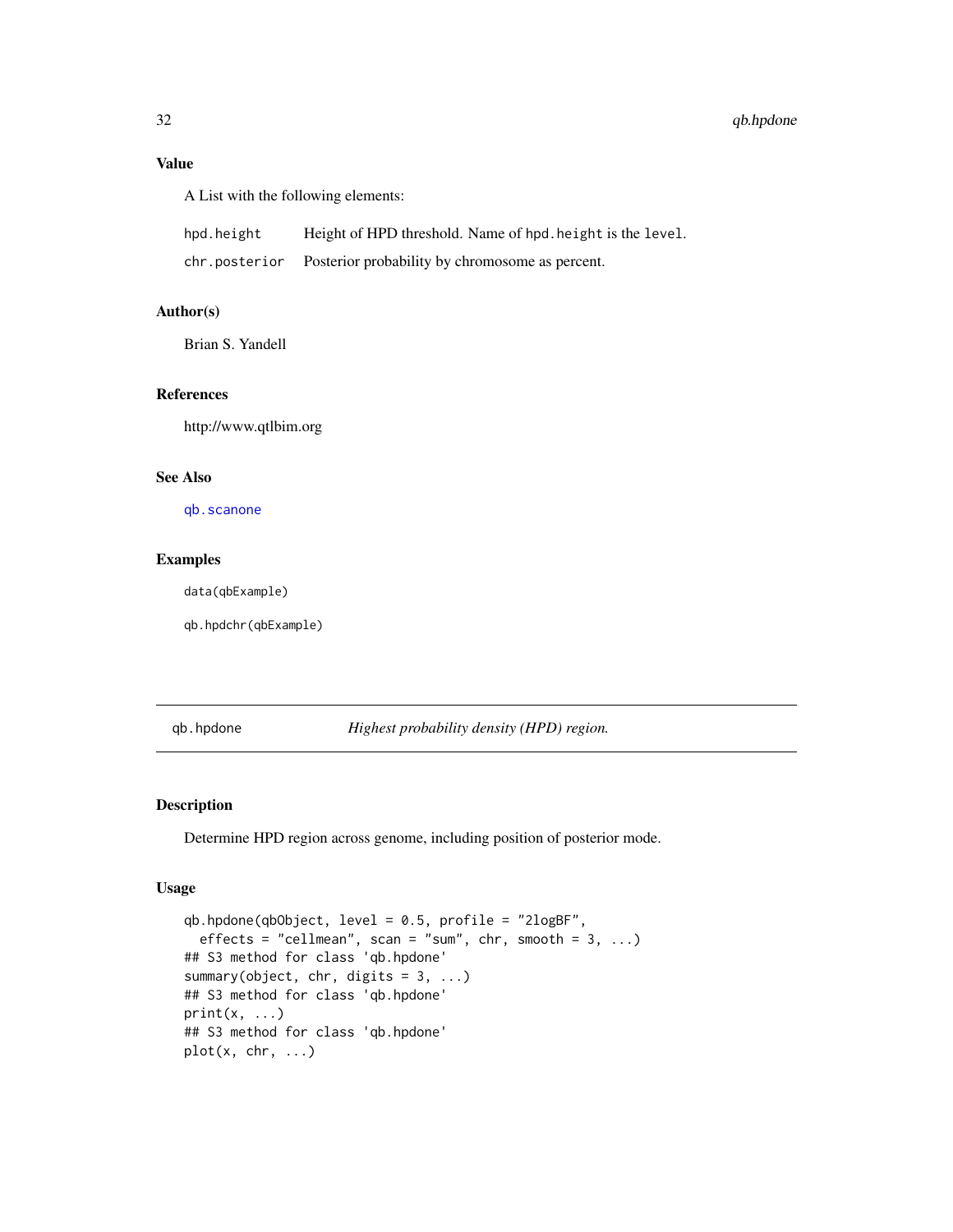### <span id="page-32-0"></span>qb.hpdone 33

### Arguments

| qbObject | Object of class qb.                                                                                     |
|----------|---------------------------------------------------------------------------------------------------------|
| object   | Object of class qb. hpdone.                                                                             |
| X        | Object of class qb. hpdone.                                                                             |
| level    | Value between 0 and 1 of HPD coverage.                                                                  |
| scan     | Elements to scan; usually one of "sum", "mean", "epistasis", "GxE".                                     |
| smooth   | Degree of smoothing.                                                                                    |
| chr      | Chromosomes to include; default determined by HPD region.                                               |
| effects  | Effects are "cellmean" for means by genotype; "estimate" for estimates of<br>Cockerham main effects.    |
| profile  | Objective profile for plot; default is "21ogBF"; other choices found in option<br>type for qb. scanone. |
| digits   | Number of digits for round.                                                                             |
| $\cdots$ | Extra parameters passed along to plot.                                                                  |

### Details

Determine 100\*level percent HPD region. Subset chromosomes based on HPD region. Create genome scans for profile and effects.

### Value

qb.hpdone is a list with a hpd.region summary matrix and [qb.scanone](#page-41-1) objects for the profile and effects. A summary of a qb.hpdone object yields a matrix with columns for

| chr     | chromosome number                               |
|---------|-------------------------------------------------|
| n.qtl   | estimated number of QTL on chromosome           |
| pos     | estimated position of QTL                       |
| 10.nn%  | lower nn% HPD limit                             |
| hi.nn%  | upper $nn\%$ HPD limit                          |
| profile | Peak of profile, identifed by the profile type. |
| effects | Columns for the effects, appropriately labeled. |
|         |                                                 |

### Author(s)

Brian S. Yandell

### References

http://www.qtlbim.org

### See Also

[qb.scanone](#page-41-1), [qb.hpdchr](#page-30-1)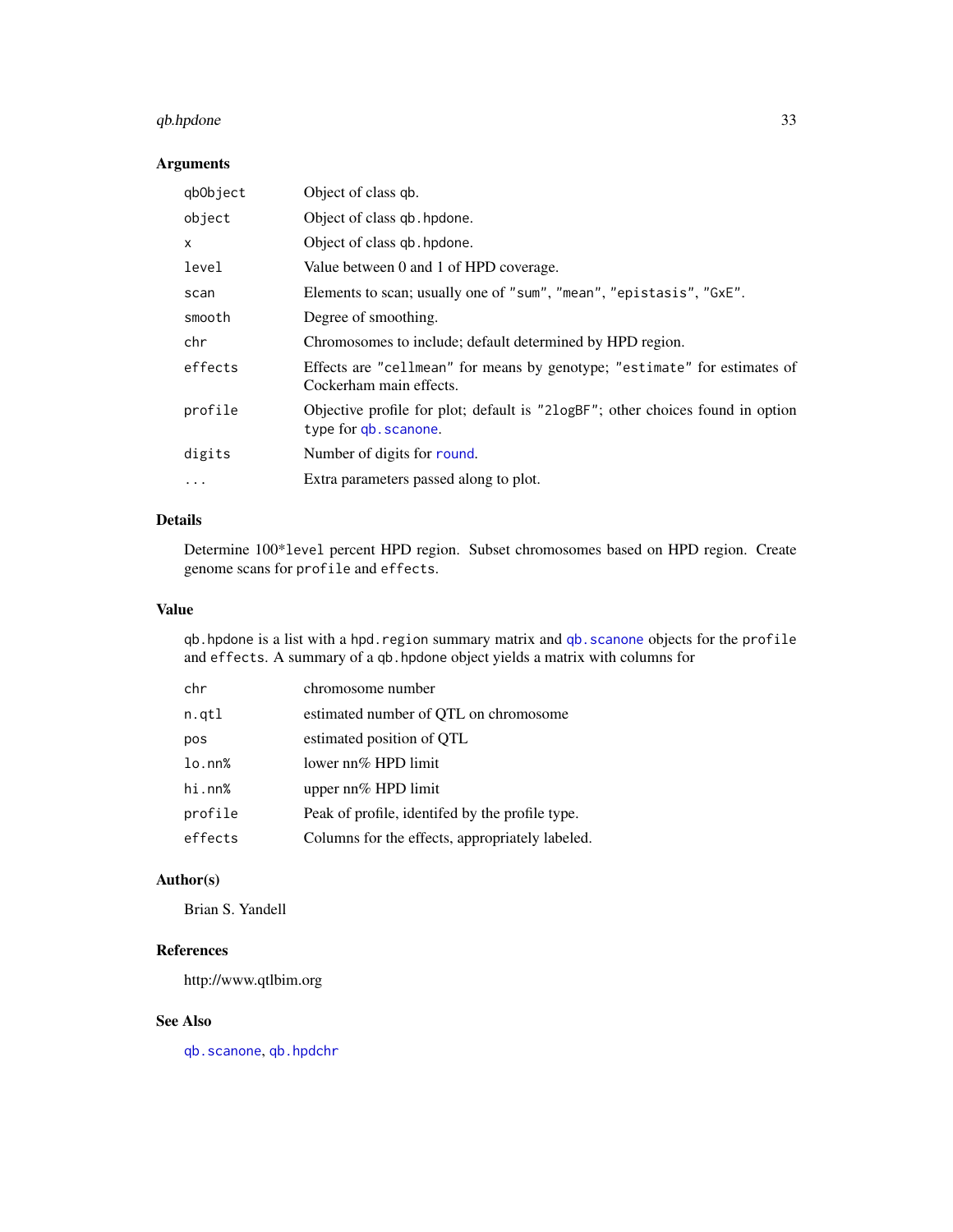### Examples

data(qbExample)

```
temp <- qb.hpdone(qbExample)
summary(temp)
plot(temp)
```
<span id="page-33-1"></span>qb.mcmc *Bayesian Mutiple Interacting QTL mapping using MCMC*

### Description

A computationally efficient MCMC algorithm using the Gibbs sampler or Metropolis-Hastings algorithm is used to produce posterior samples for QTL mapping.

### Usage

```
qb.mcmc(cross, data, model, mydir = ".", n.iter = 3000, n.thin = 20,
 n.burnin = 0.01*n.iter*n.thin,genoupdate = TRUE, seed = 0, verbose = TRUE, ...)
```

| cross      | An object of class cross. See read. cross for details.                                                                                                                                                                                                                                                         |
|------------|----------------------------------------------------------------------------------------------------------------------------------------------------------------------------------------------------------------------------------------------------------------------------------------------------------------|
| data       | List returned by calling the function qb. data.                                                                                                                                                                                                                                                                |
| model      | List returned by calling the function qb. model.                                                                                                                                                                                                                                                               |
| mydir      | A directory to save output from qb.mcmc in several '*.dat' files. A directory<br>is created using the trait name and the system time and date. If no directory is<br>specified, the default directory is the current working directory.                                                                        |
| n.iter     | number of iterations to be saved in mydir, the default being 3000. Note that,<br>n. i ter is not the total number of iterations performed but the number iterations<br>saved or considered as posterior samples for future analysis. The actual number<br>of iterations would be n. burnin $+$ n. iter*n. thin |
| n.thin     | the thinning number which must be a positive number (default=40)                                                                                                                                                                                                                                               |
| n.burnin   | the initial burn-in period, i.e number of iterations to discard at the beginning of<br>the MCMC run default being 0.01*n.iter*n.thin.                                                                                                                                                                          |
| genoupdate | =TRUE will update QTL genotypes and =FALSE will not do so and use the<br>expected value of the QTL genotypes.                                                                                                                                                                                                  |
| seed       | Specifies the seed for the random number generator. Using the same seed for<br>two runs of the qb. mcmc function will generate the exact same output. The seed<br>needs to be an integer. The default value for seed is the system time.                                                                       |
| verbose    | =TRUE will force periodic output of the number of MCMC iterations saved.<br>The location of the output directory where results are stored and the time taken<br>for the MCMC run will also be displayed to the user.                                                                                           |
| $\cdots$   | Paramters passed to qb. data or qb. model if data or model, respectively, is not<br>provided.                                                                                                                                                                                                                  |

<span id="page-33-0"></span>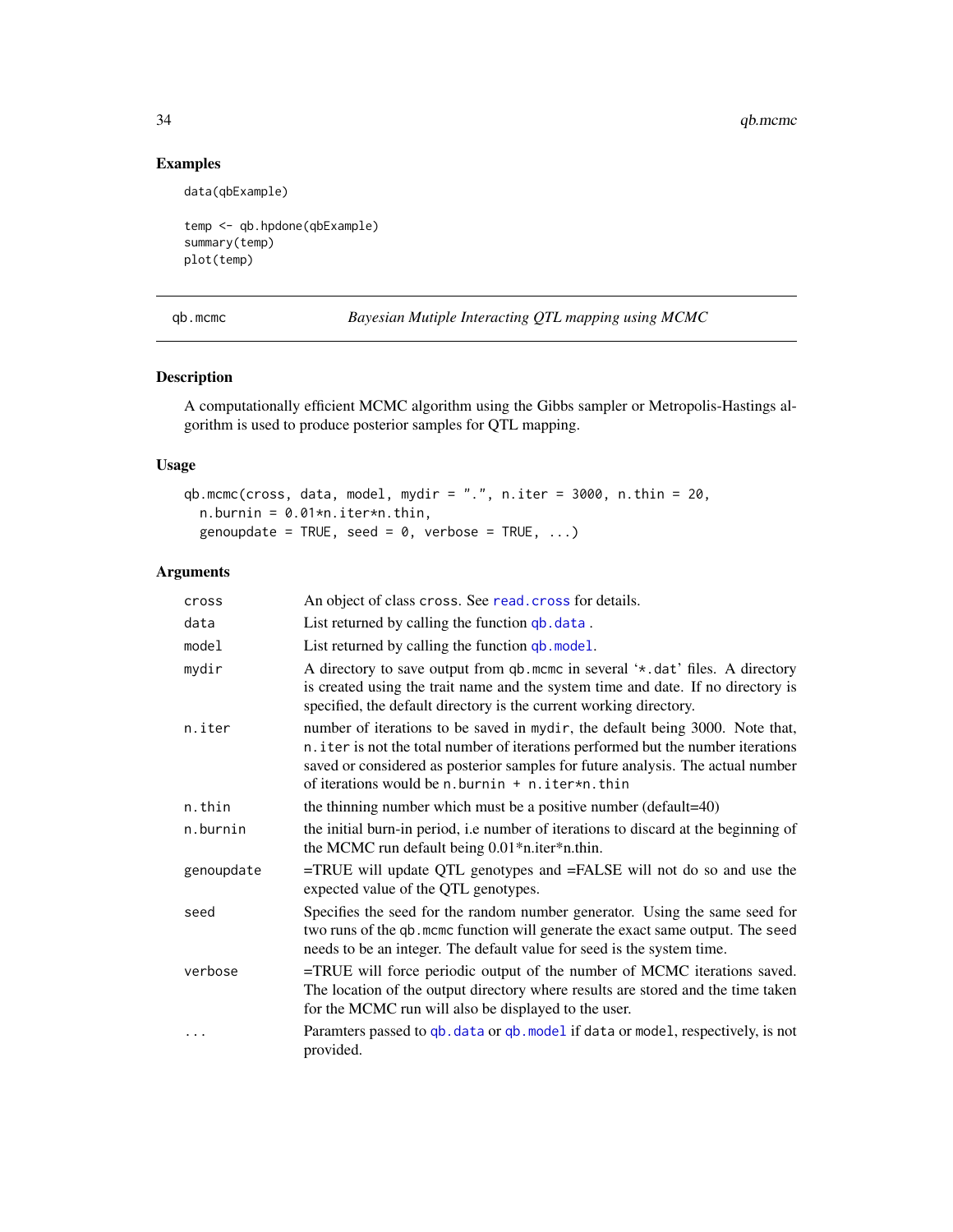#### <span id="page-34-0"></span> $q_{b.}$ mcmc  $q_{c}$  35

#### Details

A composite model space approach to develop a Bayesian model selection framework for identifying interacting QTL for complex traits in experimental crosses from two inbred lines. By placing a liberal constraint on the upper bound of the number of detectable QTL we restrict attention to models of fixed dimension. Either Gibbs sampler or Metroplis-Hastings algorithm can be applied to sample from the posterior distribution.

The following data frames in the mcmc. samples element of the qb object contain the MCMC samples. They are used by many other routines.

The iterations data frame iterdiag has  $n$ . iter rows and 5 major columns:  $niter = iteration num$ ber;  $nqtl = number of putative QTLs included; mean = overall mean; envvar = residual variance;$ var = total genetic variance. Depending on the type of cross, presence of covariates and epistatic effects there would be more columns in the following order: varadd = variance of all additive effects; vardom = variance of all dominant effects; varaa = variance of all additive-additive interactions; varad = variance of all additive-dominant interactions; varda = variance of all dominantadditive interactions; vardd = variance of all dominant-dominant interactions. Values for variance of environment-additive interaction, variance of environment-dominant interaction, and variance of environment effect have names that encode the covariate.

Covariates are in data frame covariates, with n.iter rows and L+M(length(fixcov)+length(rancov)) columns: L columns : Coefficient of the fixed effect. M columns : Variance of the random effect. If an ordinal trait is analyzed, the cutoff points for the threshold model are also included in additional columns. There would be C-3 bounded threshold values for an ordinal phenotype with C categories.

The mainloci data frame has N rows (N=sum of number of QTLs detected in n. iter iterations) and 6-8 columns: niter = iteration number; nqtl = number of putative QTLs included; chrom  $=$  chromosome number; locus = locus in cM; add  $=$  additive effect; dom  $=$  dominance effect (if included); varadd = variance of additive effect; vardom = variance of dominant effect (if included).

The pairloci data frame has N rows (N=sum of number of pairs of OTLs with epistatic effect detected) and 8-14 columns: niter = iteration number; n.epis = number of epistatic pairs included;  $chrom1 = first chromosome number; locus1 = first locus in cM; chrom2 = second chromosome$ number; locus2 = second locus in cM; aa = additive-additive effect; ad = additive-dominant effect (if included);  $da =$  dominant-additive effect (if included);  $dd =$  dominant-dominant effect (if included); varaa = variance of additive-additive interaction; varad = variance of additive-dominant interaction (if included); varda = variance of dominant-additive interaction (if included); vardd = variance of dominant-dominant interaction (if included).

The gbye (Gene by Environment) data frame has 7-9 columns: niter = iteration number; n.gbye  $=$  number of GxE terms included; covar  $=$  fixed covariate identifier; chrom  $=$  chromosome number;  $locus = locus in cM$ ; add  $=$  additive effect; dom  $=$  dominance effect (if included); varadd  $=$  variance of additive effect; vardom = variance of dominant effect (if included).

The deviance data frame has 1 column with the posterior deviance. There is one deviance value for each iteration, or n. iter values. The last value is the deviance calculated at the posterior means, known as Dhat.

#### Value

Returns a list of class qb, including:

args Arguments passed to qb.mcmc, [qb.data](#page-27-1) and [qb.model](#page-37-1). An additional element for subset may be added by [subset.qb](#page-60-1) if called.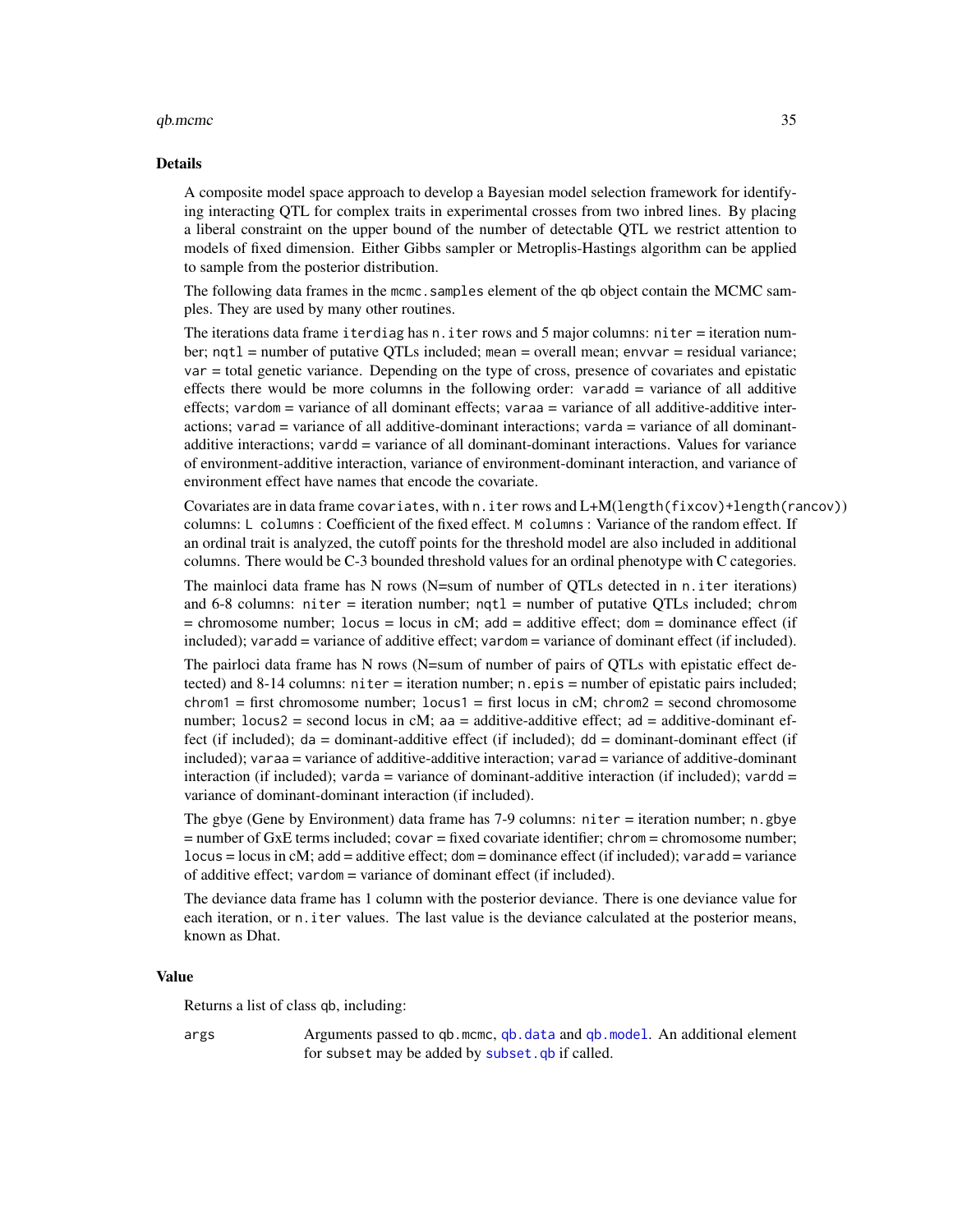<span id="page-35-0"></span>

| cross.object | A clean-ed version of the original cross object, but only with phenotypes used<br>by qb.mcmc.                                                                                     |
|--------------|-----------------------------------------------------------------------------------------------------------------------------------------------------------------------------------|
| mcmc.samples | A list containing the MCMC samples for each phenotype. There are always data<br>frames for iterdiag and mainloci, with optional data frames for pairloci,<br>covariates and gbye. |

### Author(s)

Nengjun Yi, nyi@ms.ssg.uab.edu

#### References

<http://www.qtlbim.org>

#### See Also

[qb.sim.cross](#page-45-1), [qb.data](#page-27-1), [qb.model](#page-37-1), [qb.mcmc](#page-33-1)

### Examples

## Not run: example(qb.sim.cross)

## Calculate grids and genotypic probabilites. cross <- qb.genoprob(cross, step=2)

```
## Create MCMC samples
## First line as qb.data options; second line has qb.model options.
qbExample \leq qb.mcmc(cross, pheno.col = 3, rancov = 2, fixcov = 1,
 chr.nqtl = rep(3, nchr(cross)), intcov = 1, interval = rep(10,3),
 n.iter = 1000, n.thin = 20)
```
## End(Not run)

qb.meancomp *Examine grand mean and covariate MCMC samples.*

#### Description

Examine grand mean and covariate Monte Carlo samples to glean estimates of data center and importance of covariates.

### Usage

```
qb.meancomp(qbObject, adjust.covar, ...)
## S3 method for class 'qb.meancomp'
summary(object, percent = 5, ...)
## S3 method for class 'qb.meancomp'
print(x, \ldots)
```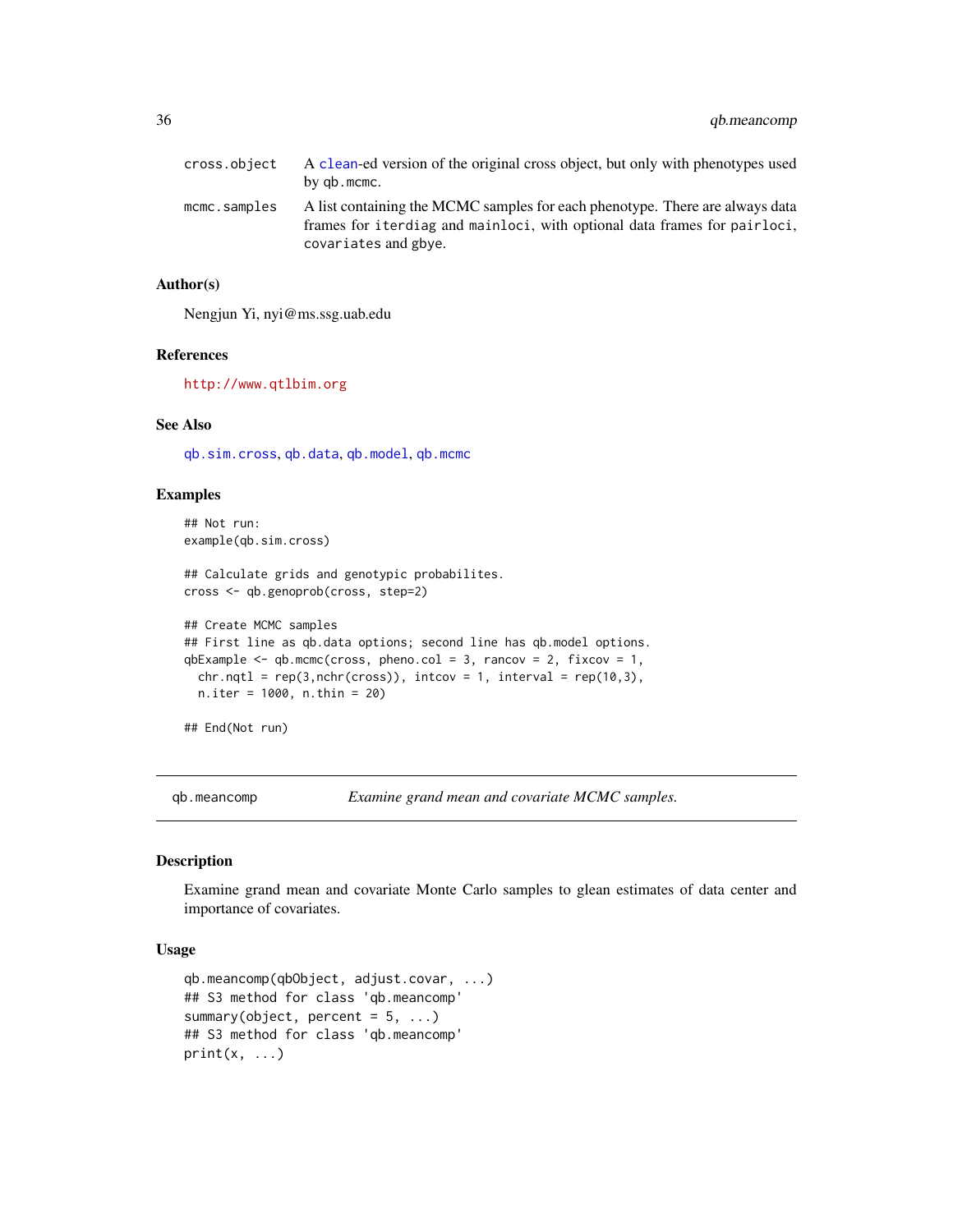### qb.meancomp 37

```
## S3 method for class 'qb.meancomp'
plot(x, covar, percent = 5, cex, ...)
```
#### Arguments

| qbObject     | Object of class qb.                                                                                                                           |
|--------------|-----------------------------------------------------------------------------------------------------------------------------------------------|
| adjust.covar | Adjustments to covariates. Default is NA, which adjusts by covariate mean val-<br>ues. Values are assumed to be in order of fixed covariates. |
| object       | Object of class qb. meancomp.                                                                                                                 |
| x            | Object of class qb. meancomp.                                                                                                                 |
| percent      | Percentile between 0 and 100 for summaries.                                                                                                   |
| covar        | Sequence of covariate identifiers for plot.                                                                                                   |
| cex          | Character expansion for plot symbols. Default shrinks with number of MCMC<br><i>iterations.</i>                                               |
| $\cdots$     | Extra parameters passed along.                                                                                                                |

### Details

Grand mean is adjusted to mean level of covariates. Diagonal of scatterplot matrix includes density plot. Setting covar = 0 yields a density plot for the grand mean alone.

#### Value

qb.meancomp is a matrix with columns for the grand mean and for each fixed covariate. Summaries show mean and upper and lower percentiles.

### Author(s)

Brian S. Yandell

#### References

http://www.qtlbim.org

### See Also

[qb.mcmc](#page-33-1)

### Examples

```
data(qbExample)
```

```
temp <- qb.meancomp(qbExample)
summary(temp)
plot(temp)
```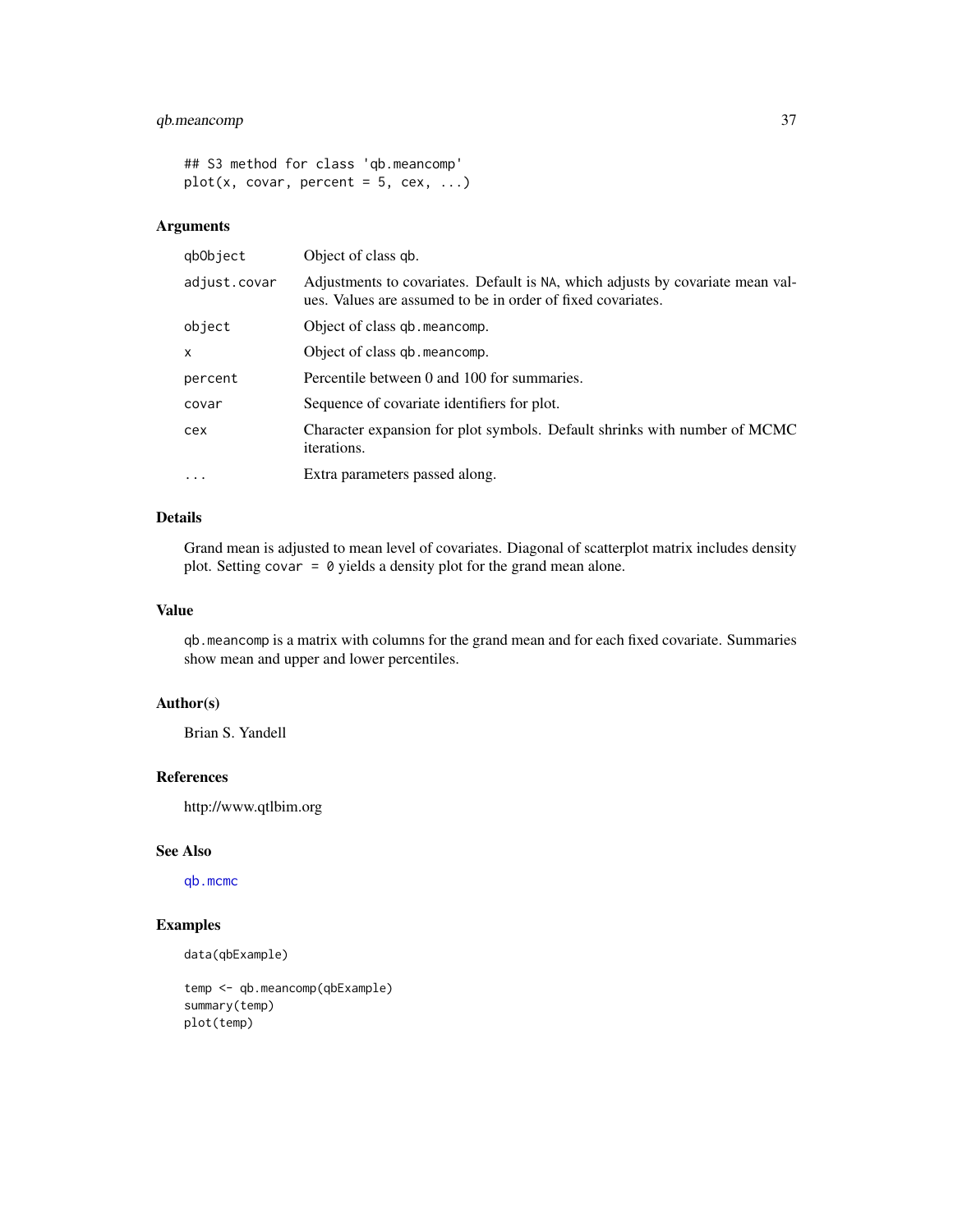<span id="page-37-1"></span><span id="page-37-0"></span>

### Description

This function sets up a genome-wide interacting QTL model by specifying global constraints on models and priors on unknowns.

### Usage

```
qb.model(cross, epistasis = TRUE, main.nqtl = 3,
 mean.nqtl = main.nqtl + 3, max.nqtl = NULL, interval = NULL,
 chr.nqtl = NULL, intcov = c(0), depen = FALSE,prop = c(0.5, 0.1, 0.05), contrast = TRUE, ...)
```
### Arguments

| cross     | An object of class cross. See read. cross for details.                                                                                                                                                                                                                                                                                         |
|-----------|------------------------------------------------------------------------------------------------------------------------------------------------------------------------------------------------------------------------------------------------------------------------------------------------------------------------------------------------|
| epistasis | indicates if epistasis is included in the model: TRUE or FALSE                                                                                                                                                                                                                                                                                 |
| main.ngtl | prior expected number of main effect QTLs.                                                                                                                                                                                                                                                                                                     |
| mean.ngtl | prior expected number for all QTLs on all chromosomes including QTLs with<br>main effects, epistatic effects and gene-environment interactions.                                                                                                                                                                                                |
| max.nqtl  | maximum number of QTLs allowed in the model. Default is $l + 3\sqrt{l}$ where l is<br>main.qtl for non-epistatic model and mean.qtl for epistatic model.                                                                                                                                                                                       |
| interval  | minimum distance between any two flanking QTLs for all chromosomes. De-<br>fault is the average distance between markers in each chromosome.                                                                                                                                                                                                   |
| chr.nqtl  | list of the maximum number of QTLs allowed to be detected on each chromo-<br>some. Default is the length of the chromosome divided by interval.                                                                                                                                                                                                |
| intcov    | logical or 0/1 vector for fixed covariates indicating which gene-environment in-<br>teraction will be considered (default is all FALSE, no GxE).                                                                                                                                                                                               |
| depen     | =TRUE will use dependent prior for indicator variables of epistatic effects.                                                                                                                                                                                                                                                                   |
| prop      | prior inclusion probabilities for epistatic effects in three different scenarios:<br>when both (default $0.5$ ), one $(0.1)$ or none $(0.05)$ of the main effects of the two<br>interacting QTL are included in the model. Note that the sum of the probabilities<br>need not be equal to 1 and prop should be specified only when depen=TRUE. |
| contrast  | Use Cockerham model if TRUE; otherwise estimate genotypic values.                                                                                                                                                                                                                                                                              |
| .         | Not used.                                                                                                                                                                                                                                                                                                                                      |

### Details

This function defines the model for Bayesian QTL mapping using [qb.mcmc](#page-33-1). This model considers two-way interaction as the highest level of both gene-gene and gene-environment interactions.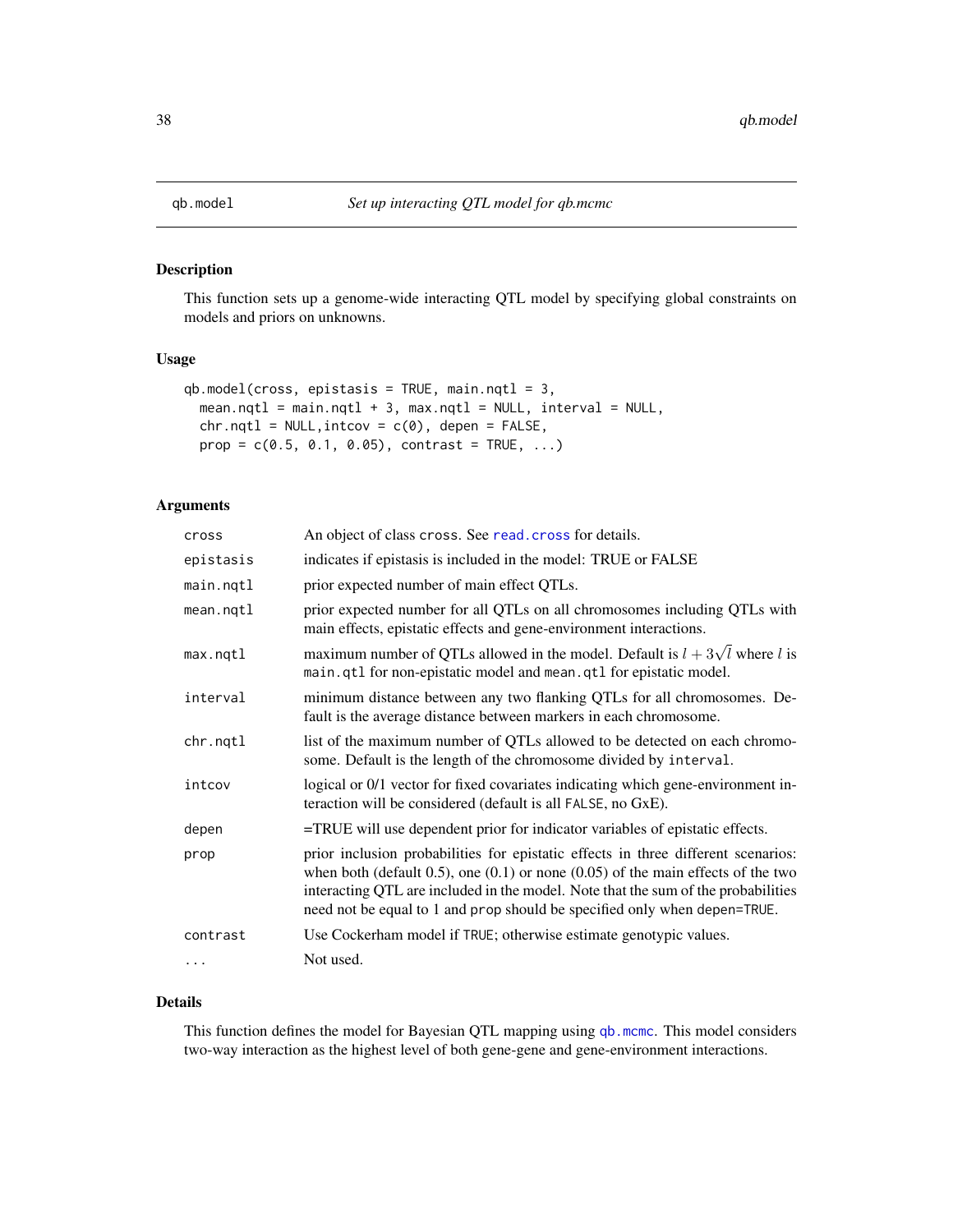### <span id="page-38-0"></span>qb.multloci 39

### Value

qtl\_envi Indicates if there is an interaction between the QTLs and environmental variables: TRUE or FALSE.

### Note

This function returns a list and hence should have a differenct name from that of the cross object.

#### Author(s)

Dr. Nengjun Yi, et al., nyi@ms.ssg.uab.edu

#### References

<http://www.qtlbim.org>

#### See Also

[qb.data](#page-27-1), [qb.genoprob](#page-29-1), [qb.mcmc](#page-33-1)

#### Examples

```
qbModel \leq qb.model(cross, chr.nqtl = rep(3,nchr(cross)), intcov = 1,
 interval = rep(10,3)
```
<span id="page-38-1"></span>qb.multloci *Summaries of multiple loci on a chromosome.*

#### Description

Summaries and up to four plots showing loci found in MCMC samples for a chromosome.

### Usage

```
qb.multloci(qbObject, chr = 1, cutoff = 25, nqtl, \dots)
## S3 method for class 'qb.multloci'
plot(x, amount = 0.5, cex,split = TRUE, contour = TRUE, weight = TRUE, merge = TRUE, ...)## S3 method for class 'qb.multloci'
summary(object, merge = TRUE, ...)
```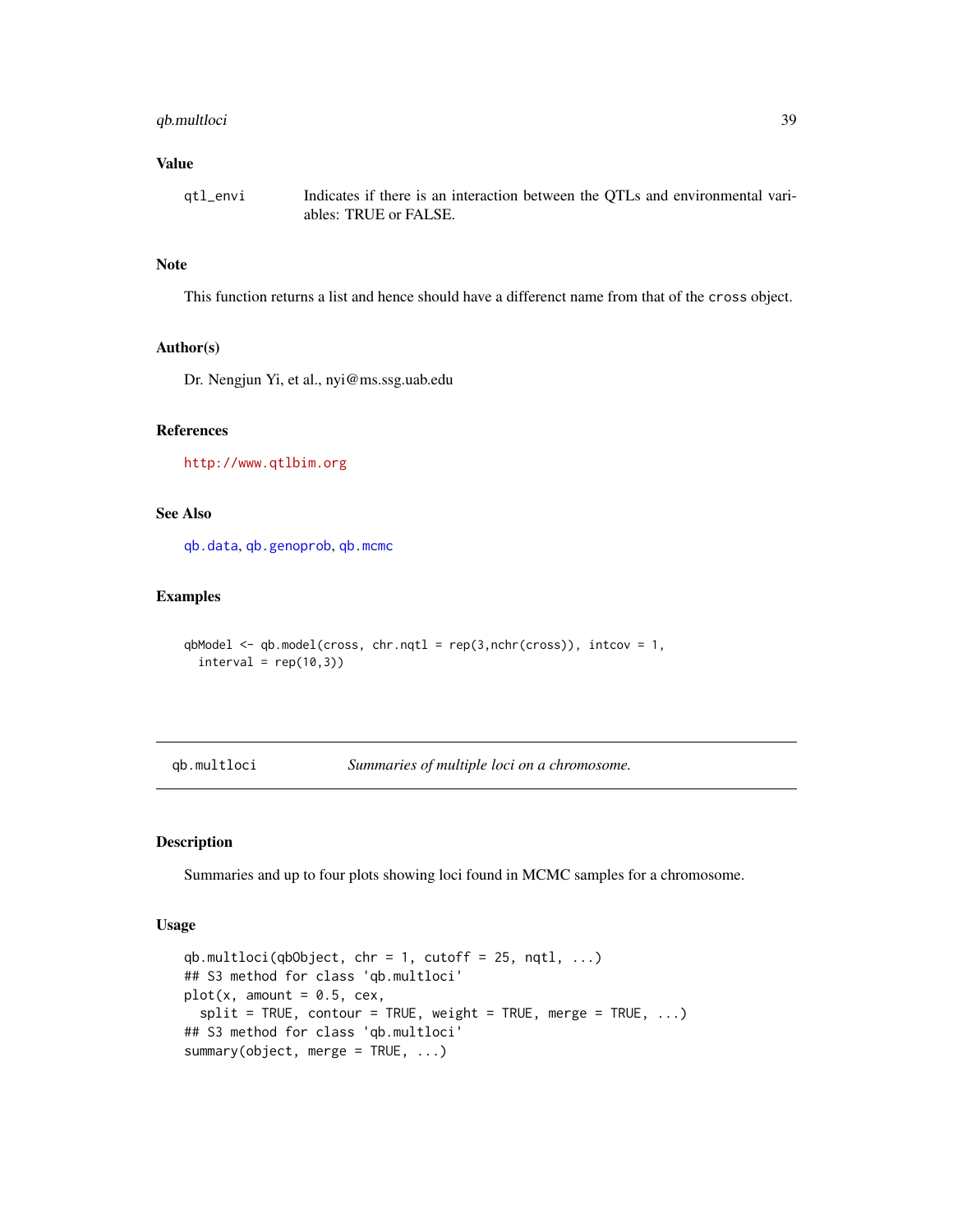#### **Arguments**

| qbObject  | Object of class qb.                                                                                                                                                                             |
|-----------|-------------------------------------------------------------------------------------------------------------------------------------------------------------------------------------------------|
| x, object | Object of class qb.multloci.                                                                                                                                                                    |
| chr       | Identifier for one chromosome.                                                                                                                                                                  |
| cutoff    | Smallest posterior probability for nqt1 (ignored if nqt1 provided).                                                                                                                             |
| ngtl      | Number of QTL on chromosome (inferred by default).                                                                                                                                              |
| amount    | Amount to jitter points.                                                                                                                                                                        |
| cex       | Character expansion of plot symbols.                                                                                                                                                            |
| split     | Split plots into four panels on one page if TRUE. Otherwise plot each panel sep-<br>arately. The split may be a numeric vector with values 1:4 signifying which<br>panels to show. See details. |
| contour   | Contour plot overlaid on pairs if TRUE.                                                                                                                                                         |
| weight    | Inversely weight loci in density plot by number of QTL if TRUE.                                                                                                                                 |
| merge     | Merge across number of QTL if TRUE. Otherwise, show separate summary or<br>plot by number of QTL. See details.                                                                                  |
| $\cdot$   | Parameters to qb. mainmodes or to methods.                                                                                                                                                      |

#### Details

Find multiple loci in MCMC samples for chromosome chr. The number of QTL, nqtl is inferred from the histogram as the largest number of QTL above the percent cutoff.

The generic plot command produces the following plots: (1) density plot of main QTL grouped by QTL; (2) histogram of number of QTL; (3) density plot of epistatic pairs; (4) scatter plot of pairs of QTL. The density plots are divided into nqtl groups. The scatter plot shows pairs of main loci below diagonal and epistatic pairs above using codes corresponding to the number of QTL per sample; note that 3 QTL have 3 pairs, 4 QTL have 6, etc., and that solitary QTL are displayed along the diagonal.

split and merge control the manner of plotting. Setting merge to FALSE yields only density plots for main loci conditioned on the number of QTL per sample. Setting split to FALSE or to numbers between 1 and 4 yields plots on separate pages.

#### Author(s)

Brian S. Yandell, yandell@stat.wisc.edu

#### References

<http://www.qtlbim.org>

### See Also

[plot.qb](#page-4-1), [qb.scantwo](#page-44-1), [qb.mainmodes](#page-9-1)

<span id="page-39-0"></span>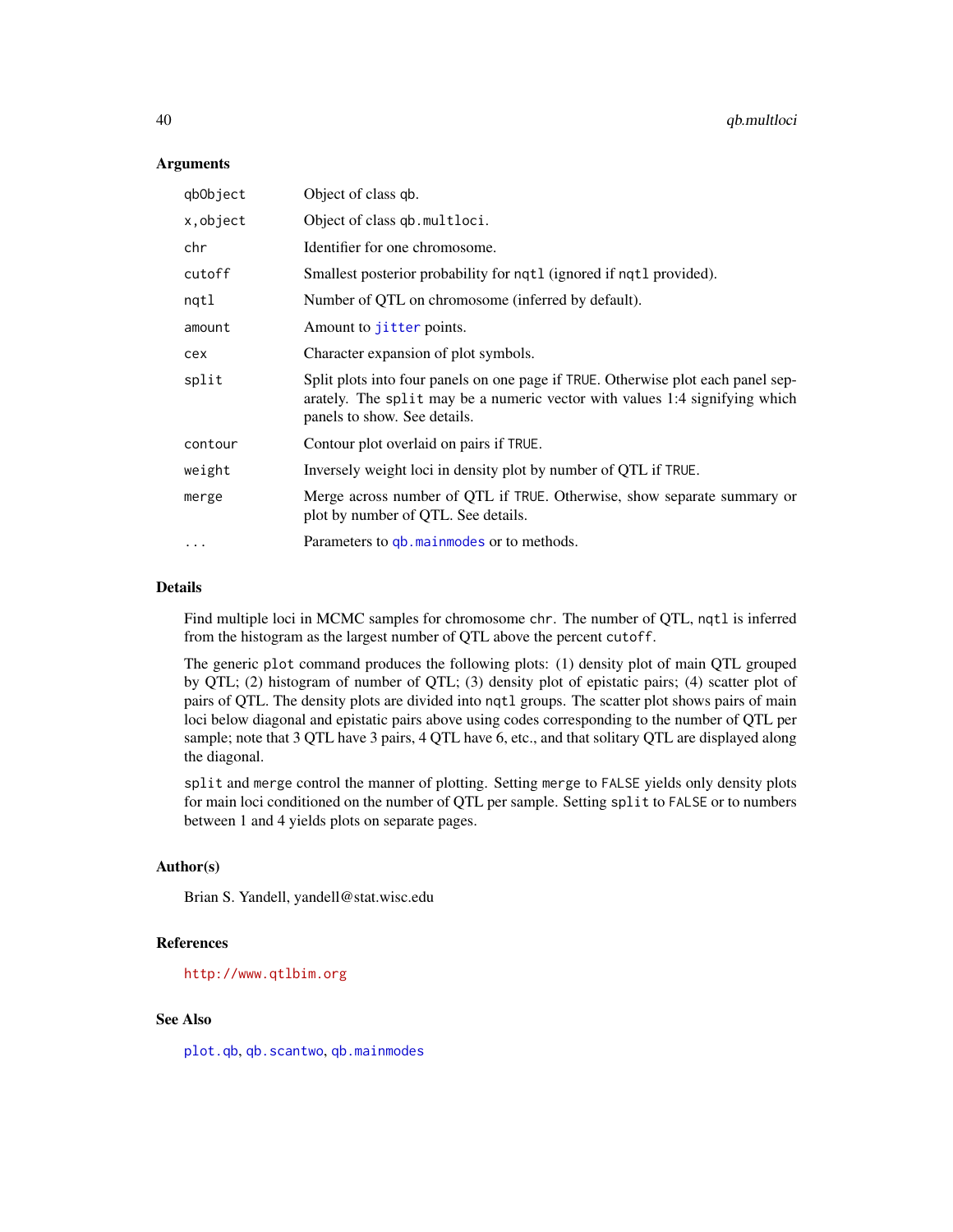#### <span id="page-40-0"></span> $q$ b.remove  $\frac{41}{10}$

### Examples

data(qbExample)

```
temp <- qb.multloci(qbExample, 1)
summary(temp)
plot(temp)
plot(temp, merge = FALSE)
summary(temp, merge = FALSE)
```
qb.remove *Legacy update, remove or recover of qb object and associated MCMC samples*

### Description

Old (2006, R/qtlbim version 2.6) style qb objects had important external objects, namely the cross object and the MCMC samples in flat files that were loaded as needed. qb.legacy upgrades to the new (2007) style qb object. The commands qb.remove and qb.recover are useful to remove and restore old style qb objects.

### Usage

```
qb.legacy(qbObject, remove = FALSE, ...)
qb.remove(qbObject, verbose = TRUE, external.only = FALSE)
qb.recover(cross, traitName, output.dir, n.thin = 40, n.burnin,
 algorithm = M-H'', genoupdate = FALSE, ...)
```

| qbObject      | Object of class qb (see qb. mcmc).                                                                                                                             |
|---------------|----------------------------------------------------------------------------------------------------------------------------------------------------------------|
| remove        | Remove external MCMC samples if TRUE. This will not remove the cross object<br>associated with the qb0bject. Be sure to remove the qb0bject itself separately. |
| verbose       | Print warning if TRUE.                                                                                                                                         |
| external.only | Remove only external MCMC samples if TRUE.                                                                                                                     |
| cross         | Object of class cross (see read. cross).                                                                                                                       |
| traitName     | Character string name of trait to recover.                                                                                                                     |
| output.dir    | Character string with name of output directory (inferred if missing).                                                                                          |
| n.thin        | Thining of MCMC chain used in qb. mcmc.                                                                                                                        |
| n.burnin      | Burnin of MCMC chain used in qb. mcmc.                                                                                                                         |
| algorithm     | Algorithm of MCMC chain used in qb. mcmc.                                                                                                                      |
| genoupdate    | Genotype update flag for MCMC chain used in qb. mcmc.                                                                                                          |
| $\cdots$      | Options passed to qb. data and qb. model.                                                                                                                      |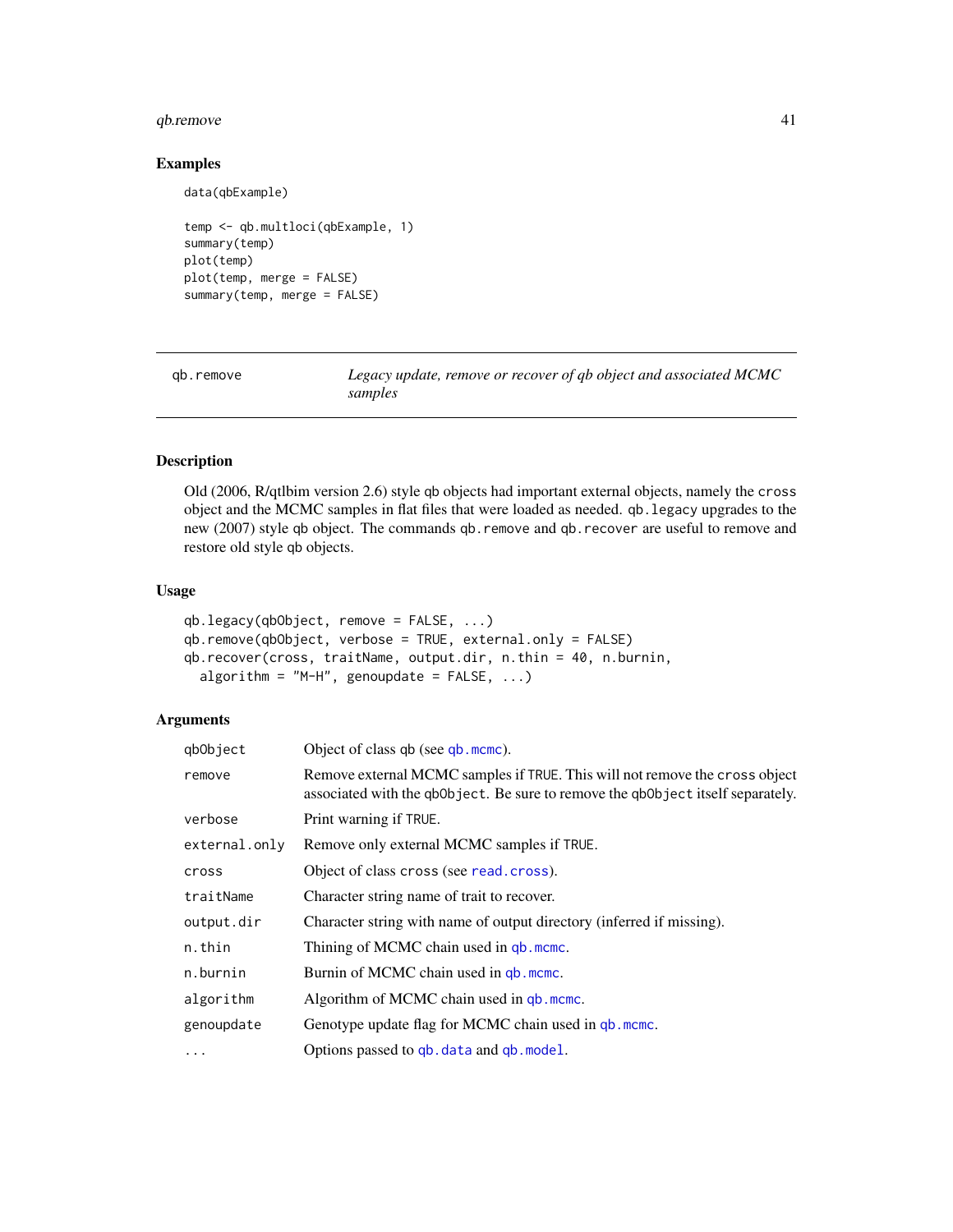#### Details

At the present time, qb. mcmc stores MCMC samples in external files located in directory output.dir, whose name is typically the traitName followed by the date. qb.remove removes this directory along with the qbObject. qb.recover attempts to recover the use of an orphaned output.dir after a crash of R. These are fragile routines.

#### Author(s)

Brian S. Yandell

#### References

http://www.qtlbim.org

### See Also

[qb.mcmc](#page-33-1), [qb.genoprob](#page-29-1)

#### Examples

```
## Not run:
## Upgrade legacy qb object.
myqbObject <- qb.legacy(myqbObject)
## Recover qbExample for trait "bp" of cross "hyper" using default output.dir.
qbExample <- qb.recover(hyper, "bp")
## Remove internal qbExample and external output.dir.
qb.remove(qbExample)
## End(Not run)
```
<span id="page-41-1"></span>qb.scanone *Genome Scan for Main Loci Involved in Phenotypic Trait*

### **Description**

This method extracts iteration diagnostics and mainloci from the qb object and returns a data frame (of class qb. scanone) containing information on environmental variance, explained variance components, non-epistatic variance components.

#### Usage

```
qb.scanone(qbObject, epistasis = TRUE, scan, type.scan, covar, adjust.covar,
  chr, sum.scan = "yes", min.iter = 1, aggregate = TRUE, smooth = 3,
 weight = c("sqrt","count","none","atten","ratten"), split.chr,
  center.type = c("mode","mean","scan"), half = FALSE, verbose = FALSE, ...)
```
<span id="page-41-0"></span>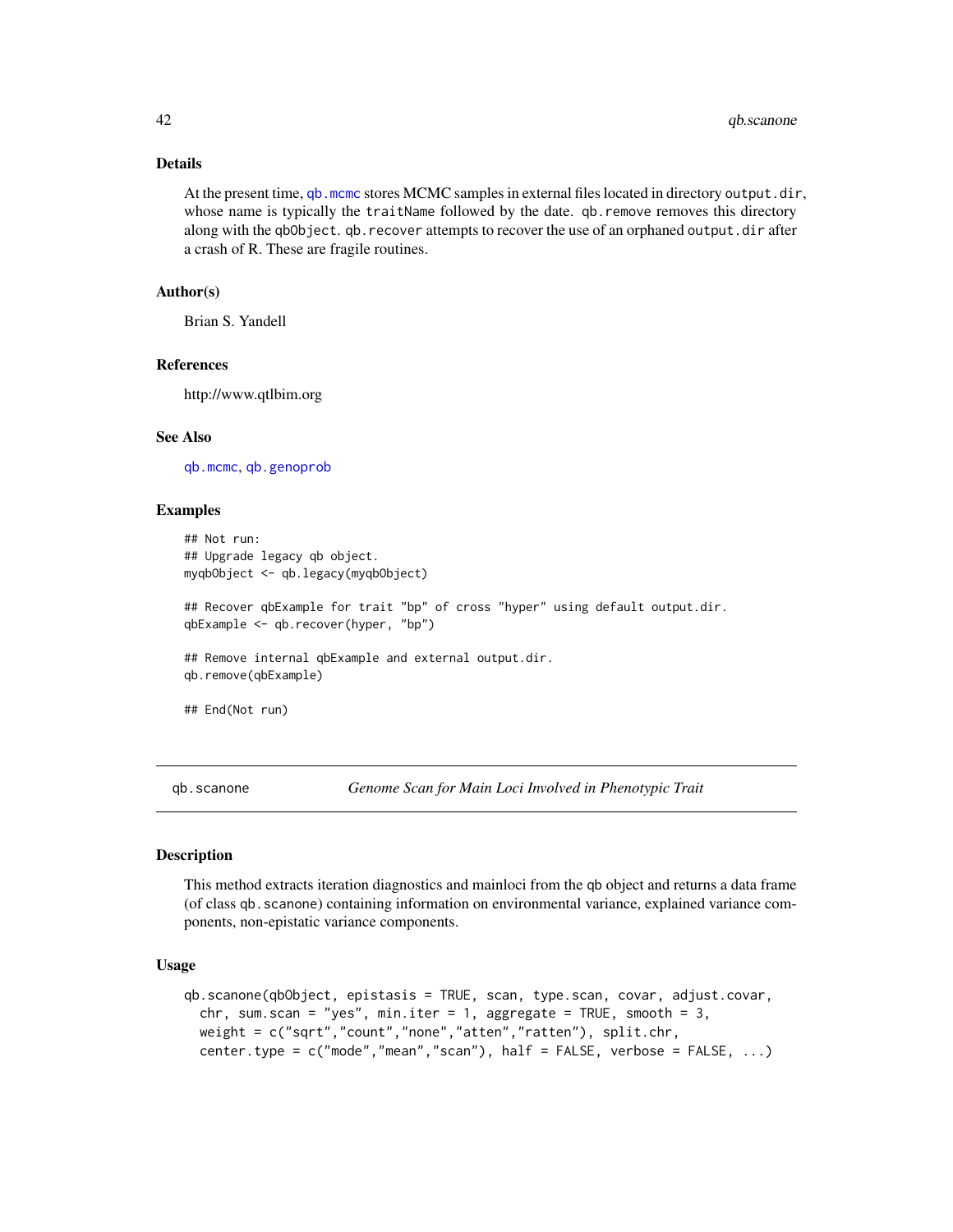#### <span id="page-42-0"></span>qb.scanone 43

#### Arguments

| An object of class qb.                                                                                                                        |
|-----------------------------------------------------------------------------------------------------------------------------------------------|
| If TRUE then information about epistasis is included.                                                                                         |
| Vector of diagnostics to scan (see below).                                                                                                    |
| Type of scan; default is "heritability" (see below).                                                                                          |
| Covariate(s) to include; default is $seq(nfixcov)$ where $nfixcov$ is taken from<br>qb. data. Set to 0 to exclude any covariates.             |
| Adjustments to covariates. Default is NA, which adjusts by covariate mean val-<br>ues. Values are assumed to be in order of fixed covariates. |
| Chromosomes to subset on if not NULL.                                                                                                         |
| Sum over scan diagnostics if "yes" or "only"; only report sum if "only".                                                                      |
| Include only samples at loci if minimum number of iterations is at least min. iter;<br>default is to include all $(\text{min.iter} = 1)$ .    |
| Aggregate effects into main, epis, gbye if TRUE.                                                                                              |
| Cut epistatic effects in half if TRUE.                                                                                                        |
| Degree of nearest neighbor smoothing to determine maxima.                                                                                     |
| Weights to use for nearest neighbor smoothing. sqrt is square root of count per<br>locus. Used only if smooth $> 0$ .                         |
| Method to find QTL loci. See details.                                                                                                         |
| Split summary by multiple QTL per chromosome (see details).                                                                                   |
| Give verbose feedback if TRUE.                                                                                                                |
| Additional arguments mostly ignored.                                                                                                          |
|                                                                                                                                               |

### Details

The type.scan specifies what type of scan is performed. Scan produces marginal estimates of diagnostics at each potential loci across the genome. That is, values are adjusted for other possible QTL simply by taking the marginal average over MCMC samples. Choices of type.scan are "heritability", "LPD", "LR", "deviance", "detection", "variance", "estimate", "cellmean", "count", "log10", "posterior", "logposterior" (i.e. log10(posterior)), "BF", "2logBF" (i.e. 2\*ln(BF)), and "nqtl" (number of linked QTL). Default is "LPD".

Type "heritability" is actually R-squared at this point, not the theoretical heritability. Types "LPD", "LR" and "deviance" are all proportional to each other in the usual sense; "LPD" is computed to agree with lod from [scanone](#page-0-0) if models were restricted to one QTL and missing genotypes are imputed. Detection is the marginal posterior probability of detectio of a QTL at a locus. Types "variance" and "estimate" yield, respectively, the marginal variance components and the marginal parameter estimates at each loci. Type "cellmean" gives marginal estimates for A, H, B genotypes (these are single character codes for AA, AB, BB, respectively). The remaining count types provide diagnostics. Types "count" and "log10" report on number of MCMC samples in raw or logged scale. Type "posterior" ("logposterior") yields the marginal (log) posterior probability. Type "BF" ("2logBF") gives the marginal Bayes factor per loci; both are proportional to "count". Type "nqtl" gives the average number of linked loci, which can be useful in sorting out multiple linked loci.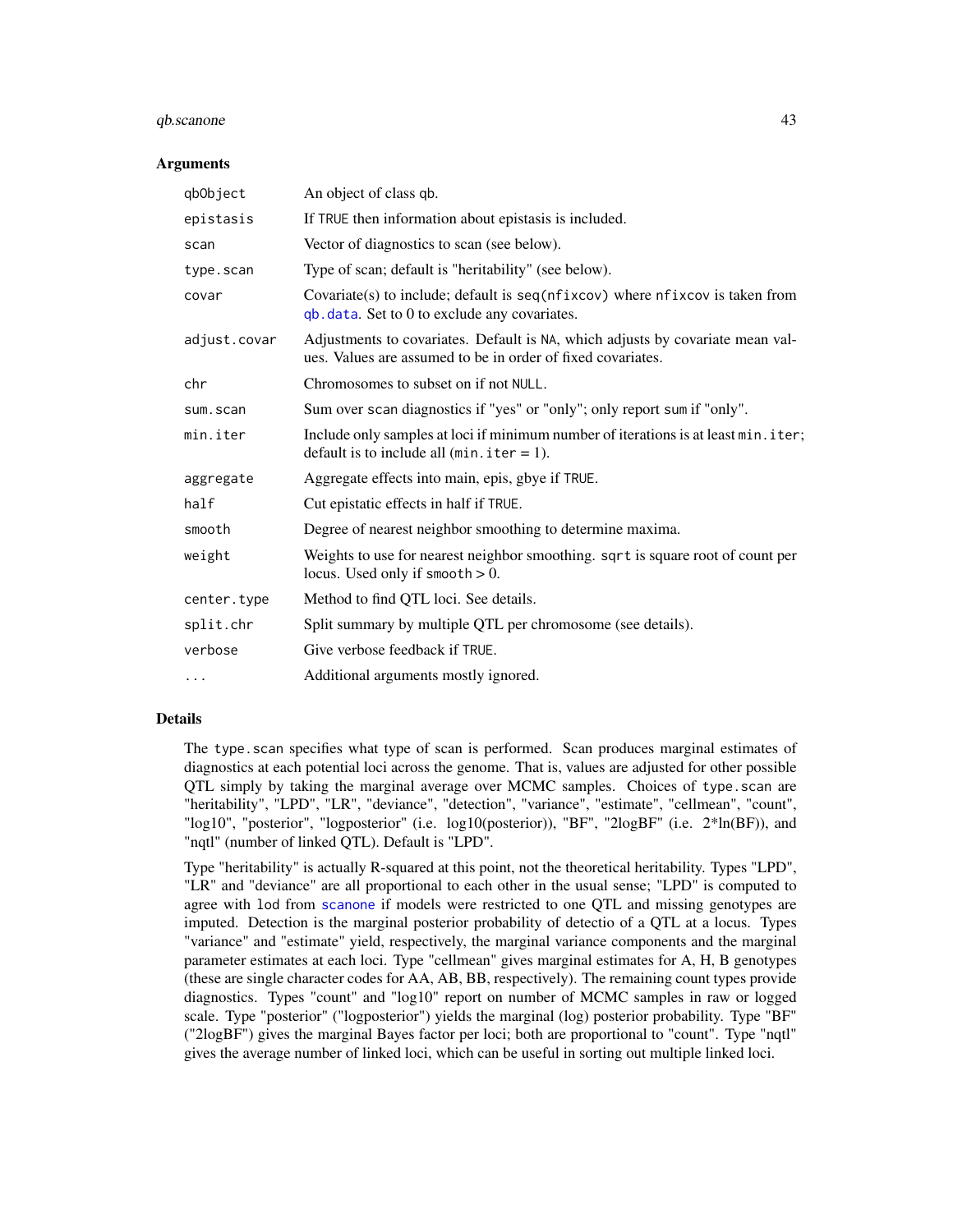<span id="page-43-0"></span>The scan specifies the model effects to include for all types except the counts. Aggregated effects (default except for type "cellmean") are "main", "epistasis" and "GxE" (genotype by environment). Individual model effects can be requested as "add", "dom", "aa", "ad", "da", "dd". In addition, GxE terms, if present are included automatically if covar is not 0. For type "estimate", main effects for "add" and "dom" are adjusted for any covariate GxE effects. The sum.scan is used for all types but the counts to get a summary across scan effects.

The "mode" and "mean" centering rely on the mode and mean, respectively, of the posterior; the "scan" centering uses the mode of the actual type used to create the qb.scanone object. The "scan" agrees with an [scanone](#page-0-0) summary method for "pos" and "sum" columns. However, the mode for a "scan" could be in a region of low posterior mass and may not be reliable as such. Note that mean can be biased when there are linked loci. Only used in qb. scanone summary.

Evidence for linked loci leads to multiple summary lines per chromosome. Be default, a qbObject has inferred chromosome splits based on MCMC samples (see qb. split.chr). This is determined in a similar manner to [qb.multloci](#page-38-1). In particular, the arguments cutoff and nqtl documented in [qb.multloci](#page-38-1) would adjust whether and how many linked loci may be considered. These apply across all chromosomes being summaried.

#### Value

Returns an object of class qb.scanone (a data frame) containing effects selected according to type.scan and scan.

#### Author(s)

Brian S. Yandell, yandell@stat.wisc.edu

#### References

<http://www.qtlbim.org>

### See Also

[summary.qb.scanone](#page-61-1), [plot.qb.scanone](#page-12-1)

#### Examples

```
data(qbExample)
```

```
temp <- qb.scanone(qbExample)
summary(temp)
plot(temp)
```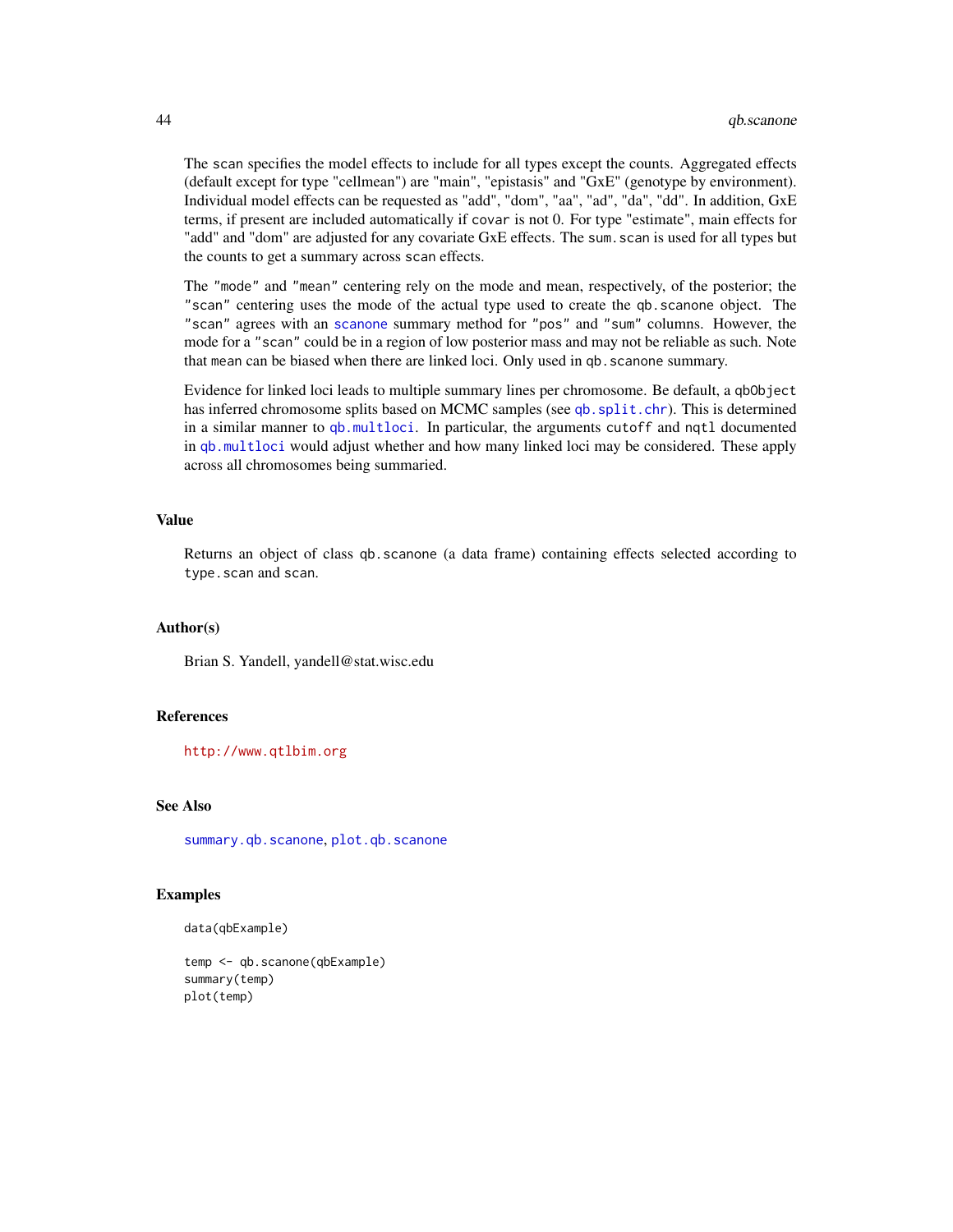<span id="page-44-1"></span><span id="page-44-0"></span>

### **Description**

This method extracts iteration diagnostics and pair loci from the qb object and returns a data frame (of class qb.scanone) containing information on environmental variance, explained variance components, epistatic and non-epistatic variance components.

### Usage

```
qb.scantwo(qbObject, epistasis = TRUE, scan, type.scan,
 upper.scan = "epistasis", lower.scan = "full", covar,
  adjust.covar, chr, min.iter = 1, verbose = FALSE, ...)
```
### **Arguments**

| qbObject     | An object of class qb.                                                                                                                        |
|--------------|-----------------------------------------------------------------------------------------------------------------------------------------------|
| epistasis    | If TRUE information on epistasis is included in the return value.                                                                             |
| scan         | List of diagnostics to scan (see below).                                                                                                      |
| type.scan    | Vector of two scan types; default is "heritability" (see below).                                                                              |
| upper.scan   | Vector of diagnostics to scan for upper triangle (see below).                                                                                 |
| lower.scan   | Vector of diagnostics to scan for lower triangle (see below).                                                                                 |
| covar        | Covariate(s) to include; default is $seq(nfixcov)$ where $nfixcov$ is taken from<br>qb. data. Set to 0 to exclude any covariates.             |
| adjust.covar | Adjustments to covariates. Default is NA, which adjusts by covariate mean val-<br>ues. Values are assumed to be in order of fixed covariates. |
| chr          | Chromosomes to subset on if not NULL.                                                                                                         |
| min.iter     | Include only samples at loci if minimum number of iterations is at least min. iter;<br>default is to include all $(\text{min. iter} = 1)$ .   |
| verbose      | Give verbose feedback if TRUE.                                                                                                                |
| $\cdots$     | Additional arguments mostly ignored.                                                                                                          |

#### Details

The scan and type. scan are similar to those used in qb. scanone. However, here scan is a list and type.scan is a vector, each with elements "lower" and "upper". You can either specify scan as a list, or profide upper.scan and lower.scan separately.

The scan defaults for types other than counts to  $list(upper = "epistasis", lower = "full");$ you can modify the list scan or the separate options upper.scan and lower.scan. The string "epistasis" is short-hand for the epistatic effects, c("aa", "ad", "da", "dd"). The string "full" is shorthand for the epistatics effects plus main effects, c("add", "dom"), plus any GxE terms.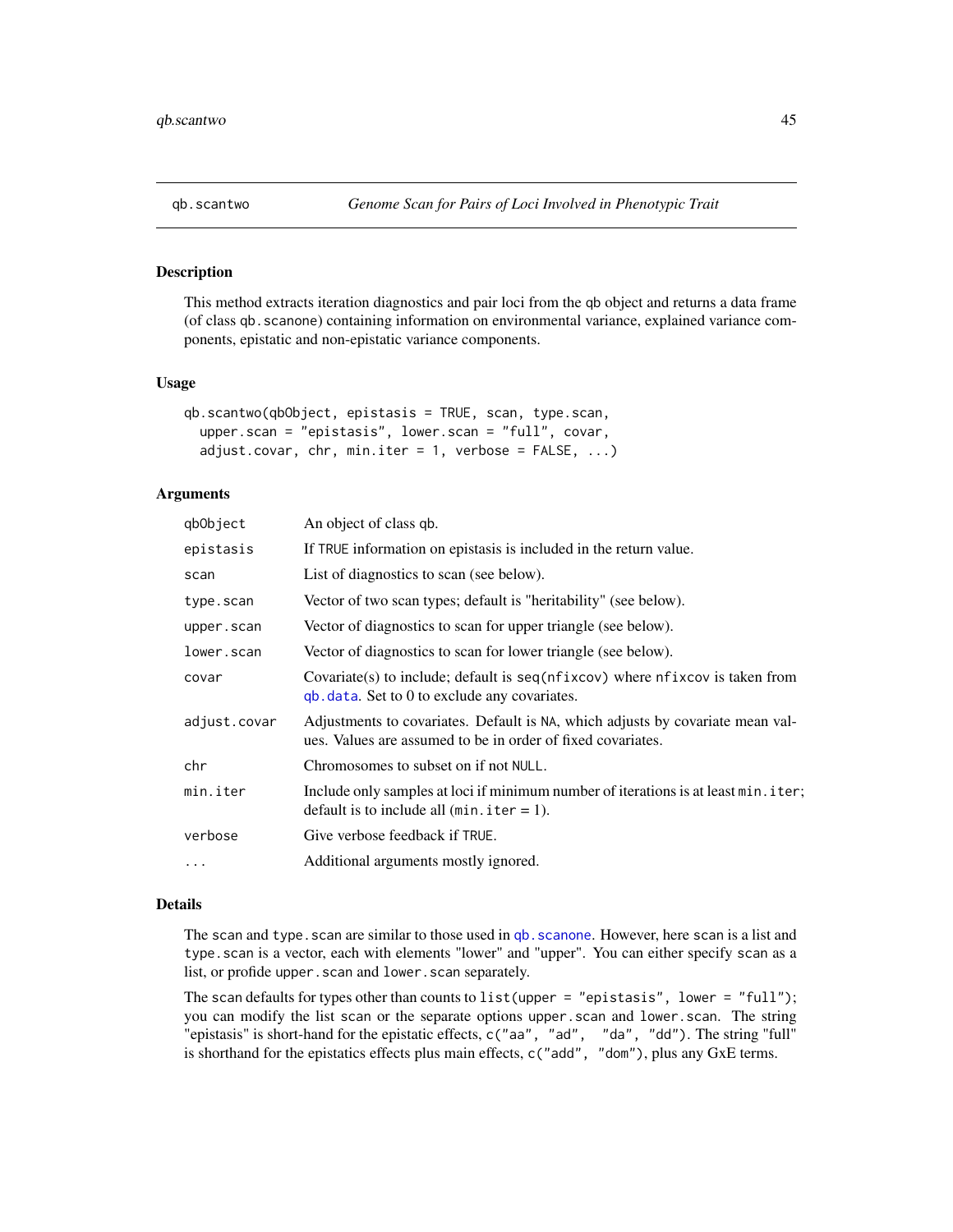The type.scan defaults to c(upper =  $"LPD", \text{ lower } =$   $"LPD"$ ). See [qb.scanone](#page-41-1) for the range of possible types. Mostly the 2-D version of type.scan provides marginal summaries for pairs of loci. However, for type "nqtl", the marginal summaries involving main effects (e.g. with scan values "full" or "main" or "add" or "dom") show, for each pair of chromosomes, the average number of QTL at both chromosomes.

#### Value

Returns an object of class qb.scantwo (a data frame) containing effects selected according to type.scan and scan.

#### Author(s)

Brian S. Yandell, yandell@stat.wisc.edu

### References

<http://www.qtlbim.org>

### See Also

[plot.qb.scanone](#page-12-1)

#### Examples

data(qbExample)

temp <- qb.scantwo(qbExample) summary(temp) plot(temp)

<span id="page-45-1"></span>qb.sim.cross *Simulates QTL related data for an F2 or BC cross.*

#### Description

This function is used to simulate genotypic, phenotypic and covariate data for BC and F2 populations. The underlying genetic model is Cockerham's model and data for both continuous (normally distributed only) and ordinal traits can be generated.

#### Usage

```
qb.sim.cross(len = rep(100, 20), n.max = 11, eq.spacing = TRUE,n.ind = 400, type = c("f2","bc","riself","risib"), missing.geno = 0.0,
 missing.pheno = 0.0, ordinal = c(0.5, 0.5),
 qtl.pos = NULL, qtl.main = NULL, qtl.epis = NULL,
  covariate = NULL, gbye = NULL, seed = NULL)
## S3 method for class 'qb.sim'
summary(object, ...)
```
<span id="page-45-0"></span>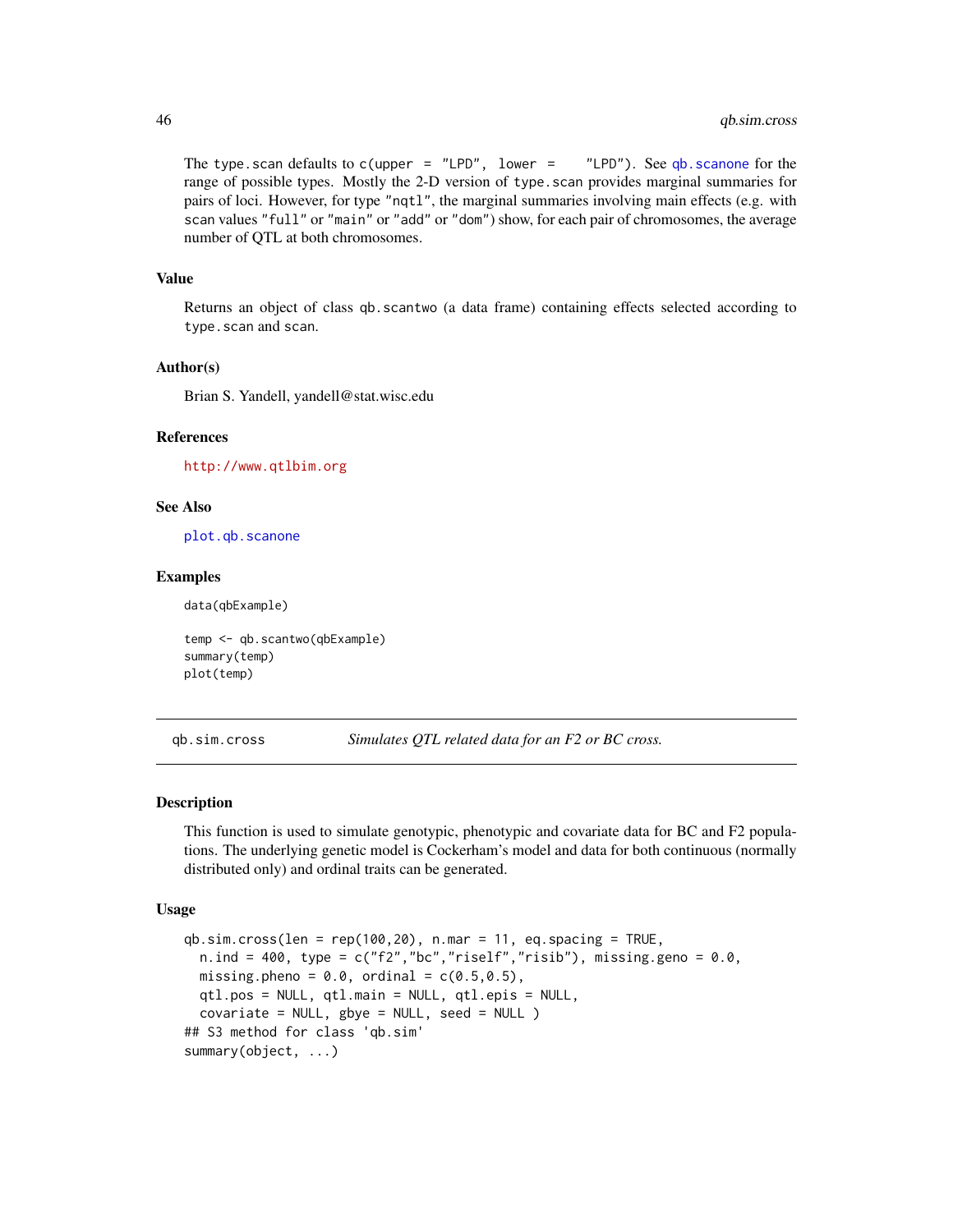### qb.sim.cross 47

| len           | defines the length (in cM) of each chromosome and number of chromosomes.<br>Thus $len = c(80, 90, 44)$ would represent a model with three chromosomes of<br>lengths 80, 90, and 44 respectively.                                                                                                                                                                                                                                                                                                                                                                                                     |  |
|---------------|------------------------------------------------------------------------------------------------------------------------------------------------------------------------------------------------------------------------------------------------------------------------------------------------------------------------------------------------------------------------------------------------------------------------------------------------------------------------------------------------------------------------------------------------------------------------------------------------------|--|
| n.mar         | The number of markers per chromosome. This can be specified as a single num-<br>ber or as a vector. If a single number is specified, all the chromosomes will have<br>the same number of markers. If n.mark is a vector then it must have the same<br>number of entries as there are chromosomes. For example, if $n.max = c(10,11,9)$<br>then we have a three chromosome model in which the first chromosome has 10<br>markers, the second has 11 and the third has 9.a vector specifying the number<br>of markers per chromosome.                                                                  |  |
| eq.spacing    | if TRUE, markers will be equally spaced. Default is TRUE. If FALSE, markers<br>are generated uniformly over the chromosome.                                                                                                                                                                                                                                                                                                                                                                                                                                                                          |  |
| n.ind         | specifies the number of individuals.                                                                                                                                                                                                                                                                                                                                                                                                                                                                                                                                                                 |  |
| type          | indicates whether to simulate an intercross ("f2") or a backcross ("bc").                                                                                                                                                                                                                                                                                                                                                                                                                                                                                                                            |  |
| missing.geno  | the frequency of missing genotypes.                                                                                                                                                                                                                                                                                                                                                                                                                                                                                                                                                                  |  |
| missing.pheno | the frequency of missing phenotypic values.                                                                                                                                                                                                                                                                                                                                                                                                                                                                                                                                                          |  |
| ordinal       | define the probabilities of each ordinal category and the number of elements<br>in the vector will determine the number of categories. The elements must be<br>positive and the should sum up to 1                                                                                                                                                                                                                                                                                                                                                                                                   |  |
| qtl.pos       | This parameter specifies the positions of qtl as a matrix with dimensions (num-<br>ber of qtl) $x$ 2. Note that the row dimension is the number of qtl and is not<br>the number of chromosomes. Each row identifies a qtl, the first column entries<br>represent the chromosome's index, the second column entries represent the lo-<br>cation on the chromosome of the qtl. The (row) order in which qtl are listed in<br>this parameter is the index by which they are identified later on in the parameters<br>qtl.main and qtl.epi.                                                              |  |
| qtl.main      | The parameter qt1. main is a matrix specifying the main effects of QTLs. The<br>first column gives the qtl-index (the row index of the qtl in the qtl. pos param-<br>eter.), the second and third column gives the additive and dominance effects,<br>respectively. There are two or three columns depending on type being "bc" or<br>"f2".                                                                                                                                                                                                                                                          |  |
| qtl.epis      | It is a matrix specifying epistatic effects. There are 3 or 6 columns depending<br>on type being "bc" or "f2". Each row gives an epistatic pair. The first entry<br>in a row gives the first qtl index, the second entry represents the index of the<br>second qtl. The other entries give the value of the epistatic effects (additive-<br>additive, additive-dominance, dominance-additive and dominance-dominance)<br>of the two qtls. The indices used to represent the qtl are the row indices of the<br>qt1.pos matrix which correspond to the first and second qtl in each epistatic<br>pair. |  |
| covariate     | A vector of two elements, the first being the true value of the coffecient for the<br>fixed covariate and the second the true value for the standard deviation of the<br>random covariate.                                                                                                                                                                                                                                                                                                                                                                                                           |  |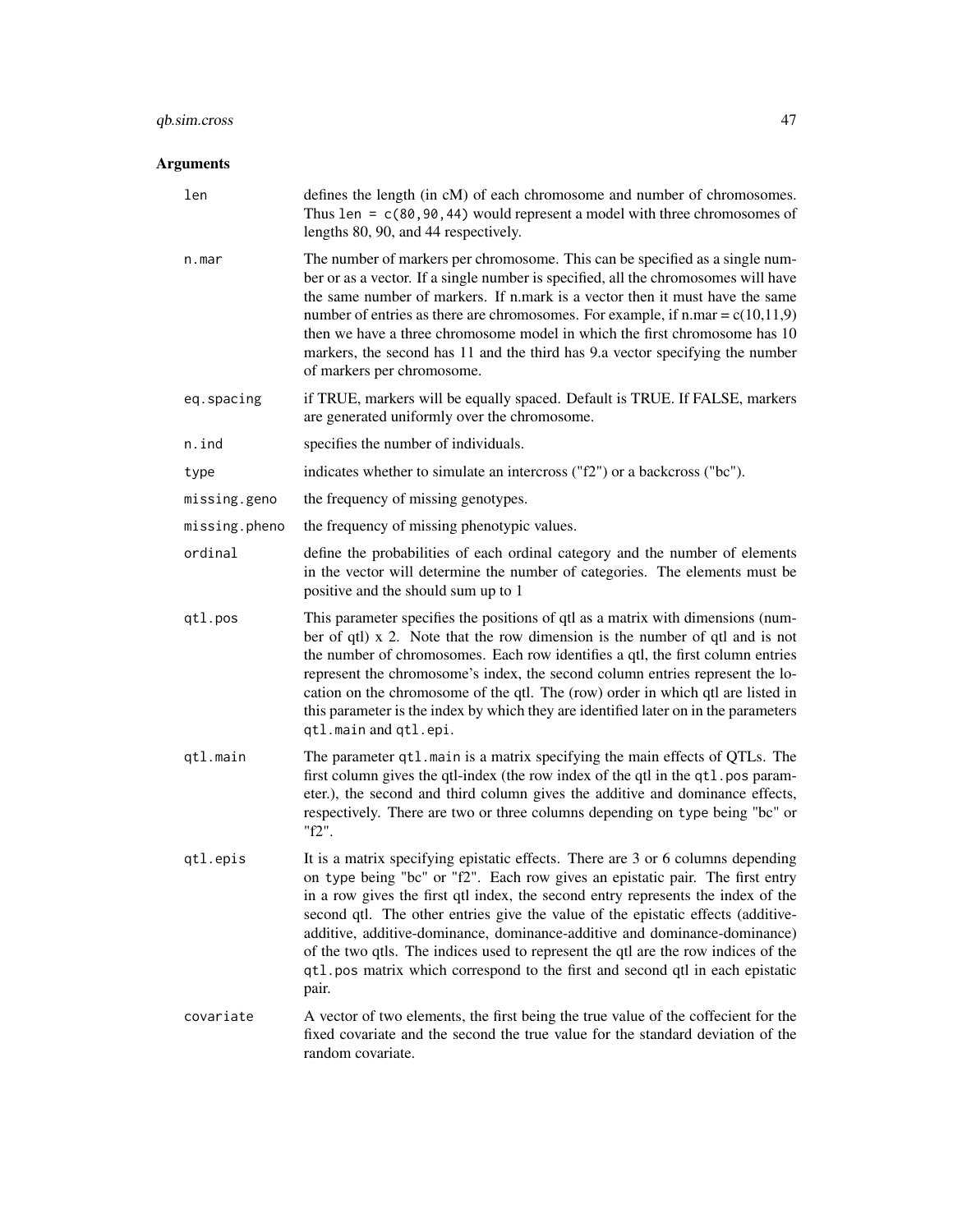<span id="page-47-0"></span>

| gbye   | A matrix specifying the interaction between the fixed covariate and QTL main<br>effect. The first column is the index of the QTL, the other column(s) is (are) the<br>value(s) of interaction(s). |
|--------|---------------------------------------------------------------------------------------------------------------------------------------------------------------------------------------------------|
| seed   | Set pseudo-random number seed with set, seed if not NULL.                                                                                                                                         |
| object | An object of class qb. sim, typically the qt1 element of a cross object created<br>by qb.sim.cross.                                                                                               |
| .      | Not used here.                                                                                                                                                                                    |

### Details

The most important difference of this simulation function from others is that it computes phenotype values with full genetic model. i.e. both additive, dominance, and espistatic effects are considerred. Furthermore, environmental effects and gene-environment interactions can be included in the model to simulate phenotypes.

The outputted genotypes for markers and qtls will be coded as 1 and 2 for BC and 1,2, and 3 for F2. Missing data will be coded as NA.

### Value

qb.sim.cross returns an object of class cross (see [read.cross](#page-0-0) for details) with two additional components, qtl and gvalue. gvalue is a vector of predicted values of the same length as the phenotype pheno.normal. qtl is of class qb.sim is added which is a list of atmost 6 components depending on the options specified.

| geno       | is a matrix of true QTL genotypes for every individual and each locus. The<br>genotypes are defined following read. cross.                                                                                                                                                                                                                                                            |  |
|------------|---------------------------------------------------------------------------------------------------------------------------------------------------------------------------------------------------------------------------------------------------------------------------------------------------------------------------------------------------------------------------------------|--|
| pos        | is a matrix of true QTL position. Same as qt1.pos.                                                                                                                                                                                                                                                                                                                                    |  |
| herit.main | is a matrix of the heritability of main effects. nrow(\$qtl\$herit.main)=no. of<br>QTLs and ncol( $\sqrt{3}$ tl $\frac{1}{2}$ herit.main)=2 or 3 depending on the type of genetic<br>cross ("bc" or "f2"). The first column being the QTL index and the others being<br>additive and dominant heritability respectively.                                                              |  |
| herit.epis | is a matrix of the heritability of epistatic effects. nrow (\$qt1\$herit.epis)=no.<br>of QTLs pairs interacting and ncol(\$qtl\$herit.main)=3 or 6 depending on<br>the type of genetic cross ("bc" or "f2"). The first column being the QTL index<br>and the others being additive-additive, additive-dominant, dominant-additive<br>and dominant-dominant heritability respectively. |  |
| herit.cov  | is a vector of length 2 containing the heritability of the fixed and random covari-<br>ate.                                                                                                                                                                                                                                                                                           |  |
| herit.gbye | is a matrix of heritability of $GxE$ interactions. $nrow(\$qtl$herit.gbye)=no$ .<br>of GxE interactions and $ncol$ (\$qtl\$herit.gbye) = 2 or 3 depending on the<br>type of genetic cross ("bc" or "f2"). The first column being the GxE index and<br>the others being additive and dominant GxE interaction heritability.                                                            |  |

#### Author(s)

Dr. Nengjun Yi, et al., nyi@ms.ssg.uab.edu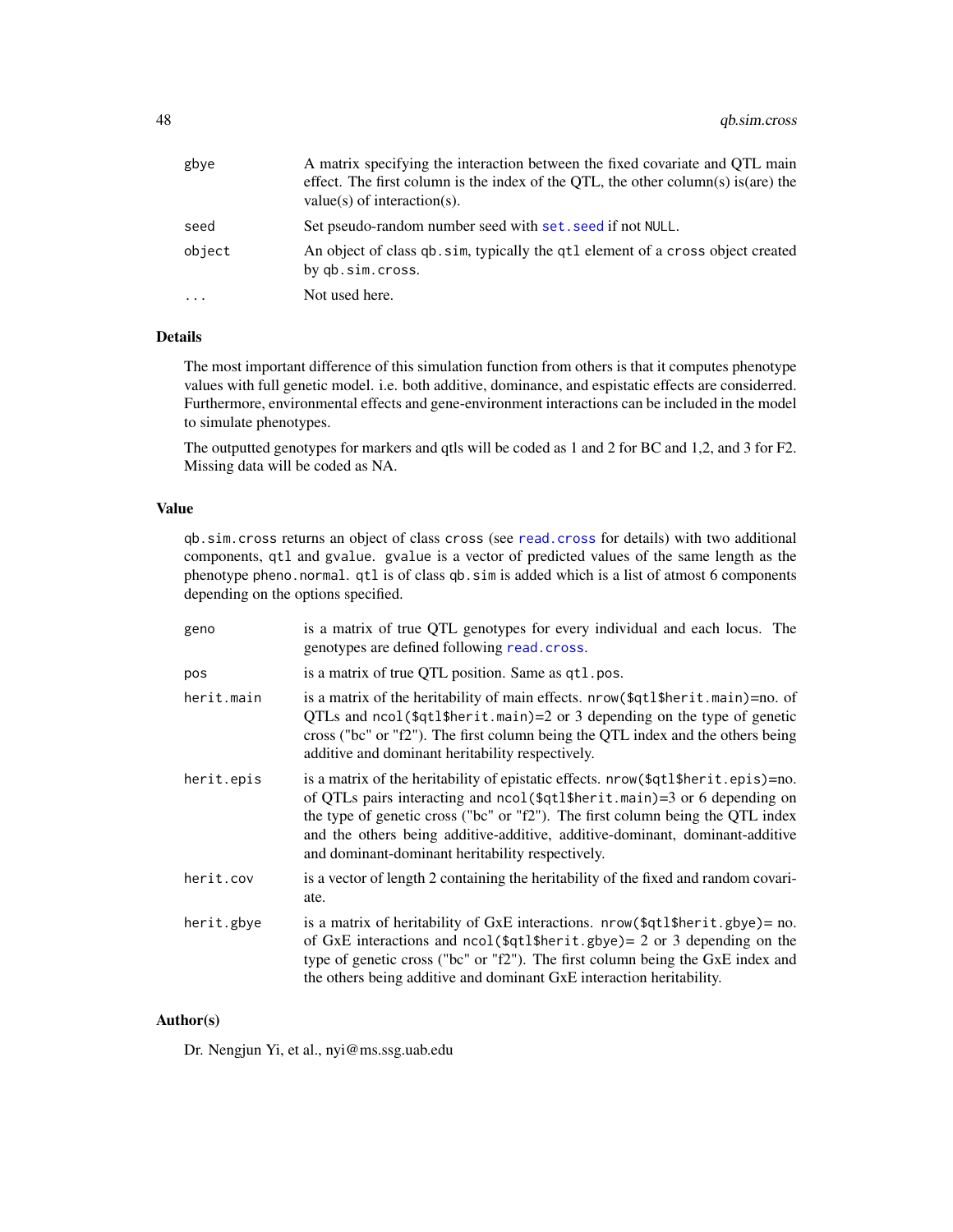### <span id="page-48-0"></span>qb.sliceone 49

#### References

<http://www.qtlbim.org>

### See Also

[qb.genoprob](#page-29-1), [qb.data](#page-27-1) [qb.model](#page-37-1), [qb.mcmc](#page-33-1), [sim.cross](#page-0-0)

#### Examples

```
## Not run:
## Simulate large intercross.
cross <- qb.sim.cross(len = rep(100,20), n.mar = 11, eq.spacing =FALSE,
 n.ind = 500, type = "f2", ordinal = c(0.3, 0.3, 0.2, 0.2),
 missing.geno = 0.03, missing.pheno = 0.03,
 qtl.pos = rbind(qtl.1=c(chr=1,pos=15),qtl.2=c(1,45),qtl.3=c(3,12),
    qtl.4=c(5,15),qtl.5=c(7,15),qtl.6=c(10,15),qtl.7=c(12,35),qtl.8=c(19,15)),
 qtl.main = rbind(main.1=c(qtl=1,add=0.5,dom=0),main.2=c(2,0,0.7),
   main3=c(3,-0.5,0),main4=c(4,0.5,-0.5)),
 qtl.epis = rbind(epis1=c(qtl.a=4,qtl.b=5,aa=-0.7,ad=0,da=0,dd=0),
   epis2=c(6,8,0,1.2,0,0)),
 covariate = c(fix.cov=0.5,ran.cov=0.07),
 gbye = rbind(GxE.1=c(qtl=7,add=0.8,dom=0)) )
## Examine simulation information.
summary(cross$qtl)
## End(Not run)
## Simulate small backcross.
cross \leq qb.sim.cross(len = rep(60,3), n.mar = 7, eq.spacing =FALSE,
 n.ind = 100, type = "bc", ordinal = c(0.3, 0.3, 0.2, 0.2),
 missing.geno = 0.03, missing.pheno = 0.03,
 qtl.pos = rbind(qtl.1=c(chr=1,pos=15), qtl.2=c(1,45),
                  qtl.3=c(2,12), qtl.4=c(3,15)),
 qtl.main = rbind(main.1=c(qtl=1,add=1.5), main.2=c(2,0),
                   main3=c(3,-1), main4=c(4,0),
 qtl.epis = rbind(epis1=c(qtl.a=2,qtl.b=3,aa=-2), epis2=c(2,4,3)),
 covariate = c(fix.cov=0.5, ran.cov=0.07),
 gbye = rbind(GxE.1=c(qtl=3,add=2)))summary(cross$qtl)
```
<span id="page-48-1"></span>qb.sliceone *Genome Slice to detect QTL for Phenotypic Trait*

#### Description

This method extracts iteration diagnostics and mainloci from the qb object and returns a data frame (of class qb.sliceone). Generic summary and plot can be used for display.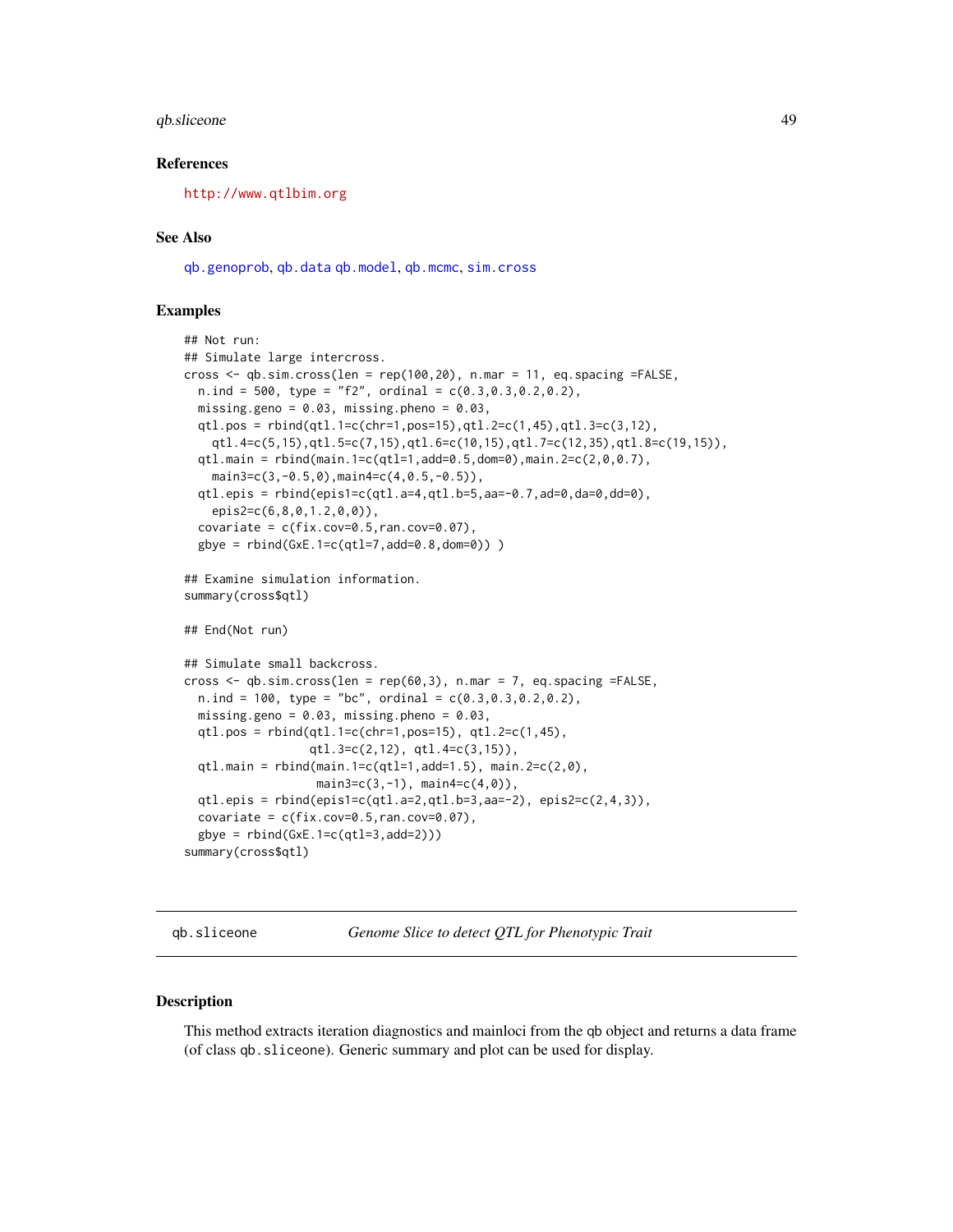```
qb.sliceone(qbObject, slice, epistasis = TRUE, scan, type.scan, covar,
  adjust.covar, chr, sum.scan = "yes", min.iter = 1,
 aggregate = TRUE, smooth = 3, weight = c("sqrt", "count", "none", "atten", "rather"),
  split.chr, center.type = c("mode","mean","scan"), verbose = FALSE, ...)
## S3 method for class 'qb.sliceone'
summary(object, chr, ...)
## S3 method for class 'qb.sliceone'
print(x, \ldots)## S3 method for class 'qb.sliceone'
plot(x, ..., scan, auto.par = TRUE)
```

| qb0bject     | An object of class qb.                                                                                                                        |
|--------------|-----------------------------------------------------------------------------------------------------------------------------------------------|
| object       | Object of class qb. sliceone.                                                                                                                 |
| x            | Object of class qb. sliceone.                                                                                                                 |
| slice        | Chromosomes to slice upon.                                                                                                                    |
| epistasis    | If TRUE then information about epistasis is included.                                                                                         |
| scan         | Vector of diagnostics to scan (see below).                                                                                                    |
| type.scan    | Type of scan; default is "heritability" (see below).                                                                                          |
| covar        | Covariate(s) to include; default is $seq(nfixcov)$ where $nfixcov$ is taken from<br>qb. data. Set to 0 to exclude any covariates.             |
| adjust.covar | Adjustments to covariates. Default is NA, which adjusts by covariate mean val-<br>ues. Values are assumed to be in order of fixed covariates. |
| chr          | Chromosomes to subset on if not NULL.                                                                                                         |
| sum.scan     | Sum over scan diagnostics if "yes" or "only"; only report sum if "only".                                                                      |
| min.iter     | Include only samples at loci if minimum number of iterations is at least min. iter;<br>default is to include all $(\min . \text{iter} = 1)$ . |
| aggregate    | Aggregate effects into main, epis, gbye if TRUE.                                                                                              |
| smooth       | Degree of nearest neighbor smoothing to determine maxima.                                                                                     |
| weight       | Weights to use for nearest neighbor smoothing. sqrt is square root of count per<br>locus. Used only if smooth $> 0$ .                         |
| split.chr    | Split summary by multiple QTL per chromosome (see details for plot. qb. scanone).                                                             |
| center.type  | Method to find QTL loci. See details.                                                                                                         |
| verbose      | Give verbose feedback if TRUE.                                                                                                                |
| auto.par     | Automatic setting of plot parameters for multiple plots if TRUE.                                                                              |
| $\cdots$     | Arguments to be passed along.                                                                                                                 |

<span id="page-49-0"></span>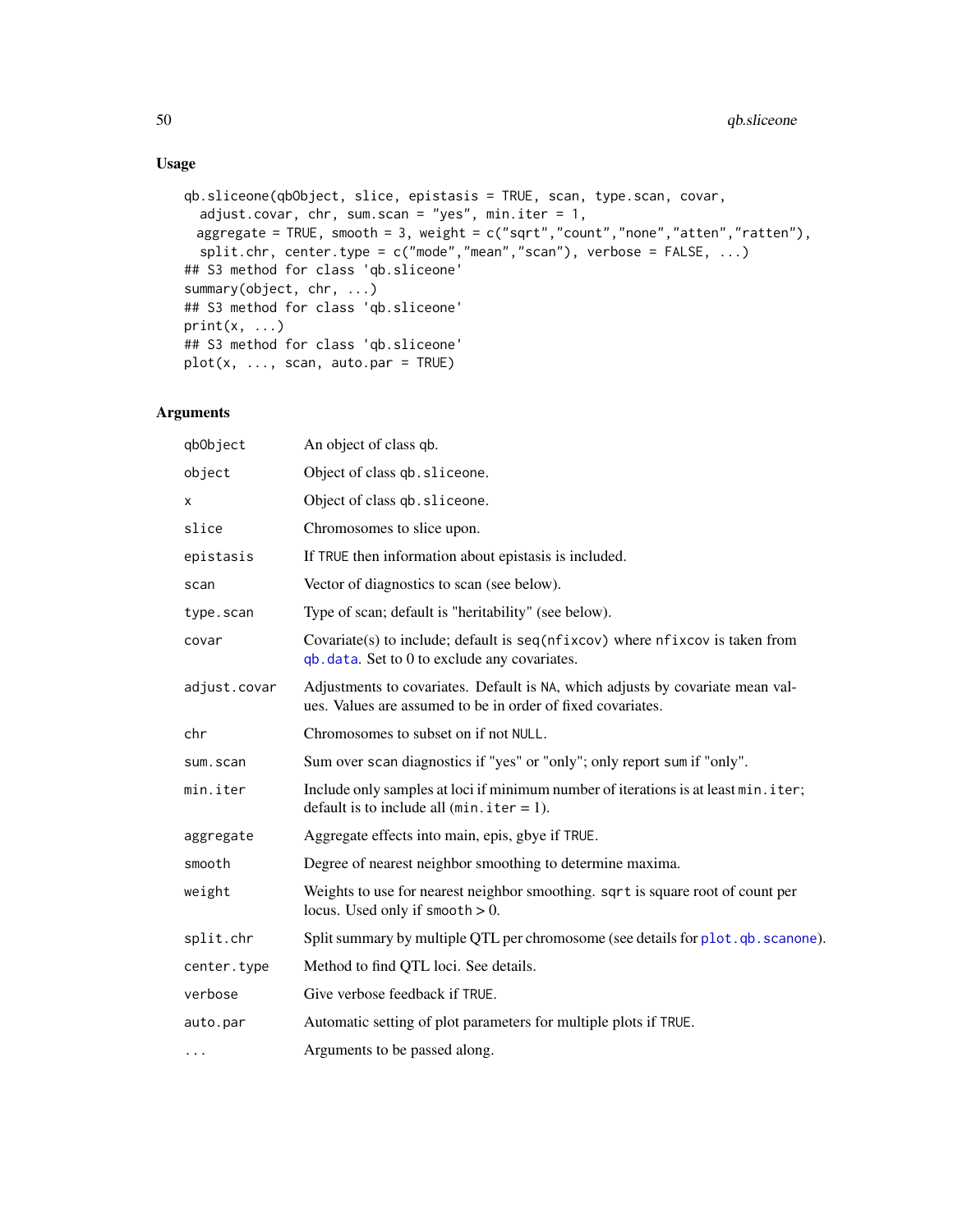### <span id="page-50-0"></span>qb.sliceone 51

### Details

All arguments except slice agree with qb. scanone. The slice specifies a chromosome upon which to slice, yielding a 1-D scan of what might be seen on a 2-D scan using qb. scantwo. One advantage of qb.sliceone is that you can get 2-QTL cell means for the slice chromosome and the scanned chromosomes.

The summary invokes [summary.qb.scanone](#page-61-1) to summarize slice by chromosome. The plot will by default give separate plots for each slice genotype and use [plot.qb.scanone](#page-12-1) to scan the chromosomes. If scan is specified for plot.qb.sliceone, then those elements will be plotted. For instance,  $plot(x, scan="slice")$  will plot the running average locus on the slice chromosome with respect to the other chromosomes.

#### Value

qb.sliceone returns an object of class qb.sliceone (a data frame) containing effects selected according to type.scan and scan.

### Author(s)

Brian S. Yandell, yandell@stat.wisc.edu

#### References

<http://www.qtlbim.org>

### See Also

[summary.qb.scanone](#page-61-1), [plot.qb.scanone](#page-12-1)

#### Examples

```
data(qbExample)
```

```
## Get profile of heritability.
temp <- qb.sliceone(qbExample, slice = 1, chr = 2:3)
summary(temp)
plot(temp)
```

```
## Get profile of cell means.
temp <- qb.sliceone(qbExample, slice = 1, chr = 2:3, type.scan = "cellmean")
summary(temp)
plot(temp)
```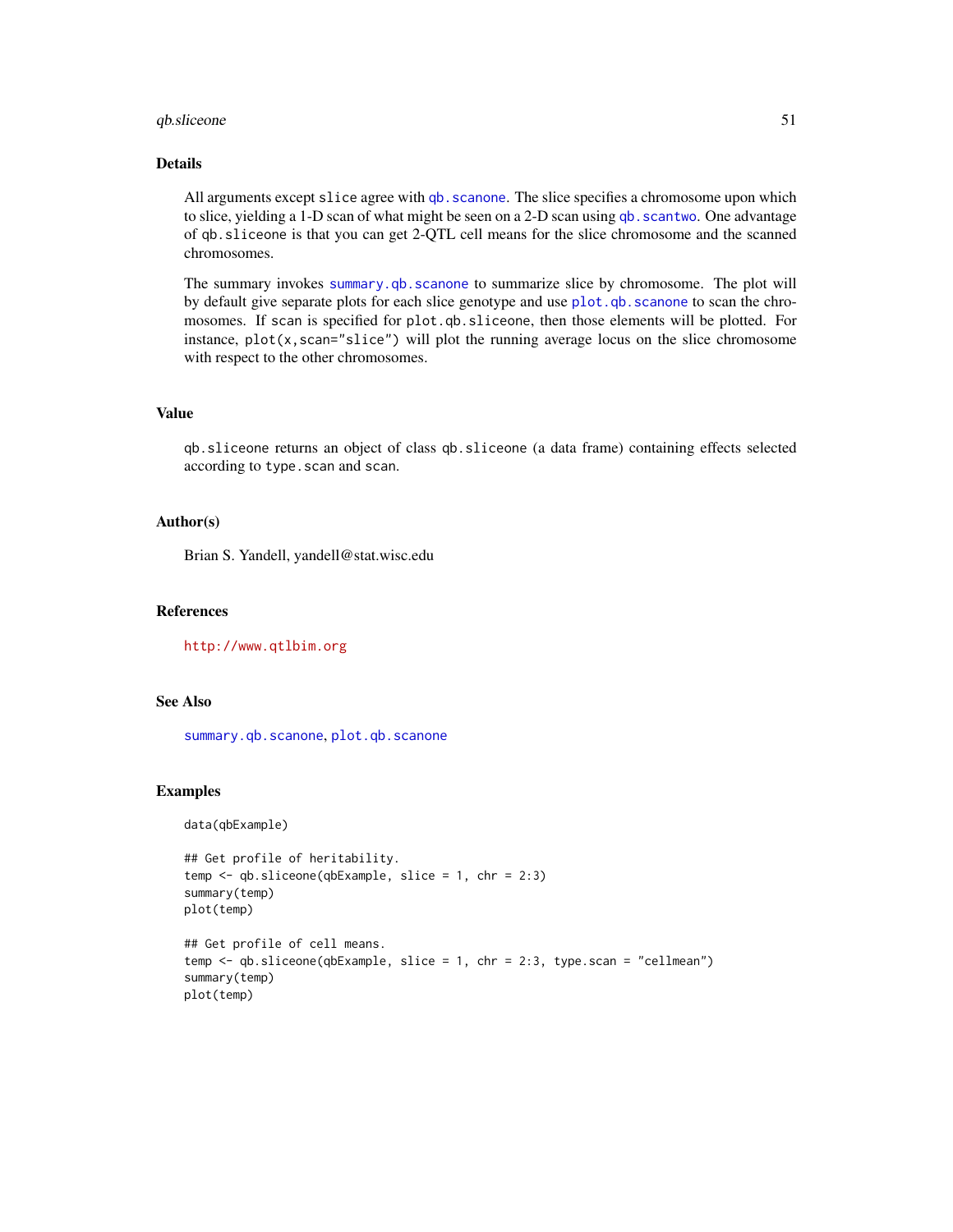<span id="page-51-0"></span>

#### Description

These routines refine QTL positions for epistatic pairs and show plots to reveal the nature of epistasis.

#### Usage

```
qb.slicetwo(qbObject, chr, pos, type.scan = "2logBF", width = 10, ...)
## S3 method for class 'qb.slicetwo'
summary(object, ...)
## S3 method for class 'qb.slicetwo'
print(x, \ldots)## S3 method for class 'qb.slicetwo'
plot(x, byrow = TRUE, figs, auto.par = TRUE, col, lty, ...)
```
### Arguments

| qbObject  | Object of class qb.                                                                                          |
|-----------|--------------------------------------------------------------------------------------------------------------|
| object    | Object of class qb. slicetwo.                                                                                |
| X         | Object of class qb. slicetwo.                                                                                |
| chr       | Chromosome vector.                                                                                           |
| pos       | Position vector corresponding to chr.                                                                        |
| type.scan | Type of profile scan; see qb. scanone.                                                                       |
| width     | Width of slice.                                                                                              |
| byrow     | Arrange plots by row (for slides) if TRUE.                                                                   |
| figs      | Plot only selected figures. Full set of c ("profile",<br>"effects", "cellmean", "effectplot")<br>is default. |
| auto.par  | Automatic setting of plot parameters for multiple plots if TRUE.                                             |
| col, lty  | colors and line types for cellmean and interaction plots                                                     |
| $\ddotsc$ | Extra plot options.                                                                                          |

### Author(s)

Brian S. Yandell, yandell@stat.wisc.edu

### References

<http://www.qtlbim.org>

#### See Also

[qb.scantwo](#page-44-1), [qb.sliceone](#page-48-1)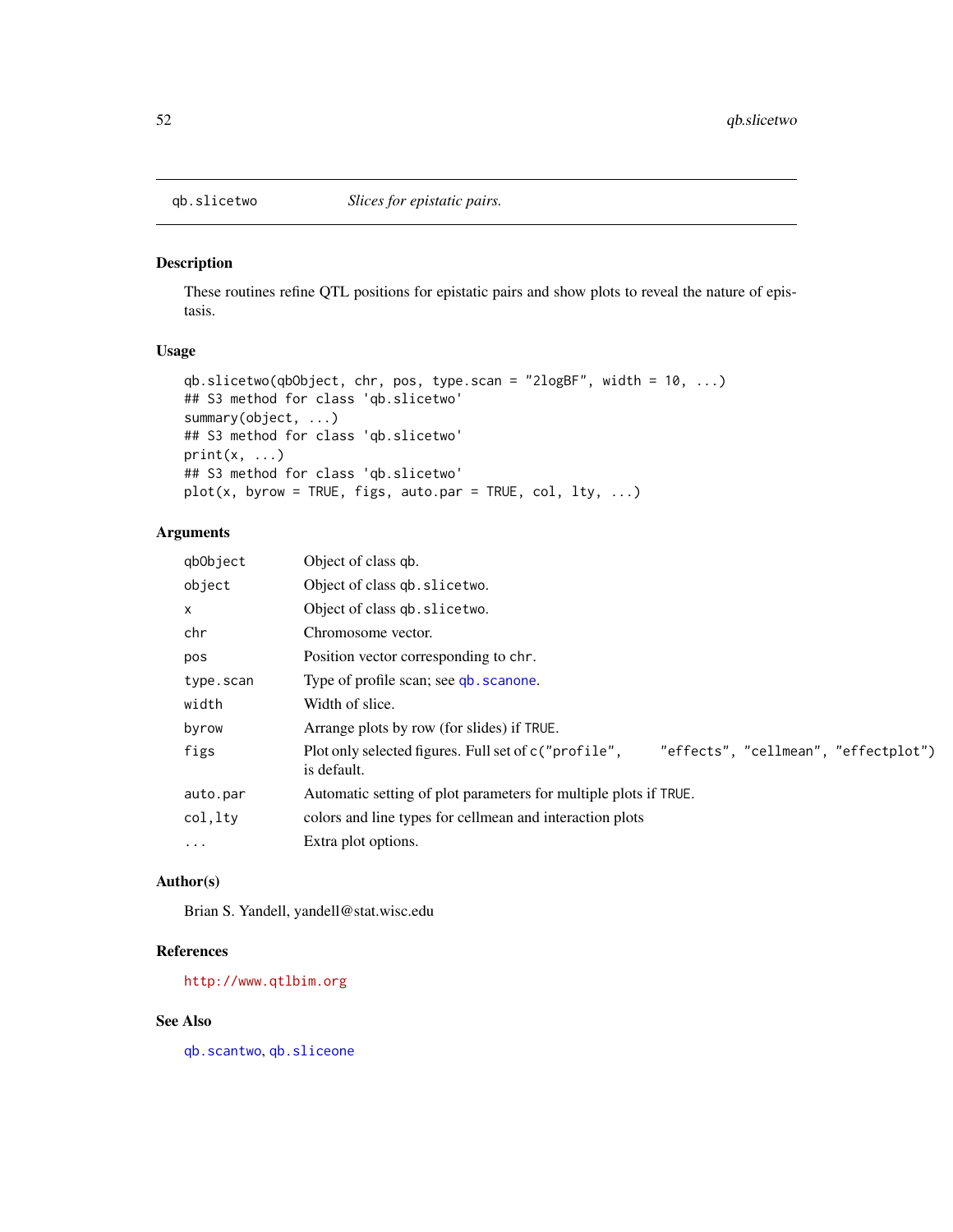#### <span id="page-52-0"></span> $q_{b}$ .sweave  $53$

#### Examples

data(qbExample)

```
temp \leq qb.slicetwo(qbExample, chr = c(1,2), pos = c(45,12))
summary(temp)
plot(temp)
```
<span id="page-52-1"></span>qb.sweave *Run sweave to automate QTL search with MCMC samples.*

#### Description

This routine runs a separate Sweave file (\*.Rnw) of commands, making substitutions for the usersupplied data and thresholds. It can be used to automate the search for genetic architecture.

#### Usage

```
qb.sweave(cross, pheno.col = 1, n.iter = 3000, n.draws = 64,scan.type = "2logBF", hold.level = 0.5,upper.threshold, SweaveFile, SweaveExtra, PDFDir, remove.qb = TRUE)
```
#### Arguments

| cross           | Object of class cross.                                                                                                     |
|-----------------|----------------------------------------------------------------------------------------------------------------------------|
| pheno.col       | Phenotype column in object cross.                                                                                          |
| n.iter          | Number of MCMC iterations to be stored.                                                                                    |
| n.draws         | Number of MC draws to use for fitgtl.                                                                                      |
| scan.type       | Type of 1-D and 2-D scan to perform; see qb. scanone.                                                                      |
| hpd.level       | Highest probability density level for scan; see qb. hpdone.                                                                |
| upper.threshold |                                                                                                                            |
|                 | Threshold for upper triangle (epistasis) in 2-D scan; see qb. scantwo.                                                     |
| SweaveFile      | Name of Sweave file (default is system. file ("doc", "prototype_qtl_hyper_data.Rnw", package                               |
| SweaveExtra     | Name of user-supplied extra Sweave file (default is NULL).                                                                 |
| PDFDir          | Name of directory to store PDF files (default is phenoPDF, where pheno is the<br>name associated with phenotype pheno.col. |
| remove.gb       | Remove constucted objects if TRUE.                                                                                         |

#### Details

This is a simple shell around the [Sweave](#page-0-0) routine to create customized documents with embedded QTL analysis. The default file system.file("doc", "prototype.qtl.hyper.slides.Rnw", package = "qtlbim") creates a "beamer" style PDF slide show. An alternative file system.file("external", "prototype.qtl.hyper.paper.R creates a preprint document. Both require post-processing with pdflatex.

A user-defined section can be added to the automated documents, using the SweaveExtra option. We have provided system.file("external", "hyper.slide.extra.Rnw", package = "qtlbim") for the slide version and system.file("external", "hyper.paper.extra.Rnw", package = "qtlbim") for the preprint version.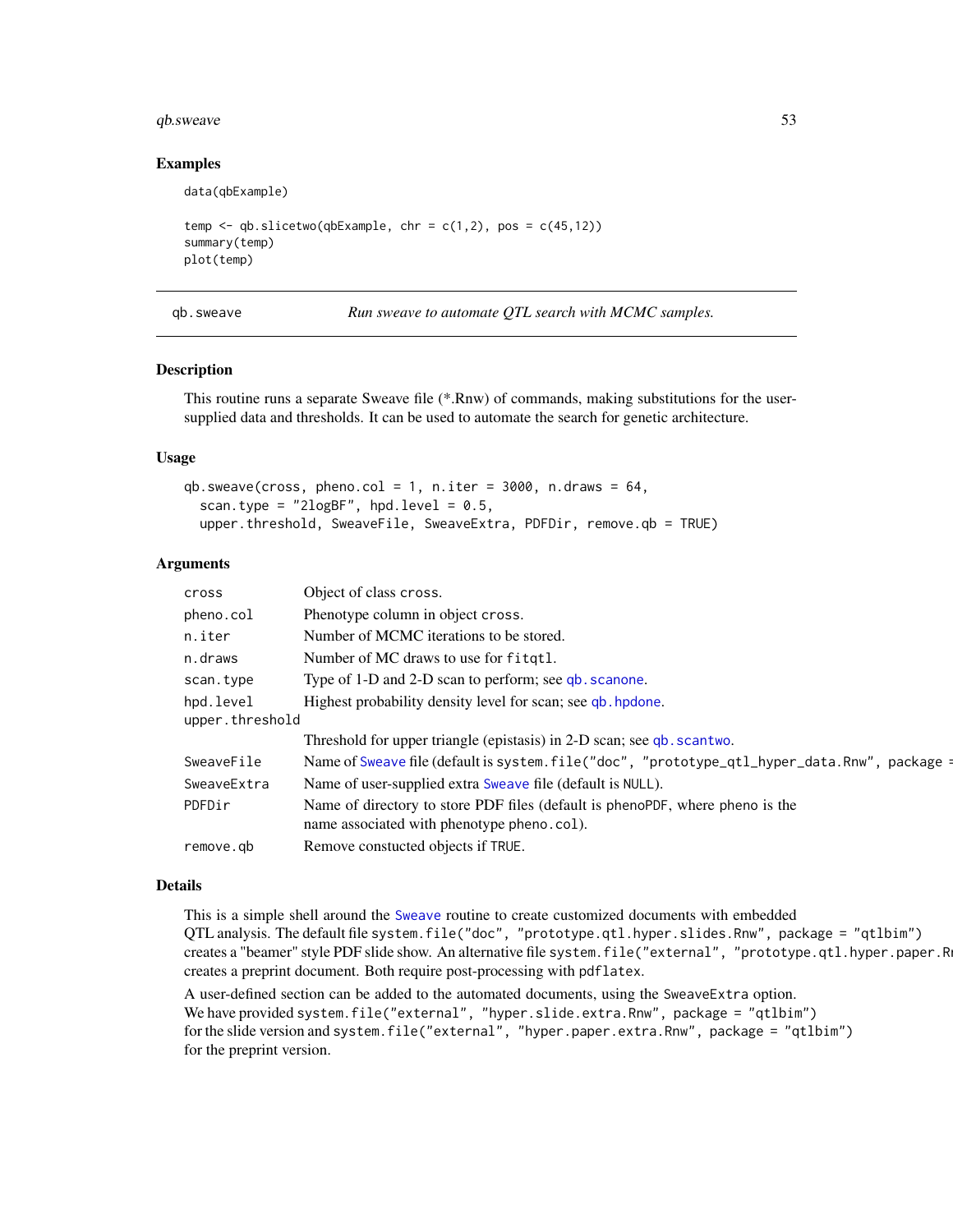#### Author(s)

Brian S. Yandell, yandell@stat.wisc.edu

#### References

<http://www.qtlbim.org>

#### See Also

[Sweave](#page-0-0)

#### Examples

```
## Not run:
data(hyper)
## Create default slide show LaTeX source without extra section.
qb.sweave(hyper)
## Turn LaTeX into PDF. Run twice to get outline correct.
## Need pdflatex on your system.
system("pdflatex prototype.qtl.hyper.slides")
system("pdflatex prototype.qtl.hyper.slides")
## Create document form, with extra section.
qb.sweave(hyper,
 SweaveFile = system.file("external", "prototype.qtl.hyper.paper.Rnw", package = "qtlbim"))
 SweaveExtra = system.file("external", "hyper.paper.extra.Rnw",
   package = "qtlbim"))
system("pdflatex prototype.qtl.hyper.paper")
system("pdflatex prototype.qtl.hyper.paper")
```
## End(Not run)

qb.varcomp *Variance components for Bayesian multiple QTL*

#### Description

These routines extract and summarize variance components for Bayesian multiple QTL. Variance components are averaged over genome loci. Covariates and GxE may be included.

#### Usage

```
qb.varcomp(qb0bject, scan, aggregate = TRUE, ...)## S3 method for class 'qb.varcomp'
summary(object, ...)
## S3 method for class 'qb.varcomp'
print(x, \ldots)
```
<span id="page-53-0"></span>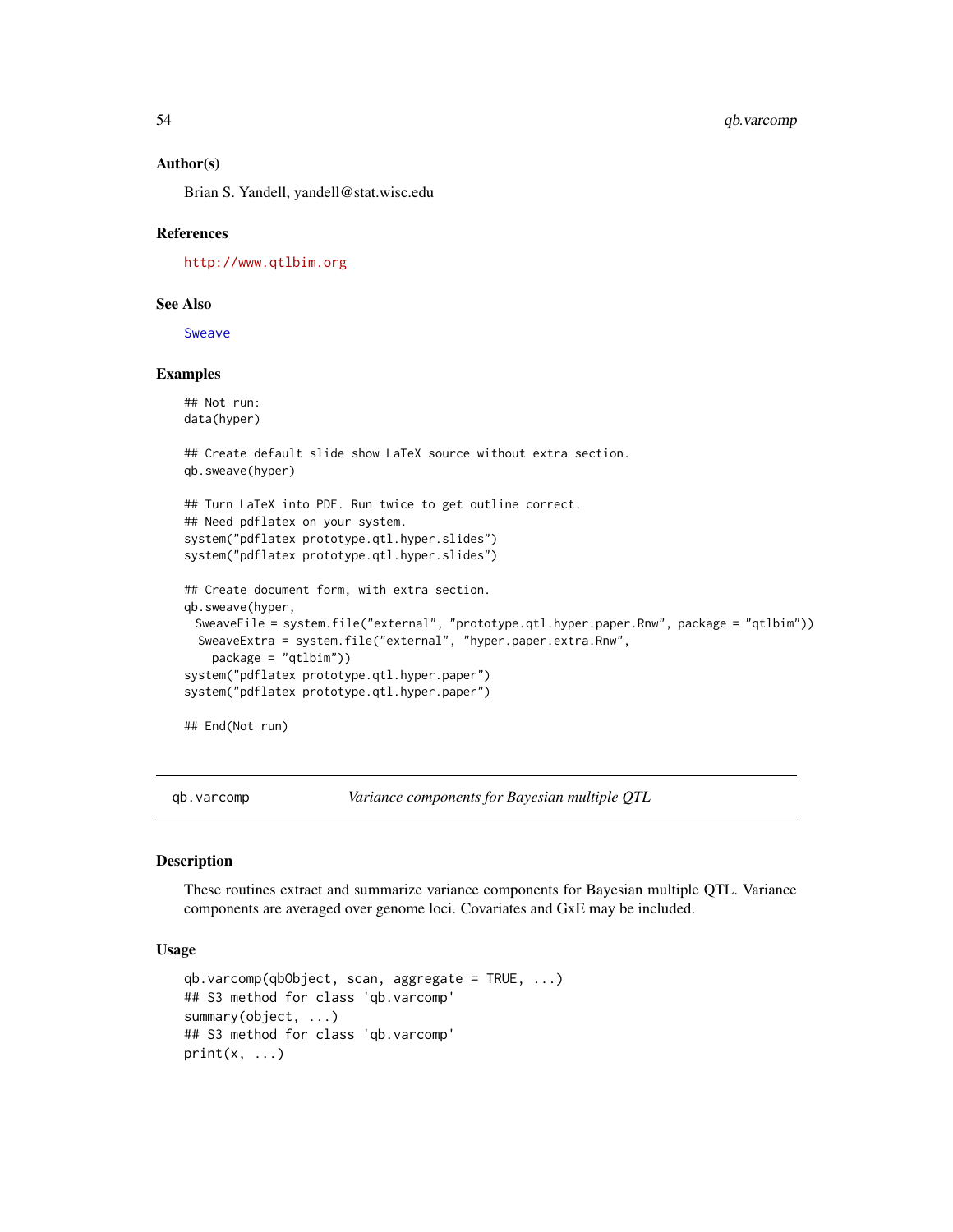### <span id="page-54-0"></span>qb.varcomp 55

```
## S3 method for class 'qb.varcomp'
plot(x, log = TRUE, percent = 5, cex, ...)
```
### Arguments

| qbObject  | Object of class qb.                                                                      |
|-----------|------------------------------------------------------------------------------------------|
| object    | Object of class qb. varcomp.                                                             |
| x         | Object of class qb. varcomp.                                                             |
| scan      | Aggregated terms to include in created object (see below).                               |
| aggregate | Sum over individual components of aggregated terms if TRUE.                              |
| log       | Use $log10$ of variances in plot if TRUE.                                                |
| percent   | Percentile between 0 and 100 for summaries.                                              |
| cex       | Character expansion for plot symbols. Default shrinks with number of MCMC<br>iterations. |
| $\ddotsc$ | Arguments to pass along.                                                                 |

### Details

Variance components are organized as "main" ("add" and "dom"), "epistasis" ("aa", etc.), "fixcov" (for all fixed covariate terms), "rancov" (random covariates), and "GxE" (genotype by environment, including additive and dominance terms). Any subset of these may be chosen.

### Value

qb.varcomp creates a matrix with columns of samples for the variance components. Each row represents an MCMC iteration. Values are averaged over loci.

### Author(s)

Brian S. Yandell

### References

http://www.qtlbim.org

#### See Also

[qb.mcmc](#page-33-1)

### Examples

```
data(qbExample)
```

```
temp <- qb.varcomp(qbExample)
summary(temp)
plot(temp)
```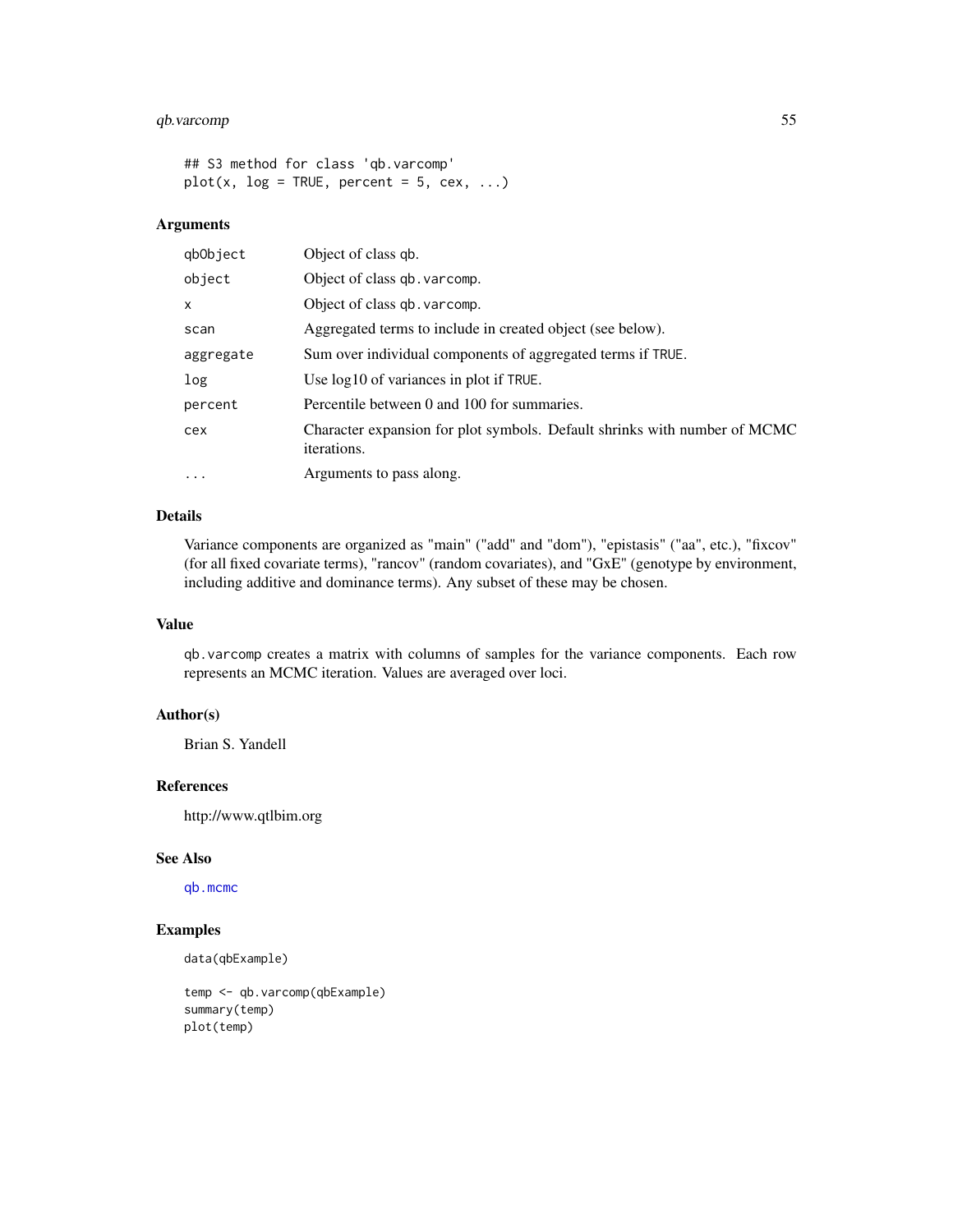<span id="page-55-0"></span>

### Description

Retrieve or recreate MCMC samples used in qtlbim.pdf document and demos.

#### Usage

data(qbExample)

### Details

This example is used in vignettes and demos. See vignette qtlbim.pdf or see qtlbim.Rnw in doc folder of package.

#### See Also

[qb.genoprob](#page-29-1), [qb.mcmc](#page-33-1), [qb.sim.cross](#page-45-1)

#### Examples

```
data(qbExample)
summary(qbExample)
## Not run:
## Fake BC Example.
set.seed(1234)
cross \leq qb.sim.cross(len = rep(60,3), n.mar = 7, eq.spacing =FALSE,
       n.ind = 100, type = "bc", ordinal = c(0.3, 0.3, 0.2, 0.2),
       missing.geno = 0.03, missing.pheno = 0.03,
       qtl.pos = rbind(qtl.1=c(chr=1,pos=15),qtl.2=c(1,45),qtl.3=c(2,12),qtl.4=c(3,15)),
       qtl.main = rbind(main.1=c(qtl=1,add=1.5), main.2=c(2,0),
        main3=c(3,-1), main4=c(4,0)),
       qtl.epis = rbind(epis1=c(qtl.a=2,qtl.b=3,aa=-2),
        epis2=c(2,4,3)),
       covariate = c(fix.cov=0.5, ran.cov=0.07),
       gbye = rbind(GxE.1=c(qtl=3,add=2)))summary(cross$qtl)
cross <- qb.genoprob(cross, step=2)
qbExample \leq qb.mcmc(cross, pheno.col = 3, rancov = 2, fixcov = 1,
                     chr.nqtl = rep(3, nchr(cross)), intcov = 1, seed = 1216,
                     interval = rep(10,3), n.iter = 1000, n.thin = 20)save("qbExample", file = "qbExample.RData")
## End(Not run)
```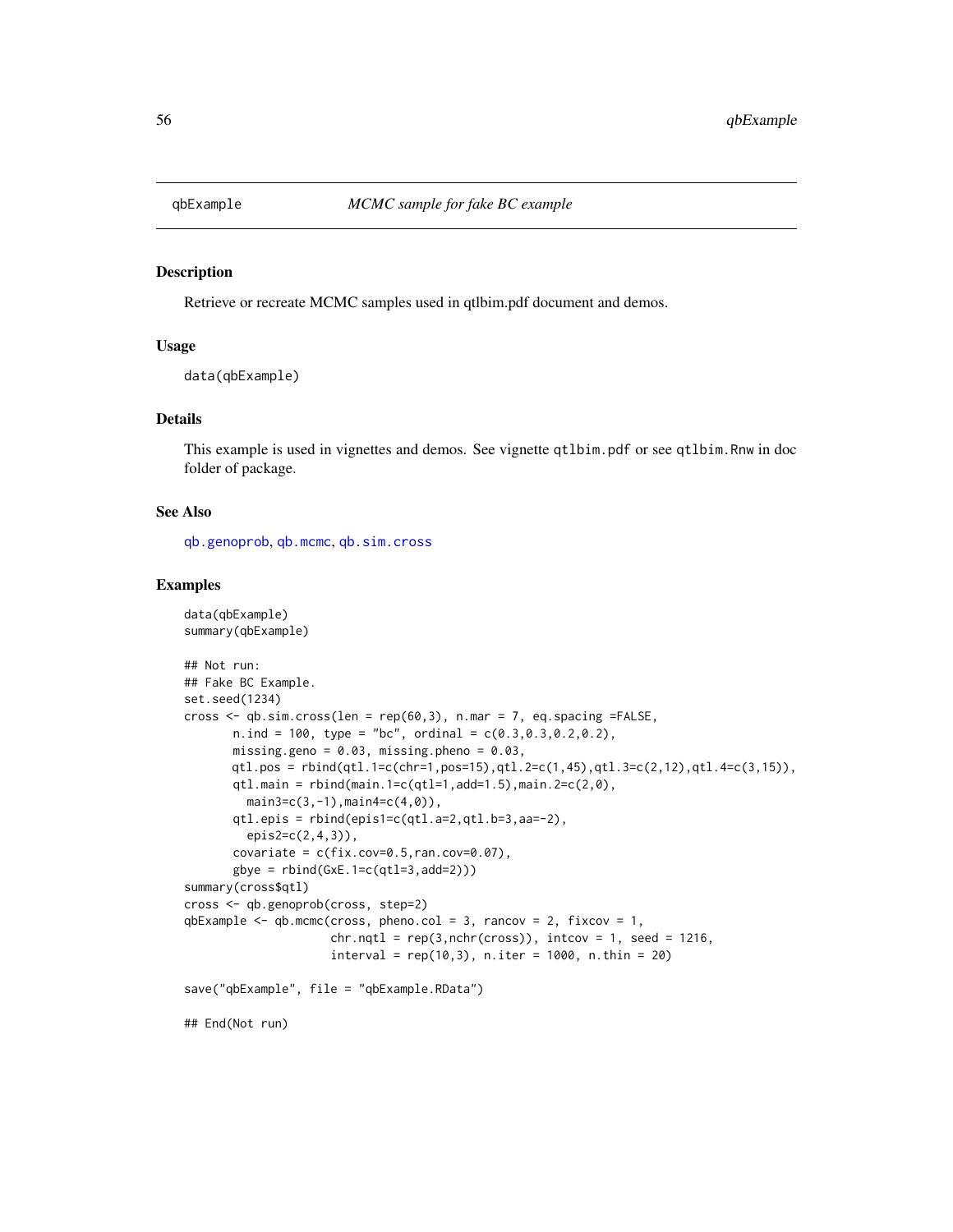<span id="page-56-0"></span>

#### Description

Retrieve MCMC samples for hyper dataset from R/qtl. Code provided to recreate qbHyper if desired. These samples are used in vignettes and demos.

#### Usage

data(qbHyper)

### See Also

[hyper](#page-0-0), [qb.genoprob](#page-29-1), [qb.mcmc](#page-33-1)

### Examples

```
data(qbHyper)
summary(qbHyper)
## Not run:
## Here is code to generate qbHyper.
## Get data from R/qtl.
data(hyper)
## Restrict to autosomes.
hyper <- subset(hyper, chr = 1:19)
## Calculate genotype probabilities.
hyper <- qb.genoprob(hyper, step=2)
## Create MCMC samples.
qbHyper <- qb.mcmc(hyper, n.thin = 40, seed = 1616)
## The next line saves qbHyper as an external binary file.
save("qbHyper", file = "qbHyper.RData")
## End(Not run)
```
qbSim *MCMC samples used in scan.pdf document*

#### Description

Retrieve or recreate MCMC samples used in scan.pdf document.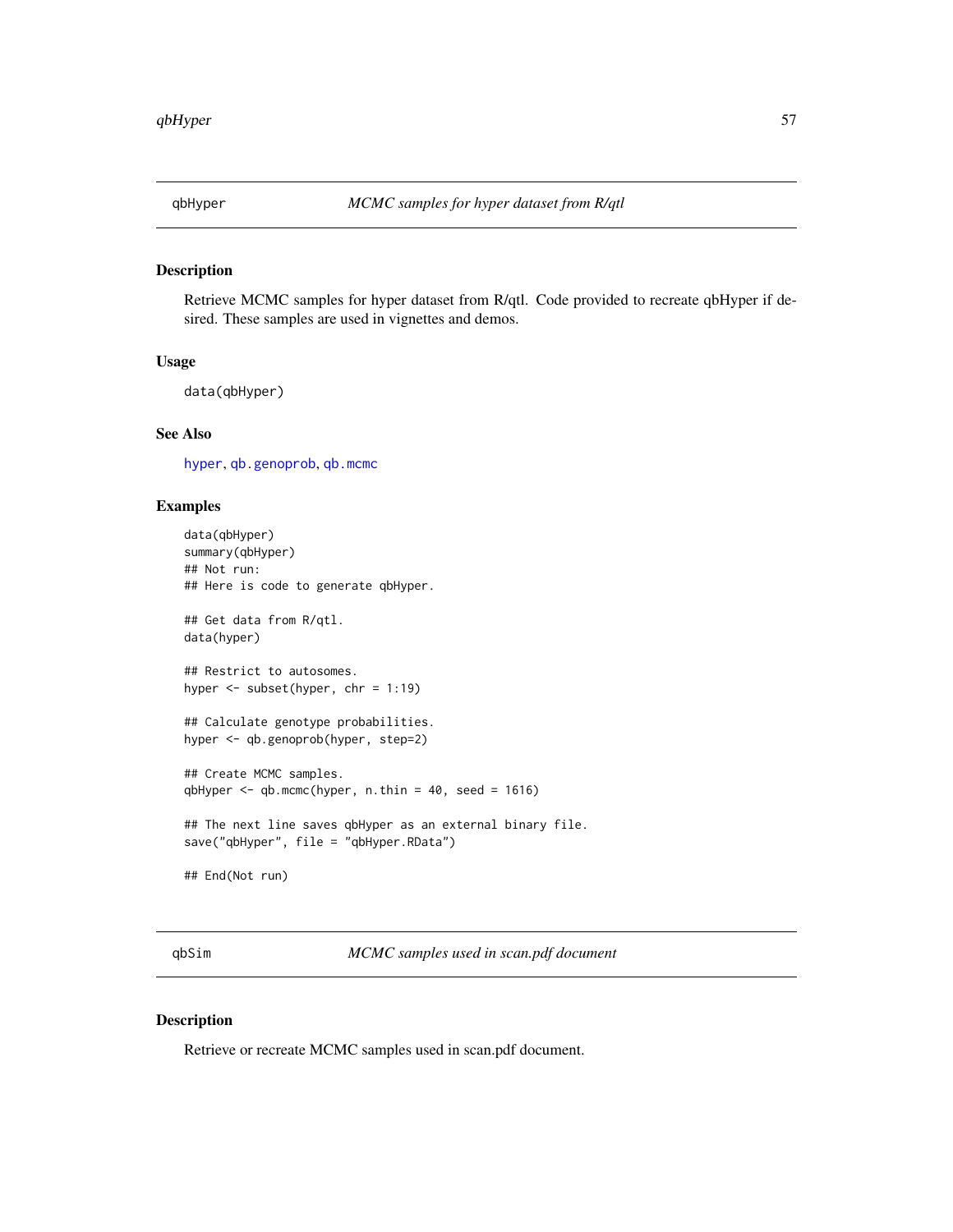#### Usage

```
data(qbSimMain)
data(qbSimEpi)
```
### Details

Both calls to data create qb objects names qbSim. See vignette scan.pdf or see scan.Rnw in doc folder of package.

### See Also

[qb.genoprob](#page-29-1), [qb.mcmc](#page-33-1), [qb.sim.cross](#page-45-1)

#### Examples

```
data(qbSimMain)
summary(qbSim)
data(qbSimEpi)
summary(qbSim)
## Not run:
## Setup for Simulated Data used in scan.pdf.
n.ind <- 100 ## number of individuals
n.mark <- 200 ## number of markers
by.mark <- 1 ## cM spacing between markers
qtl.positions <- n.mark / 2 ## position of QTL
markers \leq seq(0, n.mark, by = by.mark)
names(markers) <- paste("M", markers, sep = "")
sim.map \leftarrow list(ch1 = markers)sim.model <- matrix(c(1, qtl.positions, qtl.effect / 2), 1, 3)
colnames(sim.model) <- c("chromosome","qtl-position","effect-size")
n.iter <- 1000 ## number of iterations for MCMC
qb.random.seed <- 1626 ## random seed for MCMC
## Genetic architecture for scan simulations: 3 QTL.
qtl.positions \le rbind(qtl1 = c(chromosome = 1, locus = 5),
                       qtl2 = c(chromosome = 1, locus = 50),
                       qtl3 = c(chromosome = 2, locus = 33)qtl.positions
qtl.main.model <-
  rbind(qtl1.main.effect = c(qtl = 1, main.effect.size = 0),qtl2.main.effect = c(qt1 = 2, \text{ main.effect.size} = 0),
        qtl3.main.effect = c(qt1 = 3, \text{ main.effect.size} = 0))
qtl.main.model
qtl.epi.model <- rbind(qtl1.and.qtl3.epi.effect =
  c(qtl1 = 1, qtl2 = 3, epi.effect.size = 10)qtl.epi.model
## SimEpi
```
<span id="page-57-0"></span>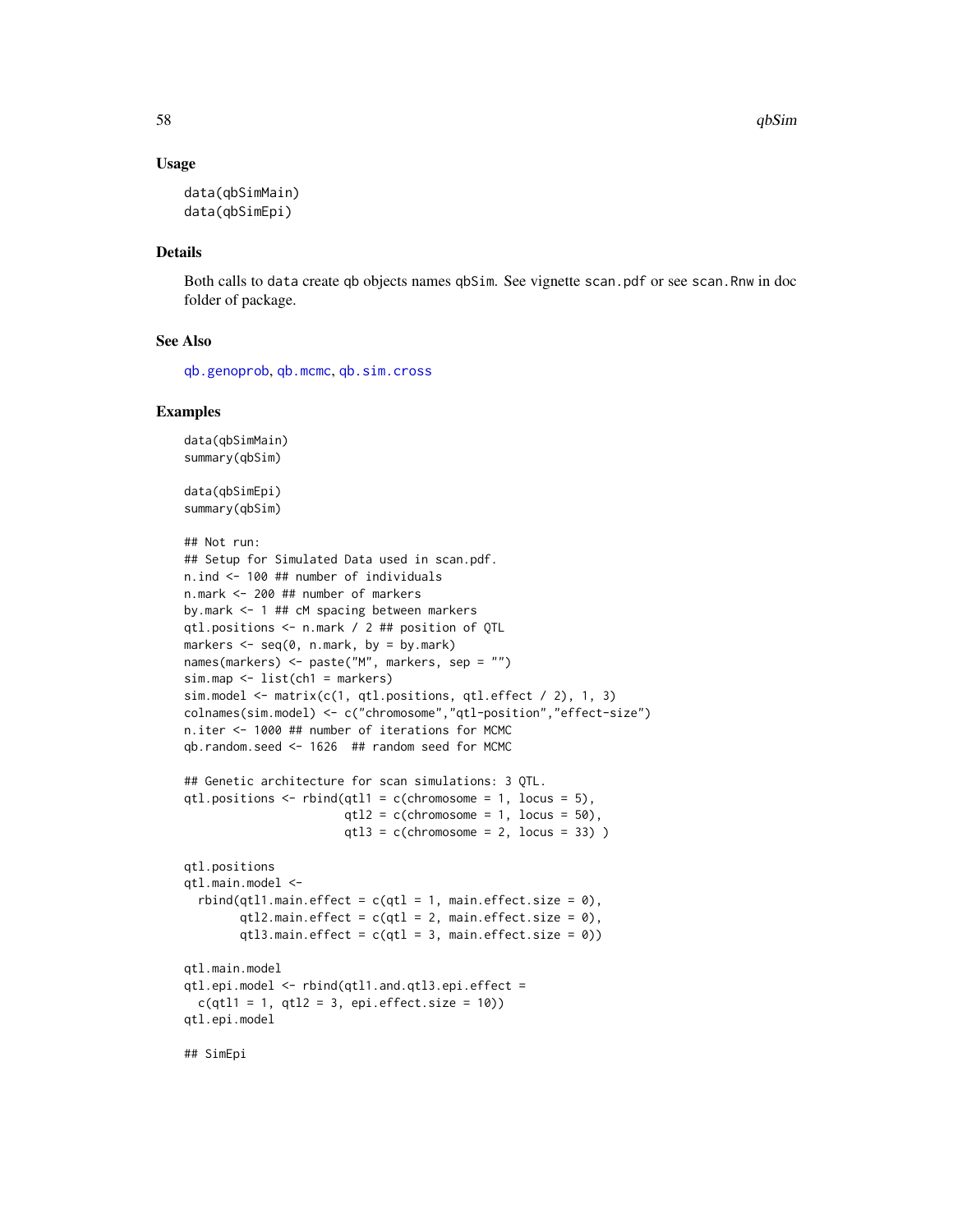```
set.seed(1234)
sim < qb.sim.cross(len = rep(100, 2), n.mar = 10, eq.spacing = TRUE,
                    n.ind = 100, type = "bc", missing.geno = 0.03,
                    qtl.pos = qtl.positions,
                    qtl.main = qtl.main.model,
                    qtl.epis = qtl.epi.model)
sim <- qb.genoprob(sim)
qbSim <- qb.mcmc(sim, n.iter = n.iter, verbose = FALSE, n.thin = 40,
                 seed = qb.random.seed)
## The next line saves qbSim as an external binary file.
save("qbSim", file = "qbSimEpi.RData")
## SimMain
qtl.main.model[2, "main.effect.size"] = 10
set.seed(1234)
sim < qb.sim.cross(len = rep(100, 2), n.mar = 10, eq.spacing = TRUE,
                    n.ind = 100, type = "bc", missing.geno = 0.03,
                    qtl.pos = qtl.positions,
                    qtl.main = qtl.main.model,
                    qtl.epis = NULL)
## After the data is simulated call qb.genoprob to fill in
## missing data.
sim <- qb.genoprob(sim, step = 2)
## Call qb.mcmc and then analysis code.
qbSim <- qb.mcmc(sim, n.iter = n.iter, verbose = FALSE, n.thin = 40,
                 seed = qb.random.seed)
## The next line saves qbSim as an external binary file.
save("qbSim", file = "qbSimMain.RData")
## End(Not run)
```
<span id="page-58-1"></span>step.fitqtl *Stepwise backward elimination and anova comparison.*

#### Description

These functions mimic step and anova but have reduced functionality. They are not truly methods, but can help study qtl model fits.

#### Usage

```
step.fitqtl(cross, qtl, pheno.col = 1, arch, cutoff = 0.05,
  trace = 1, steps = 100)
## S3 method for class 'step.fitqtl'
anova(object, object2, ...)
```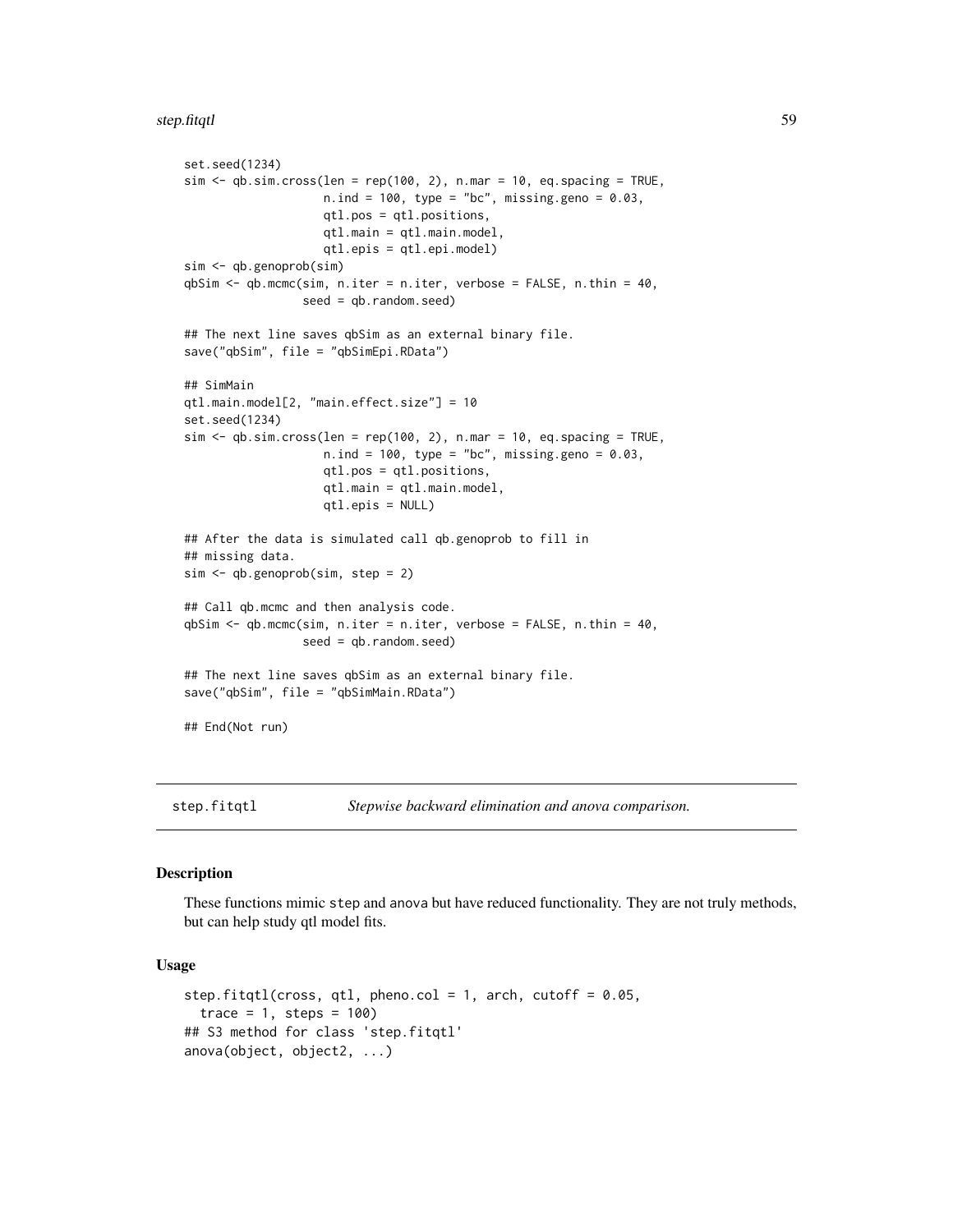60 step.fitqtl

### Arguments

| cross     | Object of class cross.                                                                                          |
|-----------|-----------------------------------------------------------------------------------------------------------------|
| qtl       | Object of class qt1, as output of makeqt1.                                                                      |
| pheno.col | Column of phenotype (numeric).                                                                                  |
| arch      | Object of class qb. arch from qb. arch.                                                                         |
| cutoff    | Significance cutoff for dropping terms.                                                                         |
| trace     | If positive, information is printed during the run. Values 1, 2, 3 give gradually<br>more detailed information. |
| steps     | Maximum number of steps to be considered.                                                                       |
| object    | Object of class step. fitqtl from step. fitqtl.                                                                 |
| object2   | Object of class step. fitgtl from step. fitgtl.                                                                 |
| $\ddotsc$ | Currently not used.                                                                                             |

### Details

step.fitqtl is analogous to [step](#page-0-0) applied to analysis with [fitqtl](#page-0-0). anova.step.fitqtl is an S3 method for [anova](#page-0-0). anova.step.fitqtl with one argument calls [summary.fitqtl](#page-0-0); with two arguments it attempts to conduct a general F comparison of anova fits.

### Value

step.fitqtl returns an object of class step.fitqtl with

| fit  | Object of class fitgtl.   |
|------|---------------------------|
| arch | Object of class qb. arch. |

#### Author(s)

Brian S. Yandell, yandell@stat.wisc.edu

#### References

<http://www.qtlbim.org>

### See Also

[qb.arch](#page-16-1), [fitqtl](#page-0-0), [summary.fitqtl](#page-0-0), [makeqtl](#page-0-0)

### Examples

```
cross \le sim.geno(cross, n.draws = 8, step = 2, error = 0.01)
qtl <- makeqtl(cross, chr = c(1,1,2,3), pos = c(15,45,12,15))
cross.step \le step.fitqtl(cross, qtl, pheno.col = 3, arch = cross.arch)
anova(cross.step)
cross.step$arch
```
<span id="page-59-0"></span>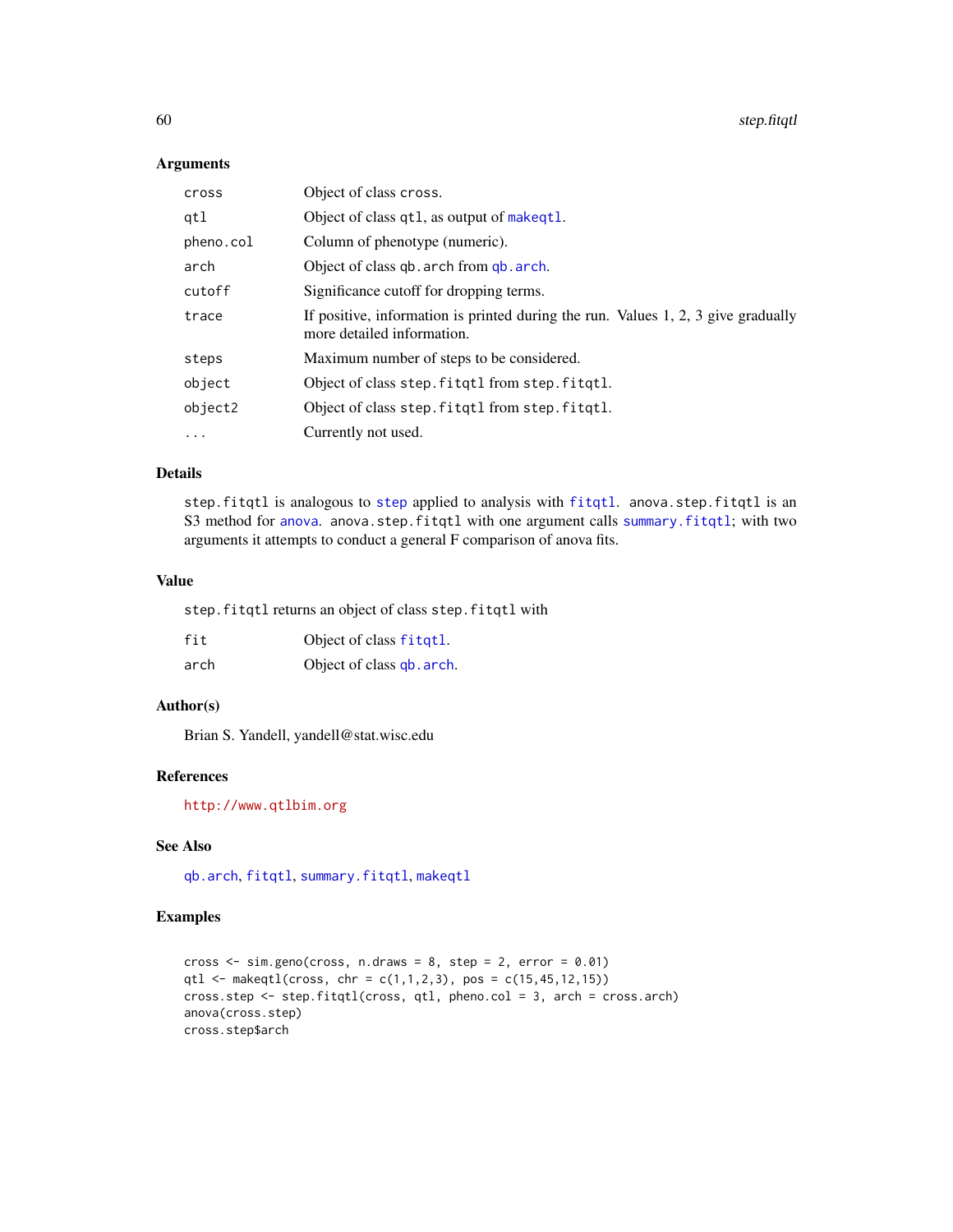<span id="page-60-1"></span><span id="page-60-0"></span>

#### Description

Subset Bayesian interval mapping iterations on number of QTL and/or chromosome pattern of QTL, using exact match or inclusive subsetting.

#### Usage

```
## S3 method for class 'qb'
subset(x, nqtl=1, pattern=NULL, exact=FALSE, chr,
  region, offset = TRUE, restrict.pair = TRUE, pheno.col, ...)
```
#### Arguments

| x             | object of class qb                                                                                           |
|---------------|--------------------------------------------------------------------------------------------------------------|
| ngtl          | subset on number of OTL                                                                                      |
| pattern       | subset on chromosome pattern of QTL                                                                          |
| exact         | subset on exact pattern or number of QTL if true                                                             |
| chr           | subset of chromosomes to plot (numerical indices, logical or chromosome names)                               |
| region        | list containing chr, and start and end positions, for regions to include                                     |
| offset        | indicates that start and end are in cM position if TRUE; otherwise they are in<br>distance from first marker |
| restrict.pair | Restrict chr and region selection to linked loci all in selected subset.                                     |
| pheno.col     | Numeric or character identifier for phenotype. Useful eventually for multiple<br>traits.                     |
| $\cdots$      | additional arguments to subset                                                                               |
|               |                                                                                                              |

### Details

Subset to include only iterations with at least nqtl number of QTL and at least the pattern across chromosomes. pattern is a vector of chromosome identices, with repeats for multiple linked QTL on a chromosome. If exact=FALSE, then all iterations with at least the given pattern and nqtl are included. nqtl will be reset to length(pattern) if it is smaller than this value. Note that pattern should be number codes corresponding to those used in the x object. Further subsets to only include QTL from these iterations that are on chromosomes chr.

### Author(s)

Brian S. Yandell, yandell@stat.wisc.edu

#### References

<http://www.qtlbim.org>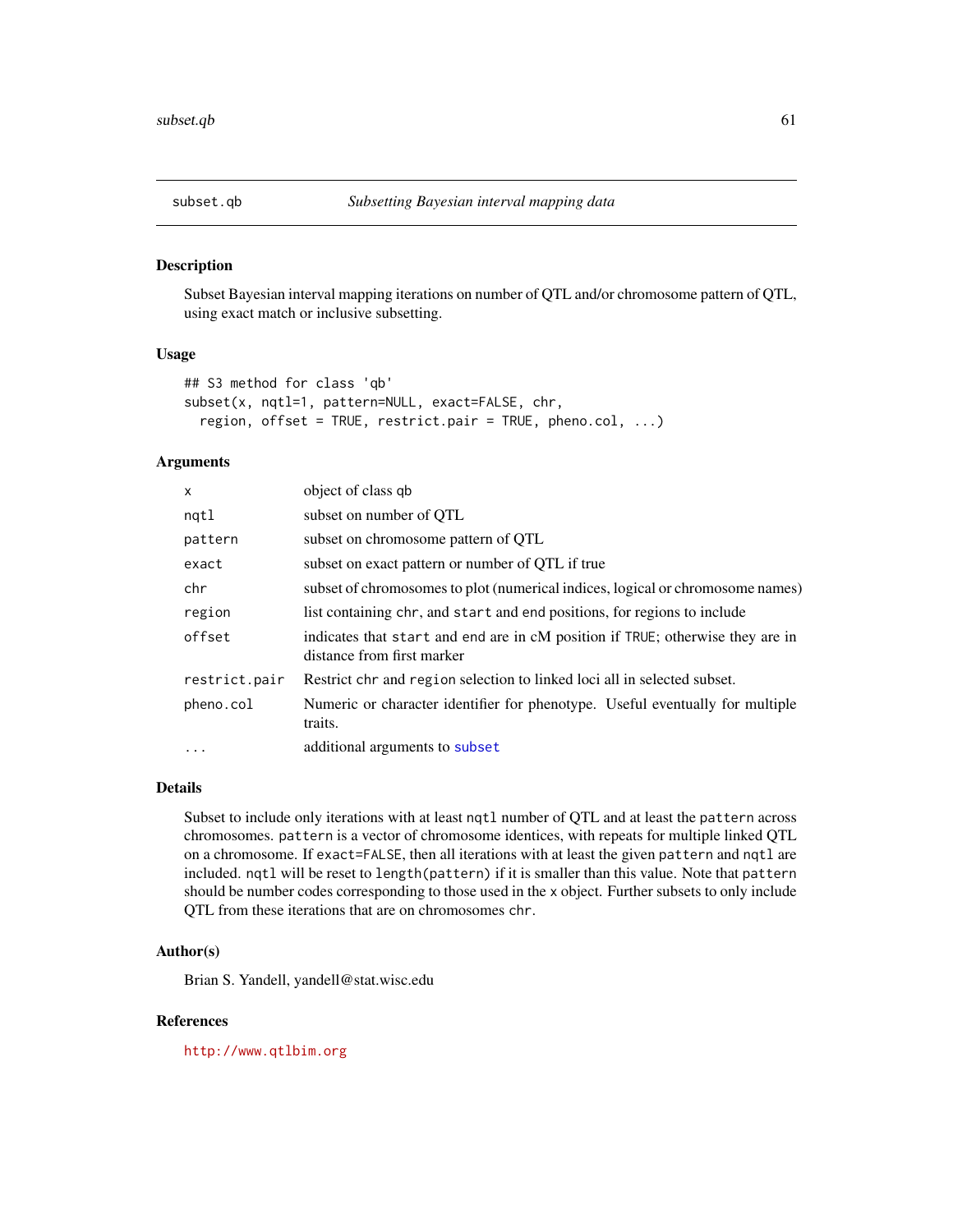### See Also

[read.cross](#page-0-0)

### Examples

```
data(qbExample)
```

```
## Subset to chr 1,2, and to within 10 cM of QTL on chr 1,2.
qbSubset <- subset(qbExample, chr = c(1,2),
  region = data.frame(chr = c(1,2), start = c(35,2), end = c(55,22)))
```
<span id="page-61-1"></span>summary.qb.scanone *Summary of qb.scanone or qb.scantwo object.*

### Description

Summary of a qb.scanone or qb.scantwo object.

### Usage

```
## S3 method for class 'qb.scanone'
summary(object, chr, threshold = 0,
 sort = "no", n.qt1 = 0.05, ...## S3 method for class 'qb.scantwo'
summary(object, chr, threshold = 0,
 sort = "no", which.pos = "upper", min.iter,
 refine = FALSE, width = 10, smooth = 3, n.qtl = 0.05,
 weight = c("sqrt", "count", "none", "atten", "rather"), ...## S3 method for class 'summary.qb.scantwo'
print(x, digits = 3, ...)
```

| object       | A qb. scanone or qb. scantwo object.                                                     |
|--------------|------------------------------------------------------------------------------------------|
| $\mathsf{x}$ | An object of class qb. scantwo.                                                          |
| chr          | Chromosomes to include in summary (must be integers for now).                            |
| threshold    | Threshold(s) for inclusion in summary (see below).                                       |
| sort         | Sort by selected column of object ("no" indicates sort by chromosome).                   |
| which.pos    | Base position estimate on this summary for maximal statistics such as LOD.               |
| min.iter     | Minimum number of iterations included at each position (default gleaned from<br>object). |
| refine       | Refine estimates if TRUE.                                                                |
| width        | Window width for refinement.                                                             |
| smooth       | Degree of nearest neighbor smoothing to determine maxima.                                |

<span id="page-61-0"></span>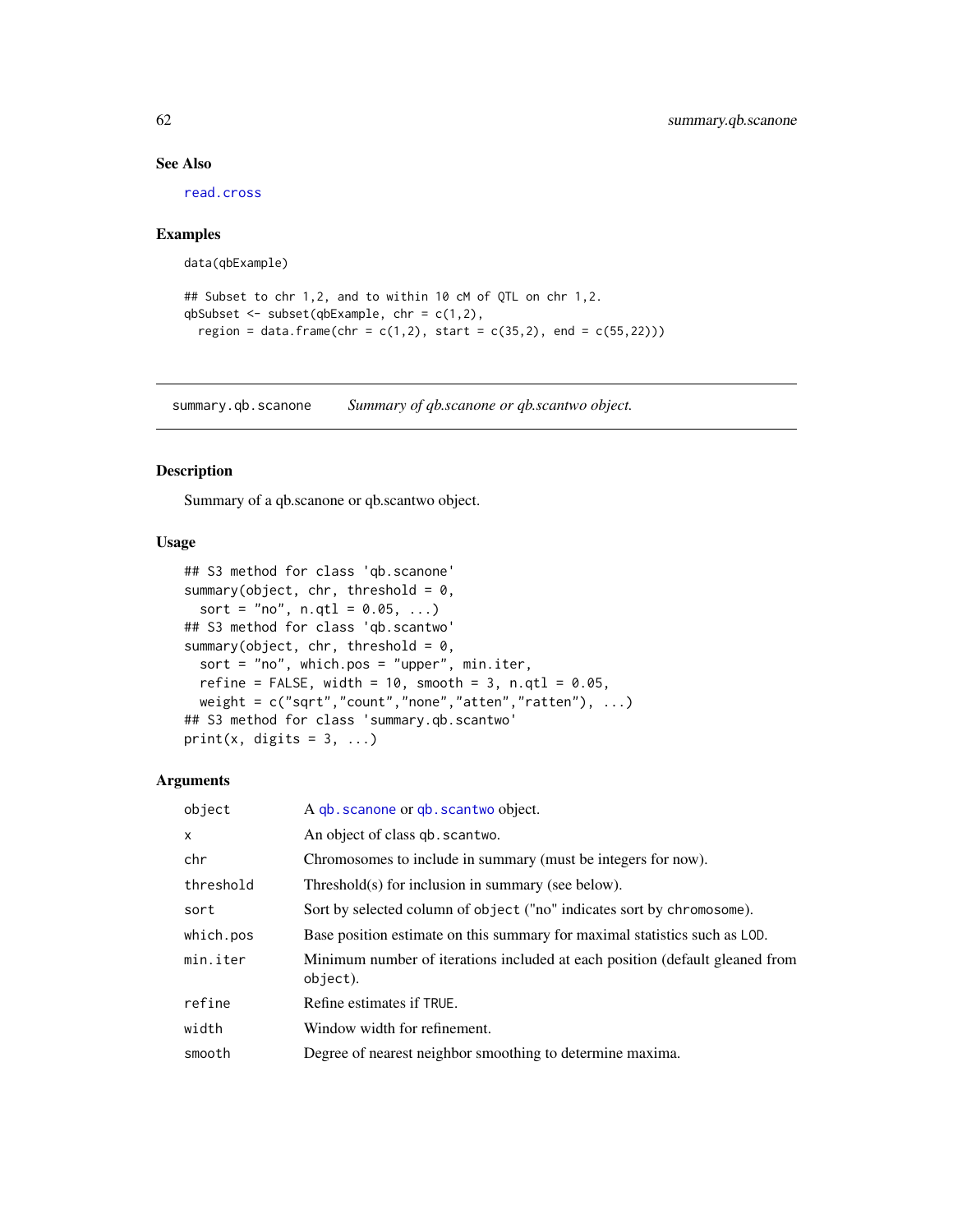<span id="page-62-0"></span>

| n.qtl    | Minimum number of estimated QTL per chromosome or chromosome pair.                                                                                                            |
|----------|-------------------------------------------------------------------------------------------------------------------------------------------------------------------------------|
| weight   | Weights to use for nearest neighbor smoothing, sqrt is square root of count per<br>locus. atten and ratten are attenuation based on $(1-2r)$ . Used only if smooth<br>$> 0$ . |
| digits   | Significant digits to round with print.                                                                                                                                       |
| $\cdots$ | Additional arguments for multiple linked loci (see details).                                                                                                                  |

#### Details

These summary method report estimates by chromosome (or chromosome pair) at the maximum poster. Threshold can be used to condense summary to a subset of chromosomes (or chromosome pairs). Threshold is a vector with names corresponding to a subset of column names of object. Positive threshold values select chromosomes where that column average is above given value; negative threshold values select chromosomes with mean value within that value of the maximum across chromosomes. Thresholding is inclusive rather than exclusive.

It can be helpful to use summary.qb.scanone as an initial screen of chromosomes worth a further look. Since marginal summaries can include effects of multiple QTL and epistasis. Subsets based on 1-D scans can be used for 2-D subsequent screens. See qb. demo for an example.

### Value

Matrix with chromosome chr, estimated position pos (or chromosome pairschr1 and chr2 and two columns for pos1 and pos2 in the case of summary.qb.scantwo) and means or modes of each column of object. Means are weighted by a smooth average of the number of MCMC sample iterations.

#### Author(s)

Brian S. Yandell, yandell@stat.wisc.edu

#### References

<http://www.qtlbim.org>

#### See Also

[qb.scanone](#page-41-1), [plot.qb.scanone](#page-12-1), [qb.split.chr](#page-9-1)

#### Examples

```
data(qbExample)
```

```
temp <- qb.scanone(qbExample)
summary(temp, threshold = c(sum=15), sort = "sum")
temp <- qb.scantwo(qbExample)
```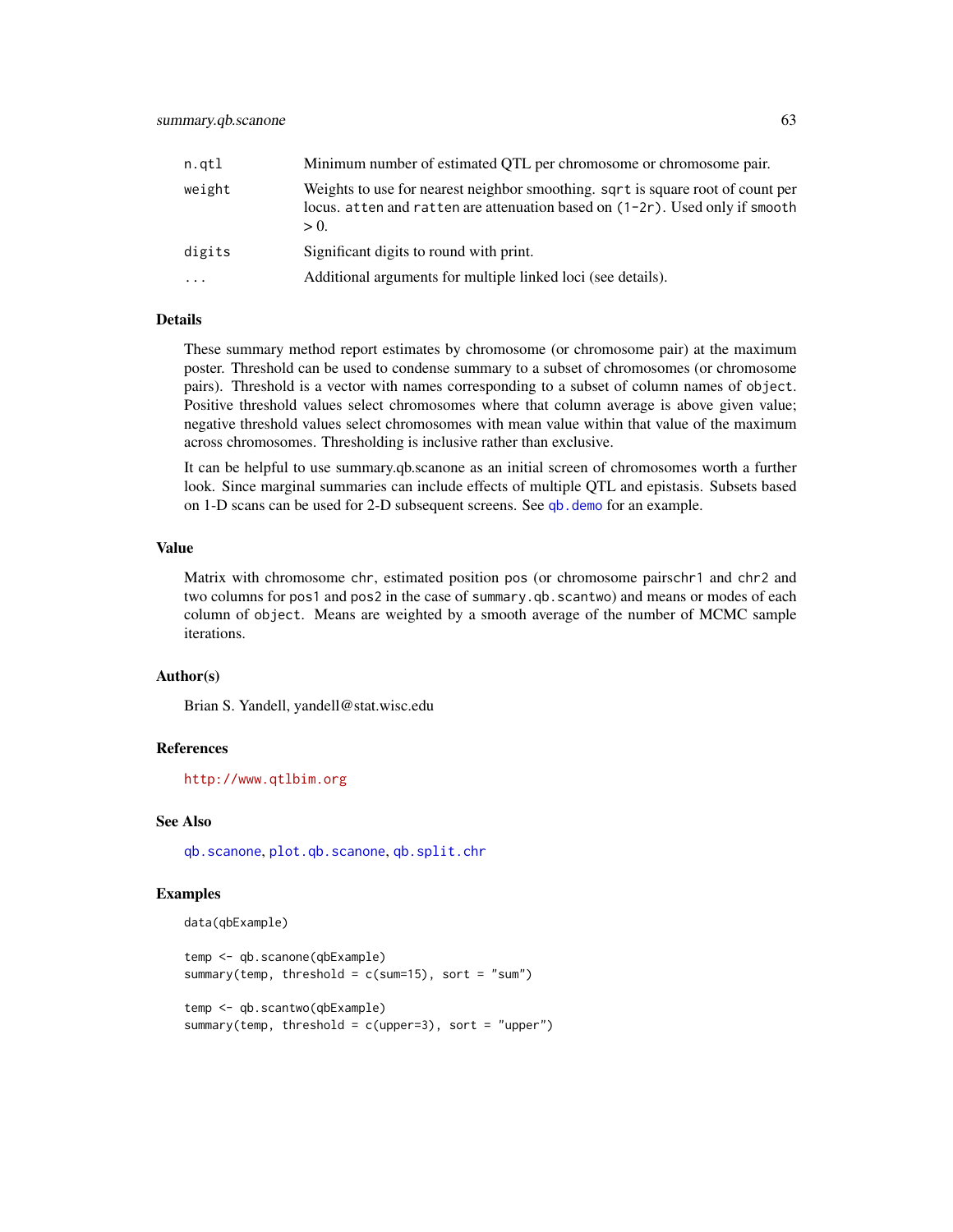<span id="page-63-1"></span><span id="page-63-0"></span>

#### Description

Contains genotypes and phenotypes for 8-week vernalization study used in Satagopan et al. (1996).

#### Usage

data(vern)

### Format

See [read.cross](#page-0-0) for format of vern.

### Source

Thomas C. Osborn (<mailto:tcosborn@facstaff.wisc.edu>), Department of Agronomy, UW-Madison.

#### References

#### <http://www.stat.wisc.edu/~yandell/qtl/data/osborn/Bnapus>

Ferreira ME, Satagopan J, Yandell BS, Williams PH, Osborn TC (1995) Mapping loci controlling vernalization requirement and flowering time in Brassica napus. Theor Appl Genet 90: 727-732. [original source and analysis]

Kole C, Thorman CE, Karlsson BH, Palta JP, Gaffney P, Yandell BS, Osborn TC (2001) Comparative mapping of loci controlling winter survival and related traits in oilseed Brassica rapa and B. napus. Molecular Breeding 1: 329-339. [refined map and reanalysis]

JM Satagopan, BS Yandell, MA Newton and TC Osborn (1996) Markov chain Monte Carlo approach to detect polygene loci for complex traits. Genetics 144: 805-816. [http://www.genetics.](http://www.genetics.org/cgi/content/abstract/144/2/805) [org/cgi/content/abstract/144/2/805](http://www.genetics.org/cgi/content/abstract/144/2/805) [first MCMC for experimental crosses; analysis of B. napus N2=LG9; see [vern](#page-63-1) data]

#### See Also

[read.cross](#page-0-0), [plot.qb](#page-4-1), [qb.mcmc](#page-33-1)

#### Examples

data(vern) summary(vern)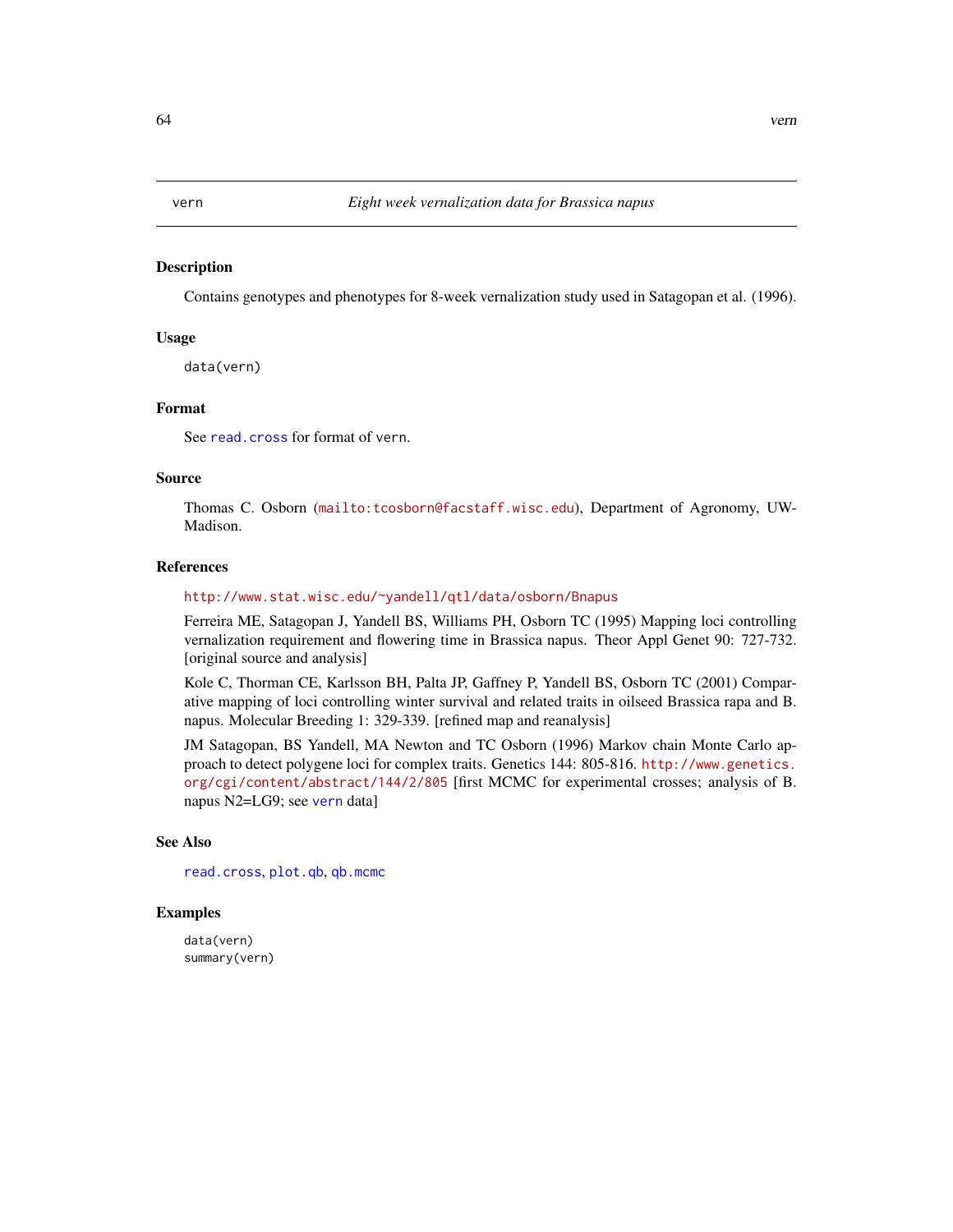# <span id="page-64-0"></span>Index

∗Topic datagen qb.sim.cross , [46](#page-45-0) ∗Topic datasets Bnapus, [2](#page-1-0) fisch , [4](#page-3-0) qbExample , [56](#page-55-0) qbHyper , [57](#page-56-0) qbSim , [57](#page-56-0) vern , [64](#page-63-0) ∗Topic data qb.data , [28](#page-27-0) ∗Topic hplot plot.qb , [5](#page-4-0) plot.qb.epistasis , [7](#page-6-0) plot.qb.scanone , [13](#page-12-0) plot.qb.scantwo , [14](#page-13-0) qb.confound , [26](#page-25-0) qb.covar , [27](#page-26-0) qb.hpdone , [32](#page-31-0) qb.meancomp , [36](#page-35-0) qb.scanone, [42](#page-41-0) qb.scantwo, [45](#page-44-0) qb.sliceone , [49](#page-48-0) qb.slicetwo , [52](#page-51-0) qb.sweave , [53](#page-52-0) qb.varcomp , [54](#page-53-0) ∗Topic manip qb.coda , [24](#page-23-0) ∗Topic models plot.qb, [5](#page-4-0) plot.qb.diag, <mark>[6](#page-5-0)</mark> plot.qb.epistasis , [7](#page-6-0) plot.qb.loci , [8](#page-7-0) plot.qb.mainmodes , [10](#page-9-0) plot.qb.pairloci , [11](#page-10-0) plot.qb.scanone , [13](#page-12-0) plot.qb.scantwo , [14](#page-13-0) qb.BayesFactor , [19](#page-18-0) qb.BestPattern , [21](#page-20-0)

qb.close , [23](#page-22-0) qb.genoprob, [30](#page-29-0) qb.mcmc , [34](#page-33-0) qb.model , [38](#page-37-0) qb.multloci , [39](#page-38-0) qb.scanone, [42](#page-41-0) qb.scantwo, [45](#page-44-0) qb.sliceone , [49](#page-48-0) step.fitqtl , [59](#page-58-0) ∗Topic regression qb.mcmc , [34](#page-33-0) ∗Topic utilities qb-internal , [15](#page-14-0) qb.arch , [17](#page-16-0) qb.hpdchr , [31](#page-30-0) qb.remove , [41](#page-40-0) subset.qb , [61](#page-60-0) summary.qb.scanone, [62](#page-61-0) anova , *[60](#page-59-0)* anova.step.fitqtl *(*step.fitqtl *)* , [59](#page-58-0) Bnapus, [2](#page-1-0) boxplot , *[6,](#page-5-0) [7](#page-6-0)* calc.genoprob , *[30](#page-29-0) , [31](#page-30-0)* clean , *[36](#page-35-0)* covar.mean *(*qb-internal *)* , [15](#page-14-0) create.map , *[16](#page-15-0)* data , *[17](#page-16-0)* density , *[7](#page-6-0)* fisch , [4](#page-3-0) fitqtl , *[60](#page-59-0)* hyper , *[57](#page-56-0)* jitter , *[9](#page-8-0)* , *[40](#page-39-0)* jittermap , *[30](#page-29-0) , [31](#page-30-0)*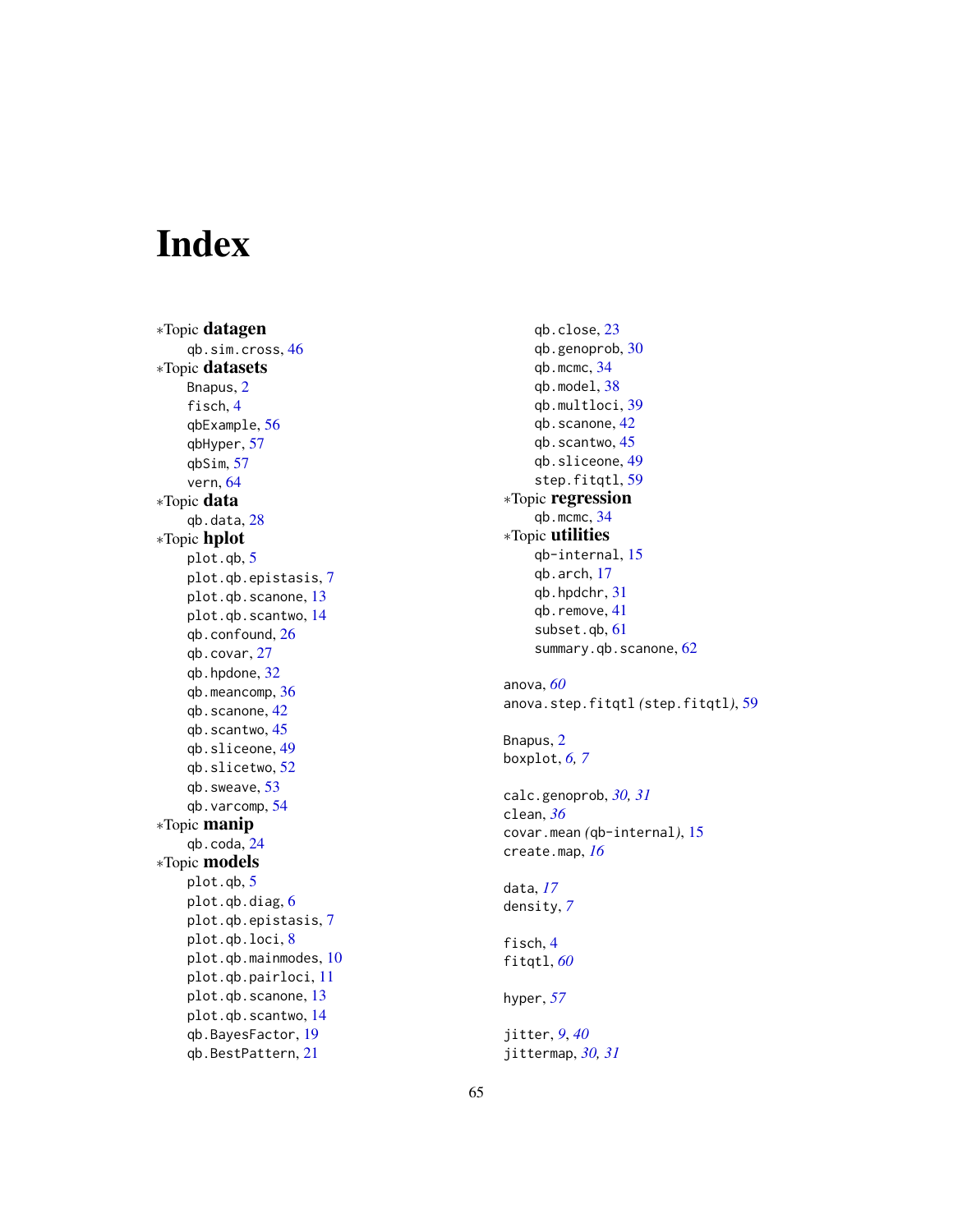lda, *[11](#page-10-0)* makeqtl, *[60](#page-59-0)* mcmc, *[24,](#page-23-0) [25](#page-24-0)* par, *[8](#page-7-0)* plot, *[5](#page-4-0)*, *[8,](#page-7-0) [9](#page-8-0)* plot.qb, *[3,](#page-2-0) [4](#page-3-0)*, [5,](#page-4-0) *[7](#page-6-0)*, *[12](#page-11-0)*, *[20](#page-19-0)*, *[25](#page-24-0)*, *[40](#page-39-0)*, *[64](#page-63-0)* plot.qb.BayesFactor *(*qb.BayesFactor*)*, [19](#page-18-0) plot.qb.BestPattern *(*qb.BestPattern*)*, [21](#page-20-0) plot.qb.close *(*qb.close*)*, [23](#page-22-0) plot.qb.confound *(*qb.confound*)*, [26](#page-25-0) plot.qb.covar *(*qb.covar*)*, [27](#page-26-0) plot.qb.diag, [6](#page-5-0) plot.qb.epistasis, [7](#page-6-0) plot.qb.hpdone *(*qb.hpdone*)*, [32](#page-31-0) plot.qb.loci, [8](#page-7-0) plot.qb.mainmodes, [10](#page-9-0) plot.qb.meancomp *(*qb.meancomp*)*, [36](#page-35-0) plot.qb.multloci *(*qb.multloci*)*, [39](#page-38-0) plot.qb.pairloci, [11](#page-10-0) plot.qb.scanone, [13,](#page-12-0) *[14](#page-13-0)*, *[44](#page-43-0)*, *[46](#page-45-0)*, *[50,](#page-49-0) [51](#page-50-0)*, *[63](#page-62-0)* plot.qb.scantwo, [14](#page-13-0) plot.qb.sliceone *(*qb.sliceone*)*, [49](#page-48-0) plot.qb.slicetwo *(*qb.slicetwo*)*, [52](#page-51-0) plot.qb.varcomp *(*qb.varcomp*)*, [54](#page-53-0) plot.scanone, *[13,](#page-12-0) [14](#page-13-0)* plot.scantwo, *[15](#page-14-0)* print, *[5](#page-4-0)* print.qb *(*plot.qb*)*, [5](#page-4-0) print.qb.arch *(*qb.arch*)*, [17](#page-16-0) print.qb.BayesFactor *(*qb.BayesFactor*)*, [19](#page-18-0) print.qb.confound *(*qb.confound*)*, [26](#page-25-0) print.qb.covar *(*qb.covar*)*, [27](#page-26-0) print.qb.diag *(*plot.qb.diag*)*, [6](#page-5-0) print.qb.epistasis *(*plot.qb.epistasis*)*, [7](#page-6-0) print.qb.hpdone *(*qb.hpdone*)*, [32](#page-31-0) print.qb.loci *(*plot.qb.loci*)*, [8](#page-7-0) print.qb.meancomp *(*qb.meancomp*)*, [36](#page-35-0) print.qb.pairloci *(*plot.qb.pairloci*)*, [11](#page-10-0) print.qb.scanone *(*plot.qb.scanone*)*, [13](#page-12-0) print.qb.sliceone *(*qb.sliceone*)*, [49](#page-48-0) print.qb.slicetwo *(*qb.slicetwo*)*, [52](#page-51-0) print.qb.varcomp *(*qb.varcomp*)*, [54](#page-53-0) print.summary.qb.scanone *(*plot.qb.scanone*)*, [13](#page-12-0)

print.summary.qb.scantwo *(*summary.qb.scanone*)*, [62](#page-61-0) pull.grid *(*qb-internal*)*, [15](#page-14-0) pull.loci *(*qb-internal*)*, [15](#page-14-0) qb-internal, [15](#page-14-0) qb.arch, [17,](#page-16-0) *[60](#page-59-0)* qb.BayesFactor, *[5](#page-4-0)[–7](#page-6-0)*, [19](#page-18-0) qb.best, *[19](#page-18-0)* qb.best *(*qb.BestPattern*)*, [21](#page-20-0) qb.BestPattern, [21,](#page-20-0) *[24](#page-23-0)* qb.bf *(*qb.BayesFactor*)*, [19](#page-18-0) qb.close, *[21,](#page-20-0) [22](#page-21-0)*, [23](#page-22-0) qb.coda, *[5](#page-4-0)*, [24](#page-23-0) qb.confound, [26](#page-25-0) qb.covar, [27](#page-26-0) qb.cross *(*qb-internal*)*, [15](#page-14-0) qb.data, *[8](#page-7-0)*, *[16](#page-15-0)*, [28,](#page-27-0) *[34](#page-33-0)[–36](#page-35-0)*, *[39](#page-38-0)*, *[41](#page-40-0)*, *[43](#page-42-0)*, *[45](#page-44-0)*, *[49,](#page-48-0) [50](#page-49-0)* qb.demo, *[63](#page-62-0)* qb.demo *(*qb-internal*)*, [15](#page-14-0) qb.diag, *[5](#page-4-0)* qb.diag *(*plot.qb.diag*)*, [6](#page-5-0) qb.epimodes *(*plot.qb.mainmodes*)*, [10](#page-9-0) qb.epistasis, *[5](#page-4-0)* qb.epistasis *(*plot.qb.epistasis*)*, [7](#page-6-0) qb.genoprob, *[16](#page-15-0)*, *[30](#page-29-0)*, [30,](#page-29-0) *[39](#page-38-0)*, *[42](#page-41-0)*, *[49](#page-48-0)*, *[56](#page-55-0)[–58](#page-57-0)* qb.get *(*qb-internal*)*, [15](#page-14-0) qb.hpdchr, [31,](#page-30-0) *[33](#page-32-0)* qb.hpdone, *[5](#page-4-0)*, *[17](#page-16-0)*, *[24](#page-23-0)*, [32,](#page-31-0) *[53](#page-52-0)* qb.intcov *(*plot.qb.epistasis*)*, [7](#page-6-0) qb.legacy *(*qb.remove*)*, [41](#page-40-0) qb.load *(*qb-internal*)*, [15](#page-14-0) qb.loci, *[5](#page-4-0)* qb.loci *(*plot.qb.loci*)*, [8](#page-7-0) qb.mainmodes, *[10](#page-9-0)*, *[40](#page-39-0)* qb.mainmodes *(*plot.qb.mainmodes*)*, [10](#page-9-0) qb.mcmc, *[4,](#page-3-0) [5](#page-4-0)*, *[16,](#page-15-0) [17](#page-16-0)*, *[20](#page-19-0)*, *[25](#page-24-0)*, *[27](#page-26-0)[–30](#page-29-0)*, [34,](#page-33-0) *[36](#page-35-0)[–39](#page-38-0)*, *[41,](#page-40-0) [42](#page-41-0)*, *[49](#page-48-0)*, *[55](#page-54-0)[–58](#page-57-0)*, *[64](#page-63-0)* qb.meancomp, [36](#page-35-0) qb.model, *[16](#page-15-0)*, *[28](#page-27-0)[–30](#page-29-0)*, *[34](#page-33-0)[–36](#page-35-0)*, [38,](#page-37-0) *[41](#page-40-0)*, *[49](#page-48-0)* qb.multloci, *[11,](#page-10-0) [12](#page-11-0)*, [39,](#page-38-0) *[44](#page-43-0)* qb.pairloci *(*plot.qb.pairloci*)*, [11](#page-10-0) qb.recover *(*qb.remove*)*, [41](#page-40-0) qb.remove, [41](#page-40-0) qb.reorder *(*qb-internal*)*, [15](#page-14-0) qb.save *(*qb-internal*)*, [15](#page-14-0) qb.scanone, *[13,](#page-12-0) [14](#page-13-0)*, *[23](#page-22-0)*, *[32,](#page-31-0) [33](#page-32-0)*, [42,](#page-41-0) *[45,](#page-44-0) [46](#page-45-0)*, *[51](#page-50-0)[–53](#page-52-0)*, *[62,](#page-61-0) [63](#page-62-0)*